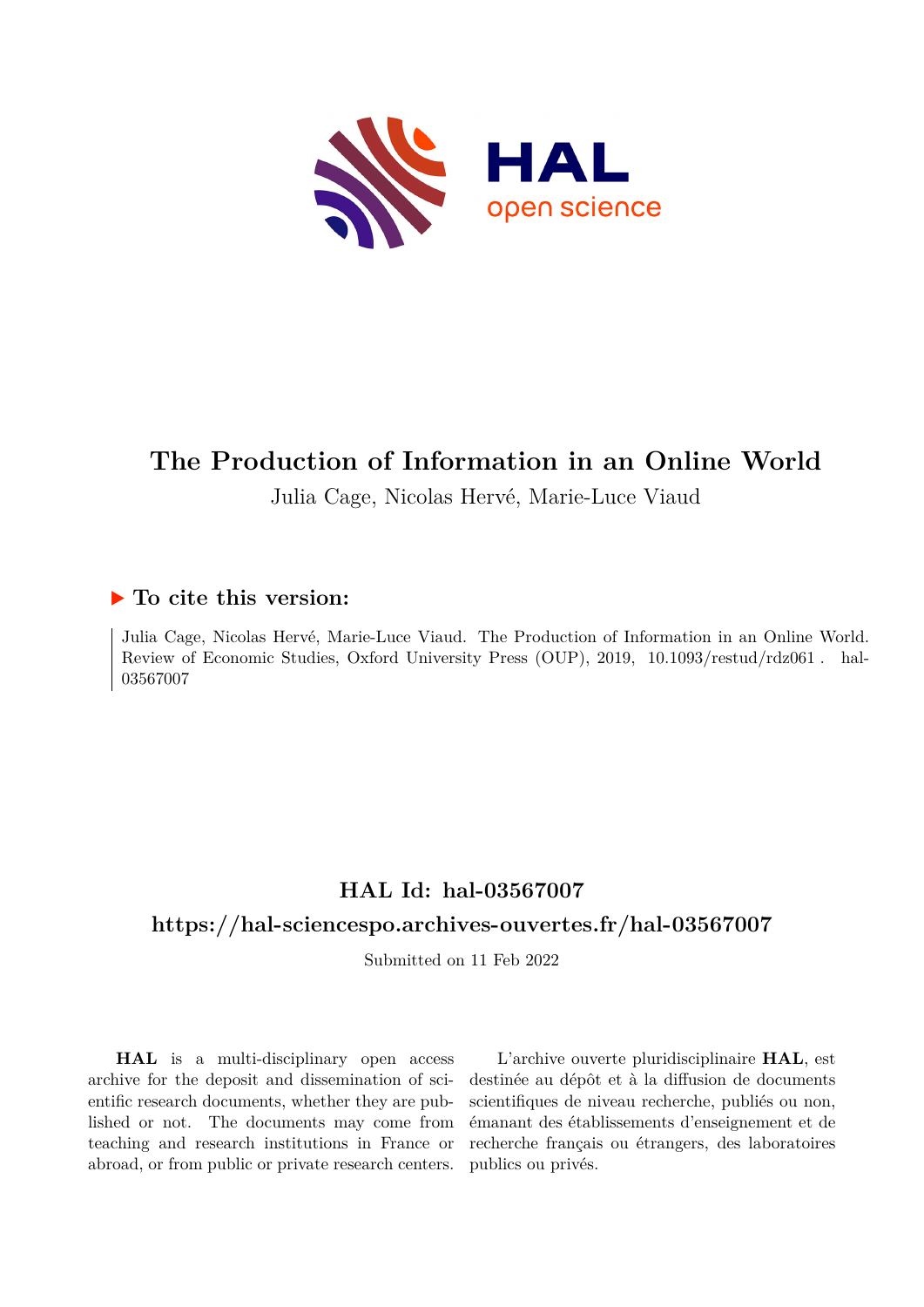Review of Economic Studies (2019) **0**, 1–39 doi:10.1093/restud/rdz061 © The Author(s) 2019. Published by Oxford University Press on behalf of The Review of Economic Studies Limited. Advance access publication 11 December 2019

# The Production of Information in an Online World

### JULIA CAGÉ

*Sciences Po Paris and CEPR*

#### NICOLAS HERVÉ and MARIE-LUCE VIAUD

*Institut National de l'Audiovisuel*

*First version received December* 2017*; Editorial decision November* 2019*; Accepted November* 2019 (*Eds.*)

News production requires investment, and competitors' ability to appropriate a story may reduce a media's incentives to provide original content. Yet, there is little legal protection of intellectual property rights in online news production, which raises the issue of the extent of copying online and the incentives to provide original content. In this article, we build a unique dataset combining all the online content produced by French news media during the year 2013 with new micro audience data. We develop a topic detection algorithm that identifies each news event, trace the timeline of each story, and study news propagation. We provide new evidence on online news production. First, we document high reactivity of online media: one quarter of the news stories are reproduced online in under 4 min. We show that this is accompanied by substantial copying, both at the extensive and at the intensive margins, which may constitute a severe threat to the commercial viability of the news media. Next, we estimate the returns to originality in online news production. Using article-level variations and media-level daily audience combined with articlelevel social media statistics, we find that original content producers tend to receive more viewers, thereby mitigating the newsgathering incentive problem raised by copying.

*Key words*: Internet, Information spreading, Copyright, Social media, Reputation.

*JEL Codes*: L11, L15, L82, L86

#### 1. INTRODUCTION

While online media have dramatically increased access to information, the impact of the Internet on news coverage has spurred concerns regarding the quality of news to which citizens have access. The switch to digital media has indeed affected the news production technology. The production of information is characterized by large fixed costs and increasing returns to scale (Cagé, 2020). Historically, newspapers have been willing to bear such a fixed cost in order to reap a profit from the original news content they provided (Schudson, 1981; Gentzkow and Shapiro,  $2008$ ). But in today's online world, utilizing other people's work has become instantaneous.<sup>1</sup>

<sup>1.</sup> While print editions have simultaneous daily updates, online editions can be updated anytime. Moreover, not only do we observe an increase in the ease to "steal content" from competitors, but also an increase in the ease to "steal consumers" (Athey *et al.*, 2018).

*The editor in charge of this paper was Nicola Gennaioli.*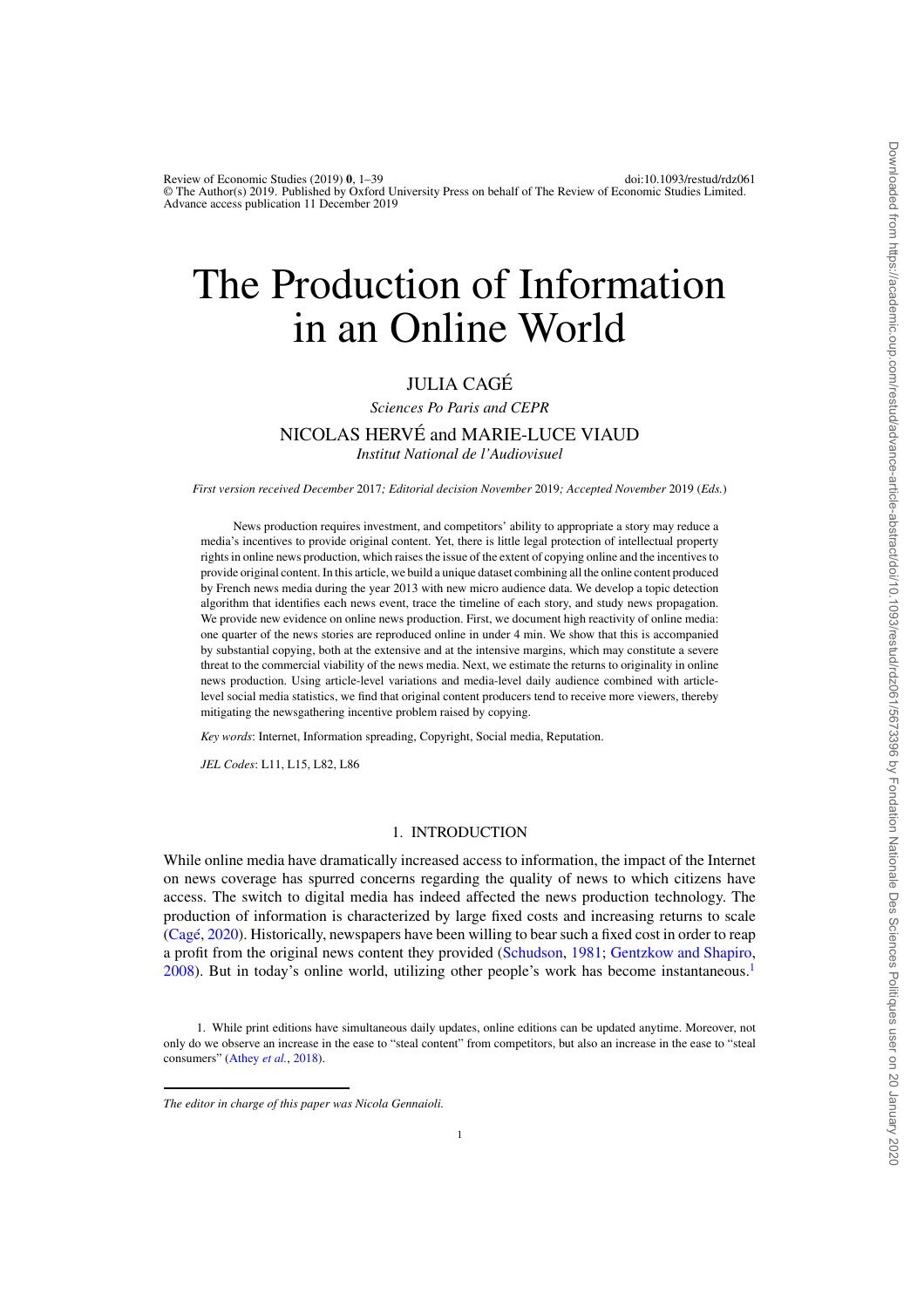This makes it extremely difficult for news content providers to distinguish, protect, and reap the benefits of the news stories they produce, especially as there is very little legal protection of intellectual property rights in news production.

In this article, we address the following question: given the limited intellectual property protection in news media, what is the extent of copying in online news production, and what are the incentives to produce original content? Understanding the different mechanisms at play has implications for the modern media industry and may help inform ongoing debates about the quality of 21st-century journalism. It has also clear relevance for the current concerns about ill-informed voters and the negative consequences for the functioning of electoral democracies.<sup>2</sup>

Despite the intrinsic policy significance of the news industry and the growing importance of online news consumption, there is very little empirical evidence, particularly at the micro level, on the production of online information. We attempt to open up this black box by using new micro data and relying on a machine-learning approach. To do so, we build a unique dataset on online news production. More precisely, we examine the main French news media—including newspapers, television channels, radio stations, pure online media, and news agencies—and track every piece of content these outlets produced online in 2013. Our dataset contains 2.5 million documents.<sup>3</sup> To the extent of our knowledge, it is the first time that such a transmedia approach has been adopted to study the production of information, covering the entirety of the content produced by media online, whatever their offline format.<sup>4</sup>

Using the content produced by news media, we perform a topic detection algorithm to construct the set of news stories. Each document is placed within the most appropriate cluster, *i.e.*, the one that discusses the same event-based story. We obtain a total number of 25,000 stories (or news events). We then study the timeline of each story. In particular, for each story, we first determine the media outlet that breaks the story, and then analyse the propagation of the story, secondby-second. Covering a news story does not necessarily imply providing original reporting on this story. We study how much each media outlet contributes to a story. More precisely, we develop a plagiarism detection algorithm to quantify the originality of each article compared to all the articles previously published within the event. The algorithm tracks small portions of text (verbatim) that are identical between documents. We distinguish between content copied from articles published by news agencies (to which media outlets subscribe) and content copied from competing media outlets.

Next, and most importantly, we attempt to better understand why, despite online copying, there are still incentives for original news production. In order to address this issue, we collect audience data that we merge with the content data. For each website, we compute daily-level information on the number of unique visitors and the total number of page views and, for each article, we compute the number of times it has been shared on Facebook and on Twitter. We use this social media information to construct an audience measure at the article level and to investigate whether more original articles get relatively more views (regression analysis using event, date, and media outlet fixed effects). This allows us to estimate the returns to originality in online news production.

<sup>2.</sup> On the way the market for news affects political outcomes, see among others George and Waldfogel (2006), Gentzkow (2006), Snyder and Stromberg (2010), Gavazza *et al.* (2019) Cagé (2020).

<sup>3.</sup> The reason for using French media in 2013 is mostly data driven. Content data for this research were constructed as part of the OTMedia research project, a unique data collection program conducted by the French National Audiovisual Institute and focusing on year 2013.

<sup>4.</sup> Other studies have taken a transmedia approach to investigate media consumption patterns. See in particular Prat (2018) who builds a media consumption matrix using survey data on the U.S. covering television, radio, printed media, websites, and social media. See also Kennedy and Prat (2019).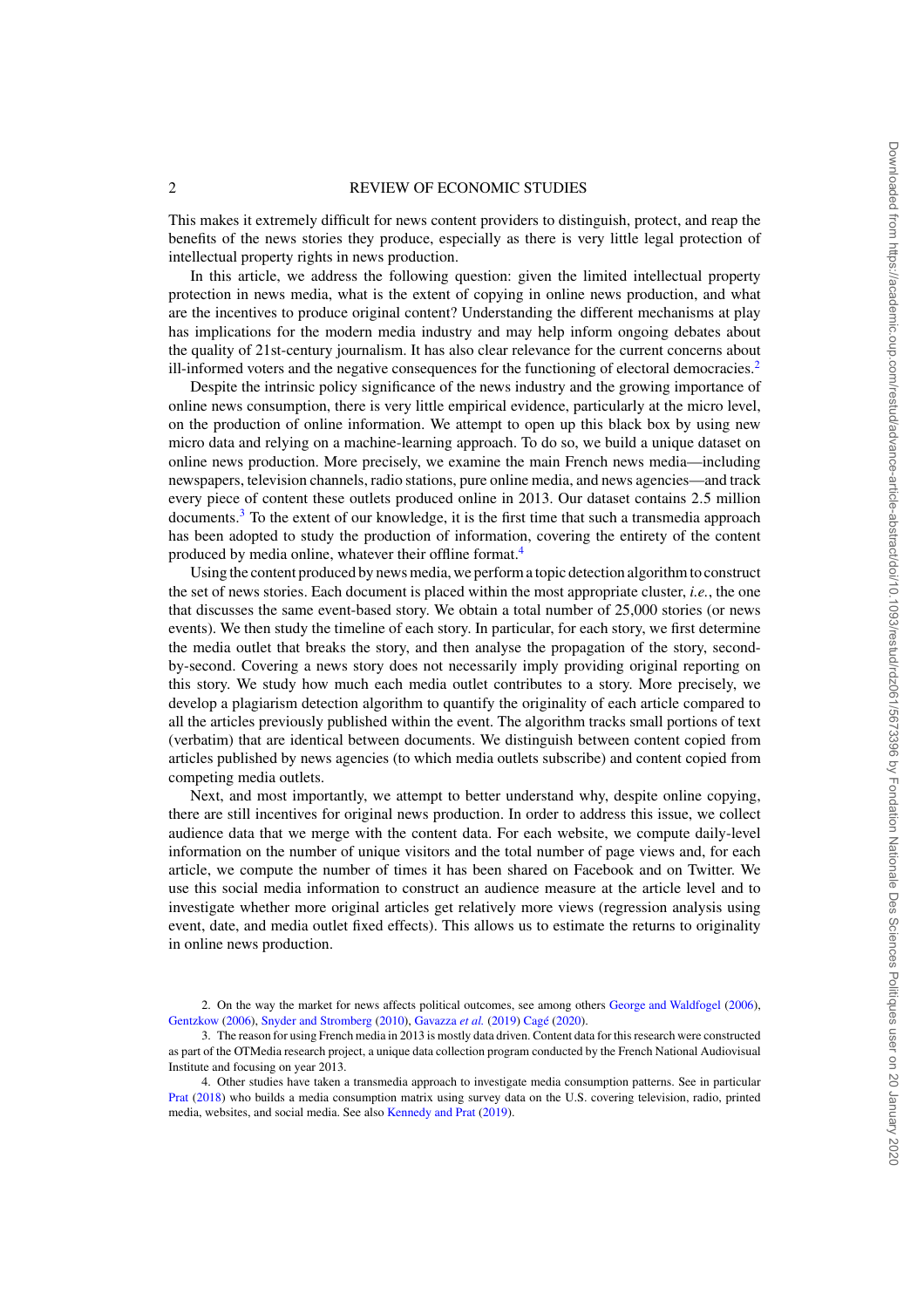Our main findings are as follows. First, the speed and magnitude of online copying appear to be very large. We find very high reactivity of online media: on average, news is delivered to readers of different media outlets 169 min after first being published on the website of the news breaker, but in less than 4 min in 25% of cases. The reaction time is the shortest when the news breaker is a news agency, and the longest when it is a pure online media. We show that high reactivity comes with a high level of verbatim copying. We find that only 32.5% of online content is original, and that moving from the first ventile to the last ventile of the reactivity distribution nearly doubles the originality rate.

Copy can come either from articles previously published by the media itself (internal copying) or from articles published by competitors (external copying), including news agencies. Even considering only external copying and excluding copying from news agencies, we find that, on the extensive margin, 61.8% of the articles present at least some copy. In other words, most of the articles in events contain copy, and could possibly be a substitute for the original news producer. Conditional on copying, the average external copy rate (excluding copy from the news agencies) is equal to 25.7%. Moreover, this figure most probably underestimates the economic threat that copying may constitute, given that in practice media assumably reproduce the most relevant parts of the articles they copy, a dimension we cannot capture empirically here.

Given the magnitude of copying, we then explore why there are still incentives for original news production in the online world. From a theoretical perspective, the impact of copying on newsgathering incentives depends on a number of different parameters, including readers' mobility across media outlets, the quality of the copy with respect to the original, and consumers' valuation of originality. By using survey data on patterns of online readership, we first show that most consumers tend to consume news on multiple outlets online, thereby suggesting that switching behaviour can play an important role. We present a very stylized theoretical framework to understand the different forces at play. On the one hand, readers have a preference for a specific media to which they tend to be loyal (*e.g.* for ideological reasons). On the other hand, they also have a preference for original news production.<sup>5</sup> Depending on the relative strength of these individual-specific parameters, and depending on the extent to which the copying media offers a lower-quality coverage than the original news producer, they might decide to consume the online content from the media that has produced original information, either at the daily level or on a longer-term basis. The "quality of the copy" parameter appears to play a central role. With high mobility across media, high-copy quality can drastically reduce the incentives for original news production.

We attempt to estimate some of the model parameters in the following way. First, we present evidence showing that copy is of lower quality than the original. In particular, copy tends to be incomplete. On average, when an article is copied, "only" 9.4% of its content is reproduced; this means that nearly nine-tenths of the content of the original article is missing from the copy. As we will discuss, incomplete copying might itself be due (at least in part) to legal restrictions on how much one is allowed to copy-and-paste from other media outlets. Furthermore, besides incomplete copying, there might be other reasons why copying leads to lower-quality articles, *e.g.*, because the original is bundled with additional information that is absent from the copy.

Second, using article-level variations (with event, date, and media outlet fixed effects), we show that a 50-percentage-point increase in the originality rate of an article leads to a 40% increase in the number of times it is shared on Facebook, and to a 17% increase in the number of Tweets. We discuss a number of possible channels that may help rationalize these findings. Our preferred explanation is that consumers may favour originality. In particular, investigating

<sup>5.</sup> Consumers' preference for originality may be interpreted as a shortcut that captures the fact that the originality of content is correlated with its quality. Copy may indeed be a manifestation of lousy journalism.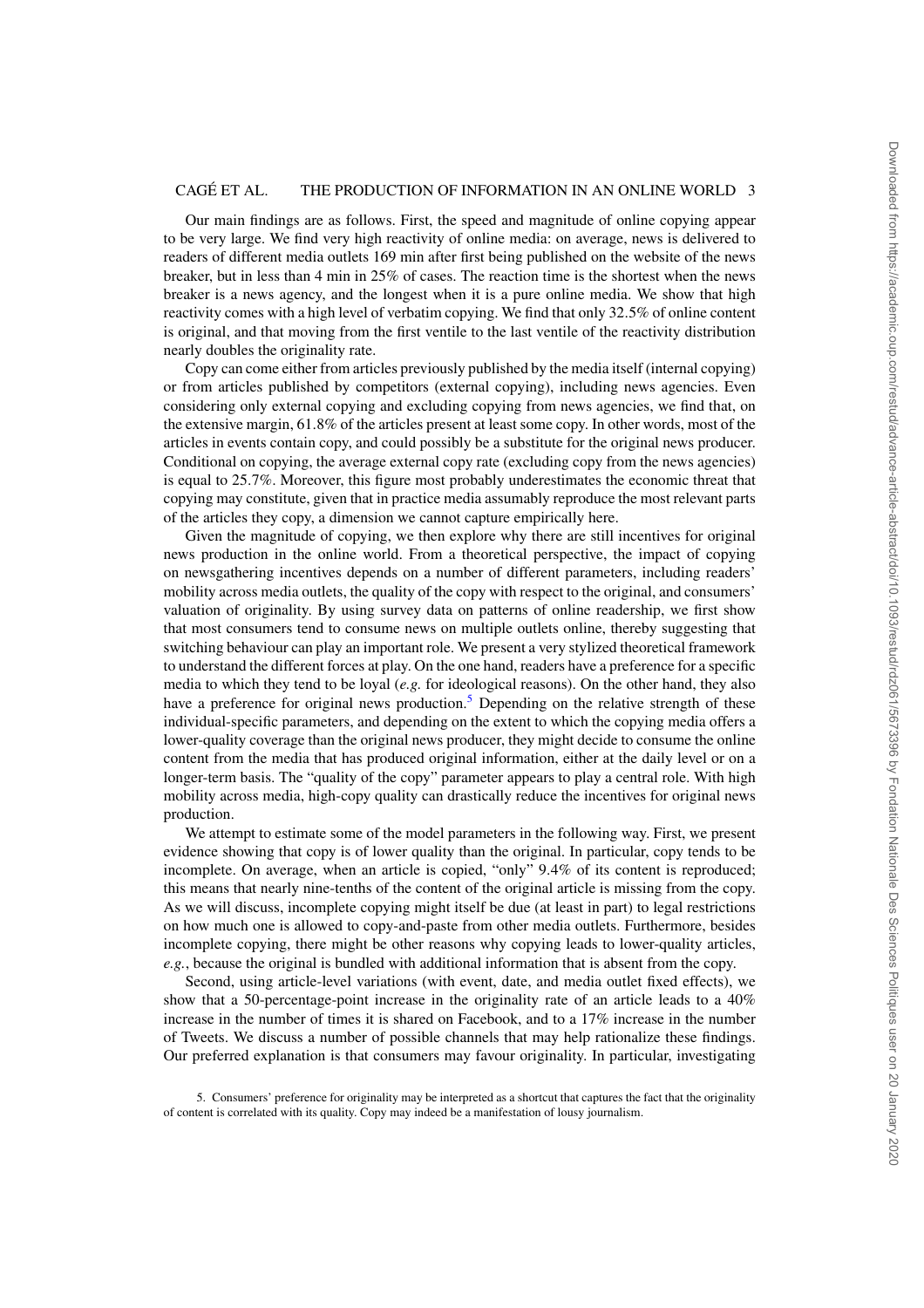whether the returns to originality vary depending on the characteristics of the media outlets, we show that originality has a stronger positive effect for the outlets that operate in a more competitive environment and are therefore more subject to switching. We also find that the returns to originality are lower for the media that are more copied by their competitors. These heterogeneous effects are consistent with the predictions of our simple theoretical framework.

With the data at our disposal, we are not able to decompose how much of the extra audience comes from consumers' social networks (*i.e.* the Facebook and Twitter shares of their friends), and how much comes from other mechanisms. For example, consumers might simply browse across news sites and pick the one offering the best coverage of a given story. In order to further investigate this issue, one would need information on the websites' traffic sources (ideally at the article level) and specific survey data. To the extent of our knowledge, such micro-level audience data are not available to the researcher. In any case, the point is that these mechanisms are sufficient to redirect a substantial fraction of the online audience to the original producer, which in some ways is reassuring as regards the media's incentives to produce original news. Furthermore, we should also stress that although these effects seem to be quite strong, they only include switching behaviour at the short-run level. It is possible that longer-run reputation effects allow original producers to recoup an even larger share of the audience. We provide some indicative evidence of such a reputation effect.

Finally, we combine media-level daily audience data and article-level social media statistics to obtain an audience measure (number of views) at the article level. We first assume a simple linear relationship between the number of shares on social media and the number of article views. We then use a unique data set on the number of views and Facebook shares at the article level from leading daily newspaper *Le Monde* to characterize the joint distribution of the number of Facebook shares and the number of visitors. We use these different estimates to obtain a lower and an upper bound of the number of times each article is viewed. We show that a 50-percentage-point increase in the originality rate of an article leads to a 45% increase in its number of predicted readers. Lastly, depending on the specification we use, we find that the original content represents between 45.4% and 61.4% of online news consumption, *i.e.*, much more than its relative share in total online content (32.5%). This result holds regardless of the measure of copying we use.

In brief, one way to summarize our findings is the following. In case online audience was distributed randomly across the different websites and regardless of the originality of the articles, then the magnitude of copying would severely lessen the economic returns to original news production, which as a first approximation can be assumed to be proportional to audience and revenues.<sup>6</sup> Importantly, given that the section of an article that is copied is probably the most important one and that the most copied articles are arguably the most interesting ones, the average copy rate measure may underestimate the audience-stealing effect of copying. More efficiently than aggregators' snippets, articles containing some copy may be a substitute for original news content. Yet nearly two-third of the articles in news events contain at least some external copy from media other than the news agencies. The extent of the extensive margin of copying reflects the economic threat copying constitutes. However, due to the fact that readers are more likely to consume content on the website of the original producers, the latter capture a larger share of online audience and revenues than the share that original content represents out of overall content. In other words, the fact that readers partly favour the original producers helps to mitigate significantly the newsgathering incentive problem raised by copying.

Of course, our results do not imply that reputation effects and consumers' preference for originality alone can solve plagiarism issues. Greater intellectual property protection could also

<sup>6.</sup> Advertising pricing on the Internet is indeed based on audience, and advertising is the largest contributor to publishers' online revenues (Anderson, 2012).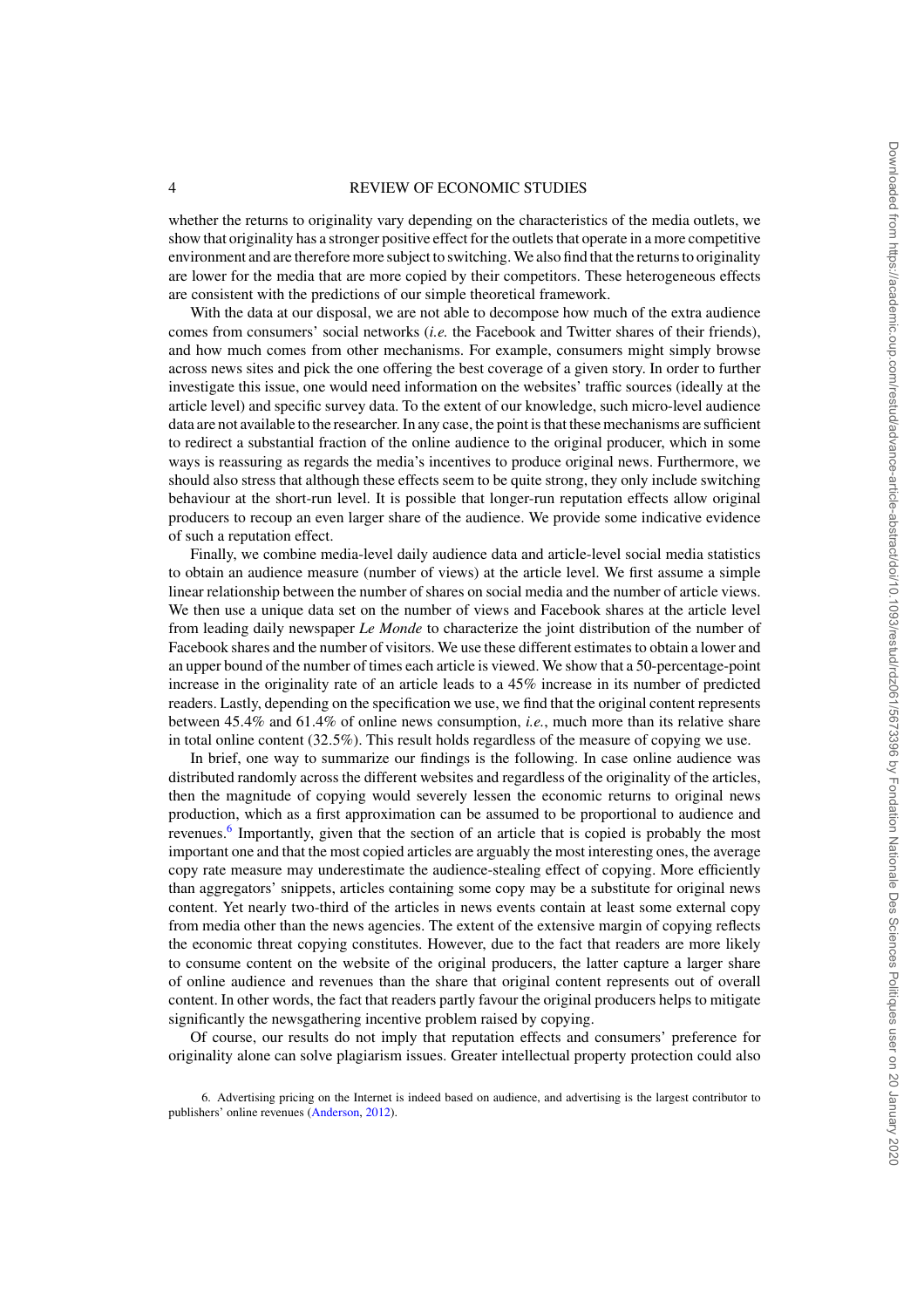play a role in raising the incentives for original news production, and we certainly do not mean to downplay the extent of this problem. Both in absolute terms and in relation to books, music, and movies, there is very little protection of intellectual property rights in news production. In 2013 France, the copyright law was governed by the 1992 "Code de la propriété intellectuelle" (French Intellectual Property Code). The French code—like the majority of the copyright laws around the world—does not protect facts but only the articles that are considered "original." However, what makes an article original is a complex issue (*e.g.* the amount of labour required is an open question). Similarly, while "substantial" copying is required in order to constitute a violation of the right of reproduction, there is no clear definition of what substantiality means in this context (Ginsburg,  $2016$ ).<sup>7</sup> In other words, opportunities for the infringement of intellectual protection abound in the context of the news media. $8$  However, our results suggest that in order to effectively address the plagiarism issue, it is also important to study reputation effects and viewers' reaction to the newsgathering investment strategies of media outlets.

#### 1.1. *Related literature*

Using micro data, Gentzkow (2007) estimates the relationship between the print and online newspapers in demand.<sup>9</sup> Our article is complementary to his. We investigate the production of original content and document the benefits of original information production. Franceschelli  $(2011)$  was the first to assess empirically the impact of the Internet on news coverage.<sup>10</sup> Using a dataset that includes every article published by the two main Argentinean newspapers, he reconstructs the typical timeline of a news story in the online world. Compared to this previous work, our contribution is threefold. First, we construct the set of news stories and study their timeline using the entire universe of French news media online, rather than two newspapers. To the extent of our knowledge, we are the first to study simultaneously the content produced by all the news media, whatever their offline format. Second, while Franceschelli (2011) relies restrictively on the mention of proper nouns to identify the news stories, we develop and run a state-of-the-art algorithm relying on word frequency without any restriction. Hence, our paper also contributes to the existing literature from a methodological point of view. In particular, we develop a new event detection algorithm that could be of future use to other researchers interested in text analysis and clustering. Third and most importantly, we quantify the importance of plagiarism online and combine this new evidence from the production side with article-level information on news consumption using social media data. This allows us to estimate the returns to originality in online news production.

Our results also complement a growing empirical literature on copyright (MacGarvie and Moser, 2014; Biasi and Moser, 2015; Giorcelli and Moser, 2015; Li *et al.*, 2018). Most of the literature on copyright online has centred on digitization and piracy within the music industry (Rob and Waldfogel, 2006; OberholzerłGee and Strumpf, 2007; Waldfogel,  $2012, 2015$ ).<sup>11</sup> With the exception of Chiou and Tucker (2017), there is little evidence on copying and intellectual property regarding online news media. Yet, the modern news media industry

<sup>7.</sup> See the Supplementary Appendix Section B for a discussion of copyright law in France and the United States.

<sup>8.</sup> In April 2019, an European Copyright Directive was adopted by the European Council. Article 15 of this Directive forces online platform and aggregators to pay press publishers to use their content. In September 2019, France was the first country to have transposed this directive into national law.

<sup>9.</sup> On the effect of the Internet on the demand for traditional media, see also George (2008).

<sup>10.</sup> Salami and Seamans (2014) also study the effect of the Internet on newspaper content, and in particular newspaper readability. But they examine the production of content offline, not online.

<sup>11.</sup> Recent work has also investigated the effect of digitization projects like Google Books (Reimers, 2019; Nagaraj, 2018).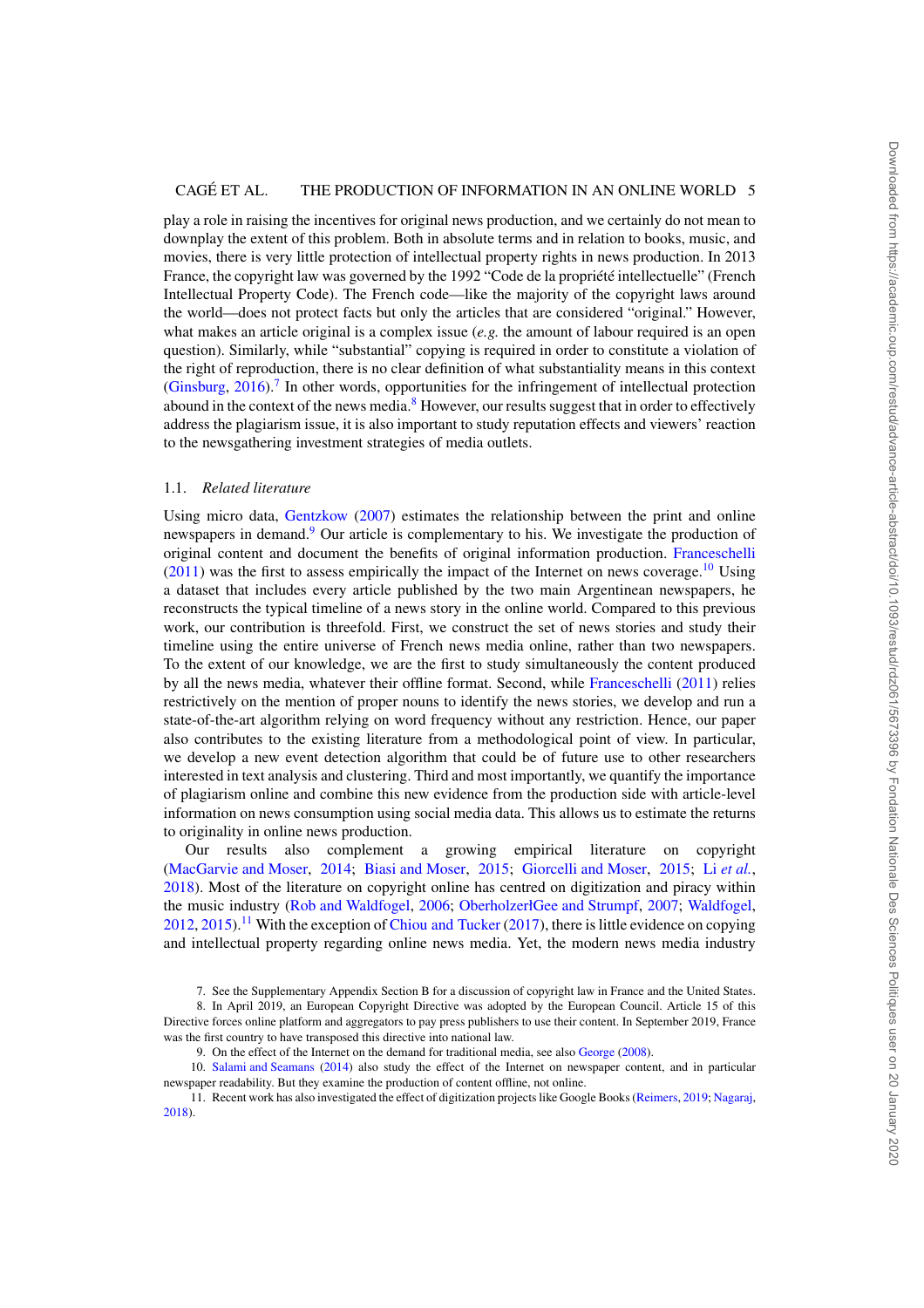shares a number of important characteristics with the cultural industry online; in particular, digital products just like news articles are non-rival, non-excludable, and can be copied at almost no cost (see *e.g.* Bae and Choi, 2006; Peitz and Waelbroeck, 2006a). We contribute to this literature by providing new empirical evidence on the extent of copying online and estimating the returns to originality. Our paper is a unique attempt to understand who is producing news, the character of what is produced and the propagation of information in the online world.<sup>12</sup>

The rest of the article is organized as follows. In Section 2 below, we describe the media universe and the content data we use in this paper, and briefly review the algorithms we develop to study the production and propagation of information online.<sup>13</sup> Section 3 provides new evidence on the speed of news dissemination and the importance of copying online, and discusses heterogeneity in the copying behaviour and media outlets' reputation. In Section 4, we discuss the mechanisms at play and the theoretical framework that we use to analyse the impact of originality and copying on consumer behaviour. In Section 5, we use article-level variations to investigate the relationship between originality and online audience and estimate the returns to originality in online news production. Section 6 performs a number of robustness checks and discusses the external validity of our main findings. Finally, Section 7 concludes.

#### 2. DATA AND ALGORITHMS

#### 2.1. *Media universe*

Our dataset covers 86 general information media outlets in France: 1 news agency; 59 newspapers (35 local daily, 7 national daily, 12 national weekly, 2 national monthly, and 3 free newspapers); 10 pure online media (*i.e.* online-only media outlets); 9 television channels; and 7 radio stations. The news agency is the Agence France Presse (AFP), the third largest news agency in the world. Moreover, our dataset also includes all the dispatches published in French by Reuters. For each of these media outlets, we gather all the content they published online in 2013.<sup>14</sup>

The complete list of the media outlets included in our dataset is provided in the Supplementary Appendix, where we also indicate the name of the companies that own each of these outlets. The 86 media outlets included in our sample are by far the main French news media both during our period of interest (2013) and still today.<sup>15</sup> The choice of 2013 France is data driven: the content data were collected as part of the OTMedia research project conducted by the *Institut National de l'Audiovisuel* (National Audiovisual Institute, a repository of all French radio and television audiovisual archives). To the best of our knowledge, there is no equivalent dataset for other countries and time periods. This allows us to provide unique evidence on the propagation and verbatim copying of news stories online.<sup>16</sup>

We choose a "transmedia" approach because, on the Internet, there is a tendency for different media to converge (see  $e.g.$  Peitz and Reisinger, 2016). On the web, media all offer texts, videos and photos. We include the AFP and Reuters even though they do not deliver news straight to

<sup>12.</sup> Sen and Yildirim (2015) investigate how popularity of online news stories affect editors' decisions.

<sup>13.</sup> See the working paper version of this research (Cagé *et al.*, 2017, pp. 6–17) and the Supplementary Appendix Section C for a more detailed description of the data sources and algorithms.

<sup>14.</sup> However, we do not consider their offline news production, *e.g.*, the content of the news bulletins only broadcast on television.

<sup>15.</sup> The only media outlets not included are some local daily newspapers that had no websites at the time, and some very small digital news media that could not be considered important information providers in 2013.

<sup>16.</sup> Moreover, as we will see in Section 6.3, the French media market is by and large very similar to other Western media markets, and it has remained steady since 2013.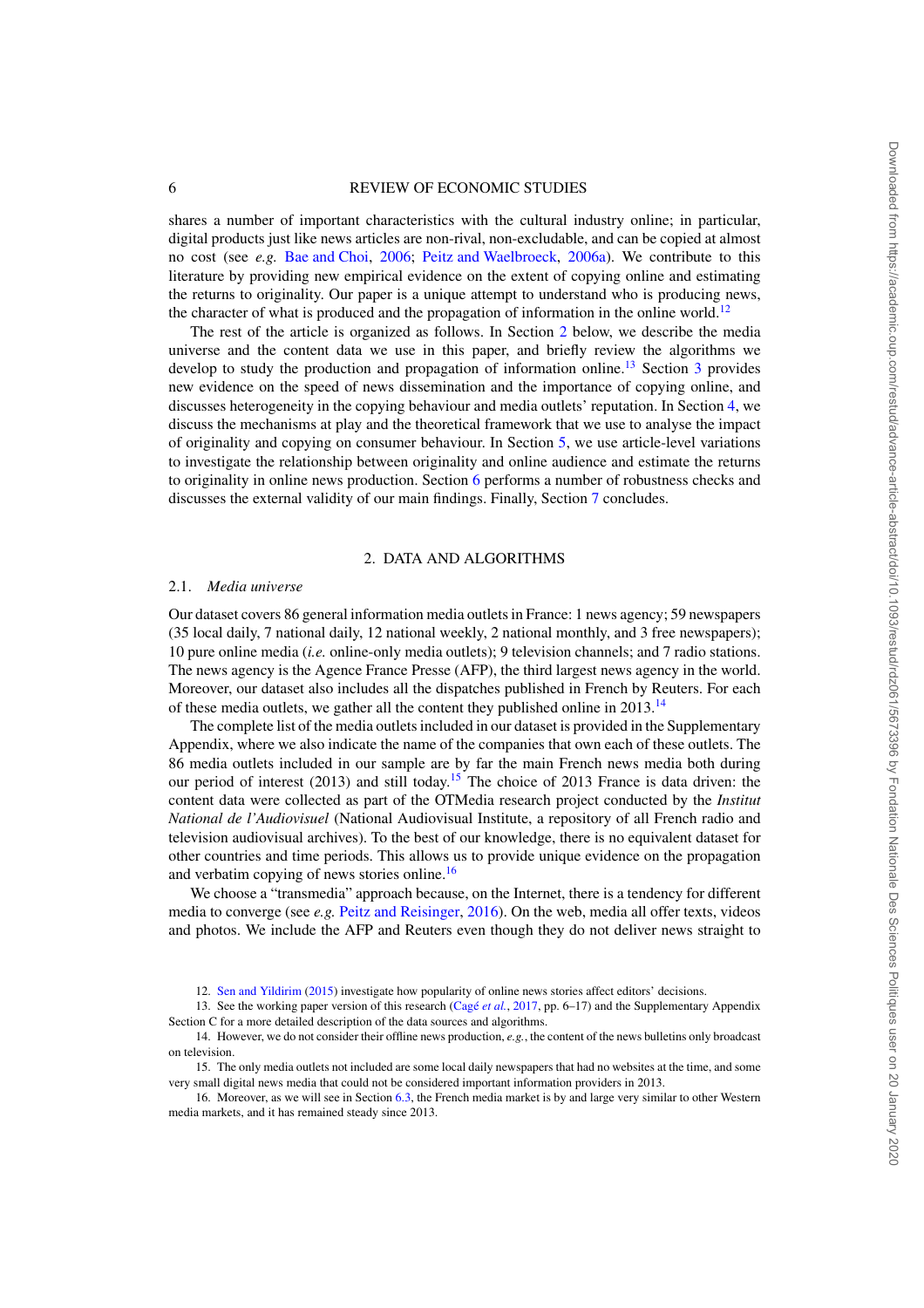individual consumers<sup>17</sup> because they are key providers of original information in the online world. We think it is essential to consider news agencies when investigating newsgathering and copying online. To the extent of our knowledge, we are the very first to perform such an inclusive empirical analysis of original news production.

Using their RSS feeds, we track every piece of content news media produced online in 2013. For the media outlets whose RSS feeds were not tracked by the INA, we complete the OTMedia data by scraping the Sitemaps of their website. We acquire all the AFP and Reuters dispatches directly from the agencies. Merging these datasets, we obtain the universe of all the articles published online by French news media in 2013. The articles we use in our database contain text and often photos, as well as videos. Our focus here is on text.<sup>18</sup>

Our dataset contains 2,552,442 documents for the year 2013; around 7,000 documents on average per day. 70.9% of the documents are from the websites of the print media; 4.5% from radio; 6.4% from television; 15.1% from the AFP and Reuters and the remaining documents from the pure online media. On average, these documents are  $2,058$  characters long.<sup>19</sup> Interestingly, while media outlets do not face the same space constraint online that they face offline (see *e.g.* Eisensee and Strömberg, 2007), the total amount of content produced on a daily basis is relatively stable through time. While space online is technically infinite, media outlets indeed still face an implicit space constraint which is the limited attention span of the readers.

#### 2.2. *News events*

**2.2.1. Event detection algorithm.** Using the set of documents previously described, we perform an event detection algorithm to detect media events. This category of algorithm is often referred to as Topic Detection and Tracking (TDT) in the computer science community. These algorithms are based on natural language processing methods. An event is defined as a set of documents belonging to the same news story. Events are detected by our algorithm using the fact that the documents share sufficient semantic similarity. We only keep events with documents from at least two media outlets, and with more than 10 documents in our preferred specification.<sup>20</sup> We obtain a total number of 25,215 news events. Events can last more than one day; on average, they last 41 hours. The average number of documents per event is 34 and, on average, 15 media outlets refer to an event.<sup>21</sup> There are 182 events per day on average, with 69 new events beginning every day. These events are roughly equally distributed during the year. In this paper, given that our subject of interest is the propagation of news stories online and the importance of copying, we focus our main analysis on the 851,864 articles classified in our 25,215 events. Table 1 provides summary statistics on these articles.

18. We do not study the online production of videos and photos. Analysing the propagation of photos and videos online requires different technical tools and algorithms than those we develop here and will be the topic of future research.

19. See Supplementary Appendix Figures F.1, F.2a and F.3 and Table E.1.

20. This event detection algorithm can be compared to other detection systems by its ability to put all the stories in a single event together. To ensure the performance of our algorithm, we perform several robustness checks. In particular, we run it on a standard benchmark dataset (the Topic Detection and Tracking Pilot Study Corpus), and we compare our events to those obtained by the Europe Media Monitor (EMM) NewsExplorer. The EMM NewsExplorer provides on a daily basis the top 19 stories of the day. With our event detection algorithm, we match 92% of their stories in our sample. Full details about the algorithm are provided in Cagé *et al.* (2017, pp. 9–14) and in the Supplementary Appendix Section C.2.

21. Supplementary Appendix Table E.2.

<sup>17.</sup> News agencies are based on a Business-to-Business model (they sell news to other media outlets), not on a Business-to-Consumer model.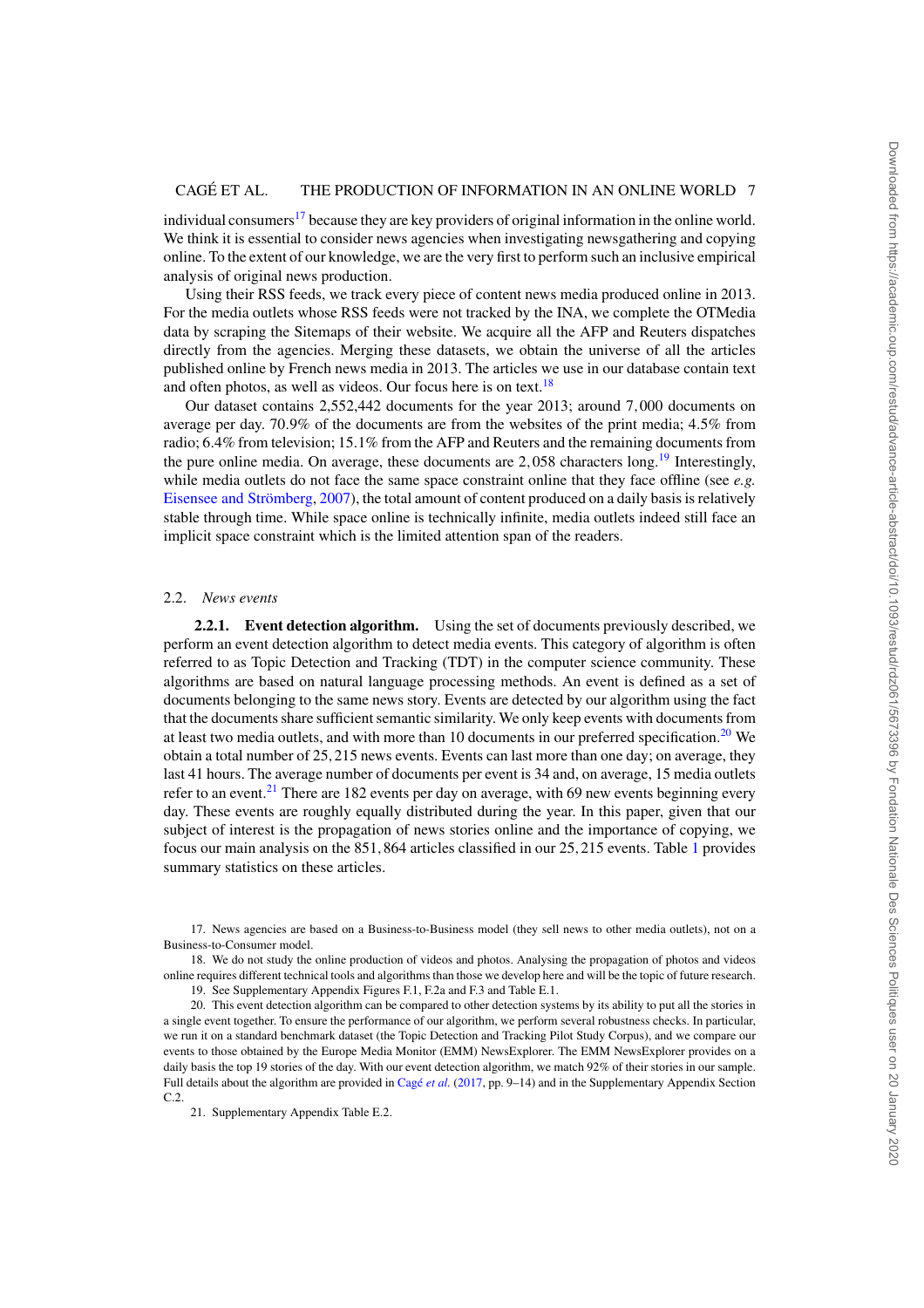| Summary statistics: articles (classified in events) | <b>TABLE 1</b> |              |       |          |         |
|-----------------------------------------------------|----------------|--------------|-------|----------|---------|
|                                                     | Mean           | Median       | SD    | Min      | Max     |
| Content                                             |                |              |       |          |         |
| Length (number of characters)                       | 2.467          | 2.192        | 1.577 | 100      | 98,340  |
| Original content (number of characters)             | 805            | 253          | 1.287 |          | 53,424  |
| Non-original content (number of characters)         | 1,661          | 1,326        | 1,539 | $\Omega$ | 48,374  |
| Originality $(\% )$                                 | 36.5           | 14.5         | 39.8  | $\Omega$ | 100     |
| Reactivity in hours                                 | 41.7           | 19.1         | 65.2  | $\Omega$ | 6,257   |
| Audience                                            |                |              |       |          |         |
| Number of shares on Facebook                        | 64             | $\mathbf{0}$ | 956   | $\theta$ | 240,450 |
| Number of shares on Facebook (winsorized)           | 37             | $\Omega$     | 136   | $\Omega$ | 1.017   |
| Number of shares on Twitter                         | 9              | $\Omega$     | 42    | $\Omega$ | 11,908  |
| Number of shares on Twitter (winsorized)            |                | 0            | 19    | 0        | 126     |
| Obs                                                 | 851.864        |              |       |          |         |

*Notes:* The table gives summary statistics. Year is 2013. Variables are values for the articles classified in events. The observations are at the article level. The "Number of shares on Facebook (winsorized)" variable is the version of the Facebook variable winsorized at the 99th percentile. Similarly, the "Number of shares on Twitter (winsorized)" variable is the version of the Twitter variable winsorized at the 99th percentile. Variables are described in more details in the text.

**2.2.2. Topic of the events.** We classify the events according to their topic. In order to do so, we rely on the metadata associated with the AFP dispatches included in the event. There is at least one AFP dispatch in nearly 95% of our events (we do not define the topic of the remaining events). These top-level media topics are: (i) Arts, culture and entertainment; (ii) Crime, law and justice; (iii) Disaster and accidents; (iv) Economy, business and finance; (v) Education; (vi) Environment; (vii) Health; (viii) Human interest; (ix) Labour; (x) Lifestyle and leisure; (xi) Politics; (xii) Religion and belief; (xiii) Science and technology; (xiv) Society; (xv) Sport; (xvi) Conflicts, war and peace; and (xvii) Weather.

Nearly one-third of the events are about "Politics," 29% about "Economy, business and finance" and around 23% about "Crime, law and justice." "Sport" comes fourth, appearing in 13% of the events. The other topics like "Weather," "Education," or "Science and technology" have much less importance.<sup>22</sup> This does not mean that there is no article related to these topics, but that these topics are not associated with *events*.

#### 2.3. *Timeline and plagiarism detection*

**2.3.1. Timeline.** We then trace the timeline of each story and study news propagation. More precisely, for each event, we order the documents depending on the timing of their publication, determine the media outlet that breaks the story, and then rank the other outlets. Using the publication time, we also document how long it takes each media outlet to cover the story.

The fact that a media outlet is talking about a story does not necessarily mean that it is providing original reporting on that story, however. We thus study how much each media outlet contributes to a story. To measure this contribution, we develop a plagiarism detection algorithm in order to quantify the original content in each document compared to the content of all the documents published earlier in the event.

**2.3.2. Plagiarism detection algorithm.** The plagiarism detection algorithm efficiently tracks identical portions of text between documents. For each document, we determine the portions

22. See Supplementary Appendix Figure F.4.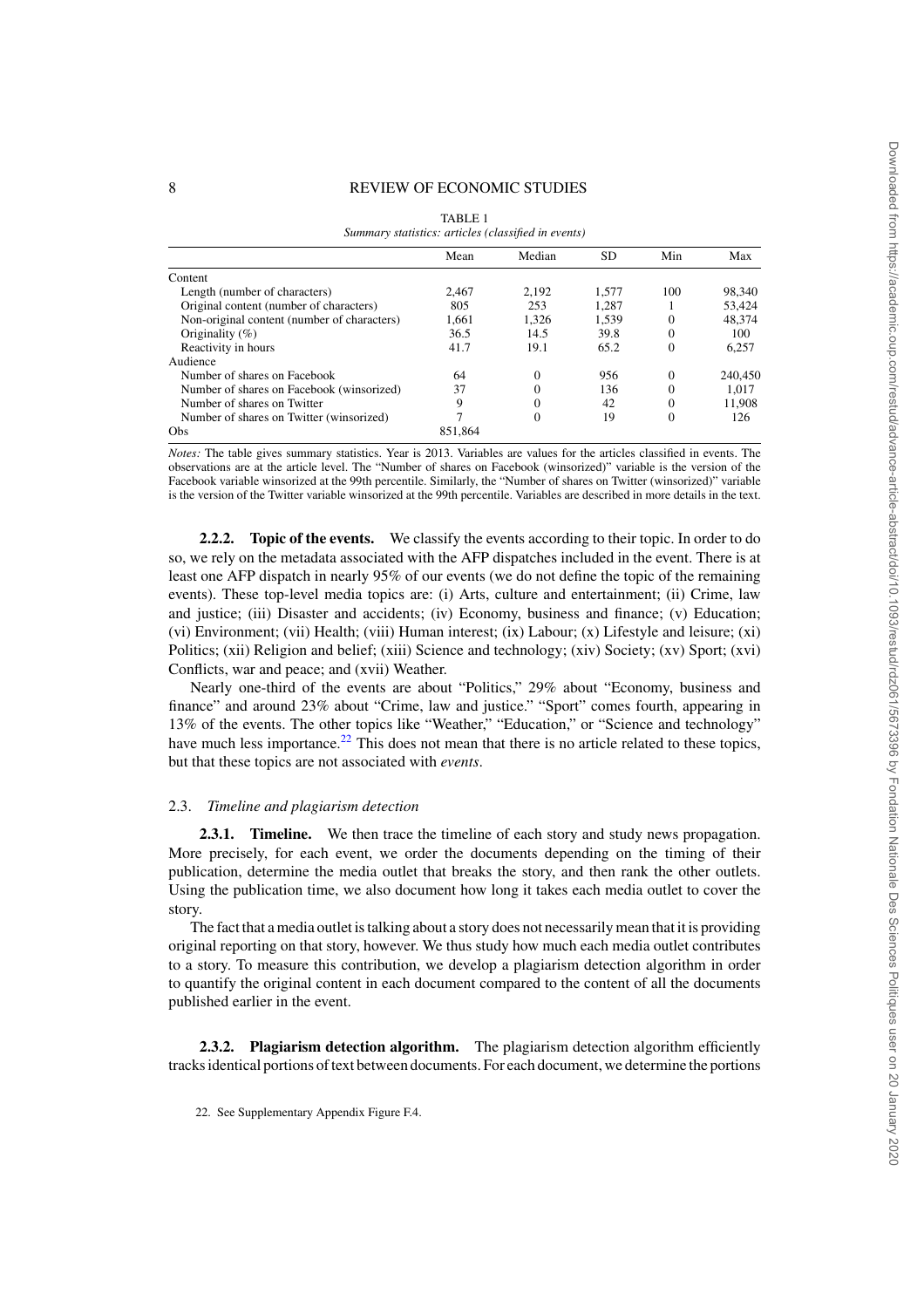|                                     |            | TABLE 2<br>Summary statistics: media outlets |             |          |               |
|-------------------------------------|------------|----------------------------------------------|-------------|----------|---------------|
|                                     | Mean       | Median                                       | <b>SD</b>   | Min      | Max           |
| Online audience (daily)             |            |                                              |             |          |               |
| Number of unique visitors           | 248.529    | 107,856                                      | 384,001     | 3.689    | 2,031,580     |
| Number of visits                    | 340,506    | 156,735                                      | 543,690     | 4,650    | 2,945,172     |
| Number of pages views               | 1,617,616  | 647,576                                      | 2,956,979   | 12,203   | 15,203,845    |
| Audience share                      | 1.66       | 0.72                                         | 2.57        | 0.02     | 13.65         |
| Facebook (annual)                   |            |                                              |             |          |               |
| Total number of shares              | 1,137,580  | 309,176                                      | 2,190,098   | 1.066    | 13,459,510    |
| Twitter (annual)                    |            |                                              |             |          |               |
| Total number of direct tweets       | 138,648    | 27,188                                       | 343,000     | $\theta$ | 2,464,651     |
| Total number of indirect tweets     | 3.627      | 577                                          | 8.792       | $\Omega$ | 58,507        |
| Content (nb of characters) (annual) |            |                                              |             |          |               |
| Total content not classified        | 32,255,744 | 14,999,537                                   | 114,887,872 | 419,234  | 1,065,079,616 |
| Total content classified            | 19,708,659 | 11,580,943                                   | 23,729,089  | 1.114    | 101,246,288   |
| Total original content              | 6,381,766  | 3,787,462                                    | 7,395,088   | 1,114    | 31,799,058    |
| Total non-original content          | 13,326,893 | 6,860,454                                    | 19,705,976  | $\theta$ | 76,923,528    |
| Number of breaking news             | 115        | 54                                           | 174         | $\theta$ | 1,011         |
| <b>Observations</b>                 | 85         |                                              |             |          |               |

*Notes:* The table gives summary statistics. Year is 2013. Variables are values for media outlets (excepting the AFP and Reuters). The observations are at the media outlet/day level for the online audience statistics (first four rows) at the media outlet/year level for the total number of Facebook shares and the content data.

of text that are identical to content previously published by all the documents out earlier in the event, and isolate the original content in the document. The originality rate of a document is defined as the share of the document's content (in number of characters) that is original.

Moreover, we trace back each portion of text to its first occurrence in the event. This allows us to determine for each document the number of times it is copied and the share of the document which is ultimately copied.

#### 2.4. *Audience data*

Lastly, we collect audience data that we merge with the content data.

**2.4.1. Daily-level audience data.** First, we measure online audience for the media outlets in our sample using data from the OJD (the French press organization whose aim is to certify circulation and audience data). For a subset of websites—58 out of the 85 media outlets in our sample<sup>23</sup>—we have information on the number of unique visitors, the number of visits, and the number of page views. This information is available at the daily level. The average daily number of page views is around 1.6 million. Table 2 provides summary statistics for these variables.

**2.4.2. Social media data.** Furthermore, we collect information on the number of times each article has been shared on Facebook. We do so by using the Facebook Graph API (Application Programming Interface). We obtain information on this variable for all the documents in our sample, with the exception of the articles published by the AFP and Reuters that are not available online to the general audience. On average, articles are shared 64 times on Facebook; however, half of the articles are not shared (see Table 1 for summary statistics).

<sup>23.</sup> The AFP being based on a Business-to-Business model, it does not deliver news to individual consumers on its website. Similarly, there is no audience data for Reuters' dispatches.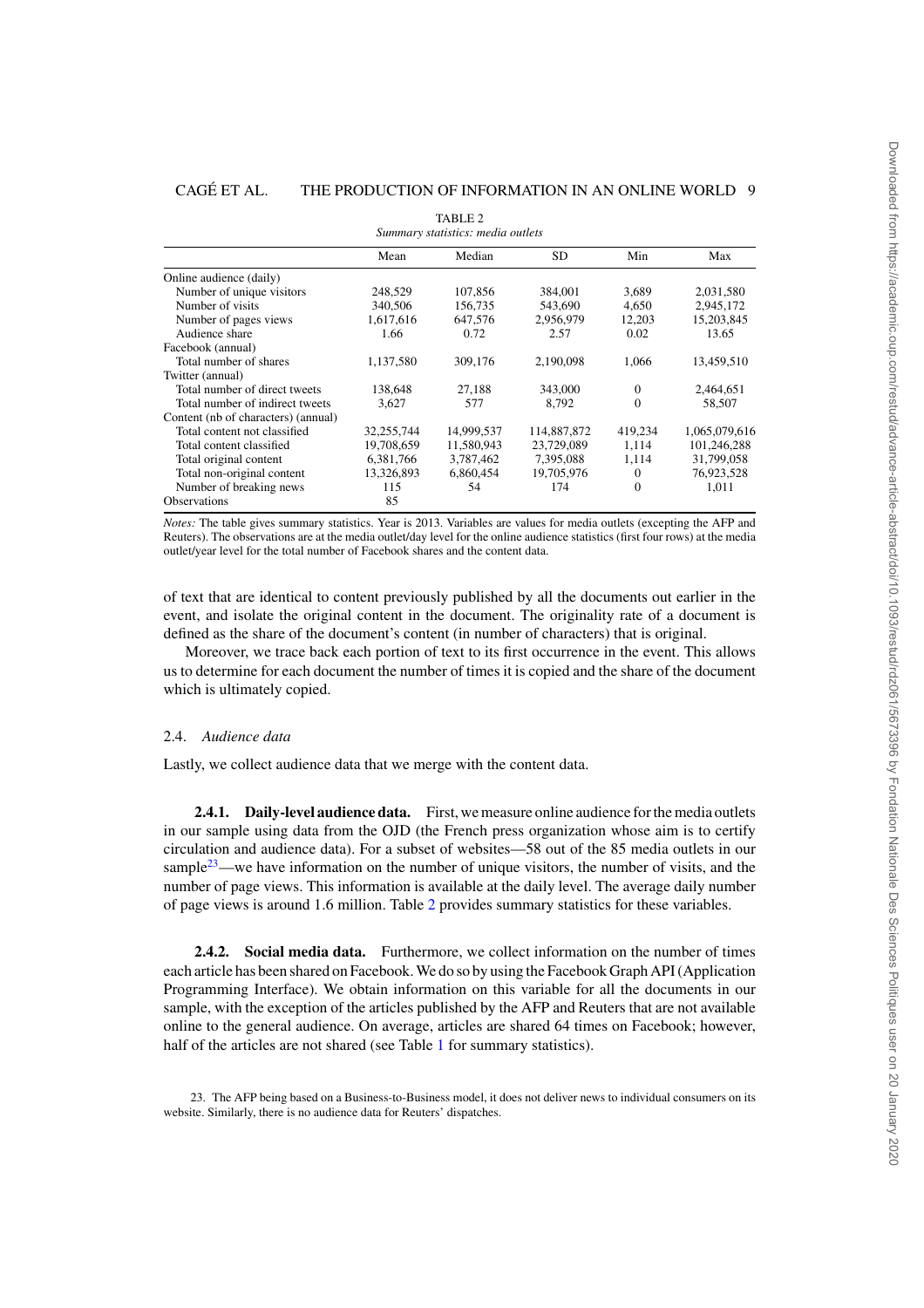Facebook shares may not directly reflect consumer demand since they are filtered through the Facebook News Feed algorithm. Hence, we collect social media statistics at the article level from an additional source, namely Twitter. For each article, we have eight different measures of the number of times it its "shared" on Twitter: the number of direct tweets, retweets, likes, and replies, and then computing the statistics on the retweets and the replies, the indirect number of tweets, retweets, likes, and replies. Obviously, all these different measures are very strongly correlated.<sup>24</sup> For the sake of simplicity, in our preferred specification, the total number of times each article is shared on Twitter is defined as the sum of the values for these eight measures.

Lastly, note that there is a positive relationship between the number of shares on Facebook and the number of shares on Twitter thus defined. In Section 5, we use these social media statistics as a proxy for the number of views. To test the accuracy of this proxy, we rely on evidence from *Le Monde* newspaper and show that the relationship between the number of views and the number of social media shares is almost perfectly linear.<sup>25</sup>

#### 3. THE SPEED AND MAGNITUDE OF ONLINE COPYING

In this section, we first study the speed of news dissemination online. That is, we investigate how quickly news is delivered to readers of different media outlets after being published first on the website of the news breaker. We then analyse the magnitude of online copying.

#### 3.1. *The speed of news dissemination*

Studying the speed of news dissemination is of interest because the commercial value of a news item may depend on how long a news media retains exclusive use of it. We first study the time interval between the publication of the first document covering a story and the second one. We find that on average, it takes 169 min for some information published by a media outlet to be published on the website of another outlet. But this average masks considerable heterogeneity. In half of the cases, it takes less than 22 min, of which less than 243 s in 25% of the cases and less than 6 s in 10% of the cases.

Table 3 reports the average reaction time depending on the offline format of the news breaker. If a news agency (the AFP or Reuters) is the first media outlet to publish some information, then the reaction time is shorter. When a news agency is the news breaker, we find that the second media outlet covers the story after 116 min on average, but after only 11 min in half of the cases and in 1 s or less in 5% of the cases. This rapidity comes from the fact that media outlets receive the news directly from the news agency; they do not have to monitor it the way they monitor what is published on their competitors' website. Furthermore, a number of media outlets have automatized the posting of prepackaged AFP content (*i.e.* AFP content of their choice is automatically integrated into their website). The average reaction time is longer when the news breaker is a media outlet other than the news agency.

This appears clearly in Figure 1, which represents the Kaplan–Meier survival functions depending on whether the news breaker is a news agency or another media outlet. We also find that the reaction time is the highest when the news breaker is a pure online media. A possible explanation is that pure online media may suffer from a lower reputation. Hence legacy media may want to wait for multiple sources before covering an event broken by these new media.

<sup>24.</sup> Supplementary Appendix Table C.1.

<sup>25.</sup> Although this is an argument in favour of using such a proxy, it must be kept in mind that not all the online readers share articles on social media. In the Supplementary Appendix Table E.3, we show that while the readers who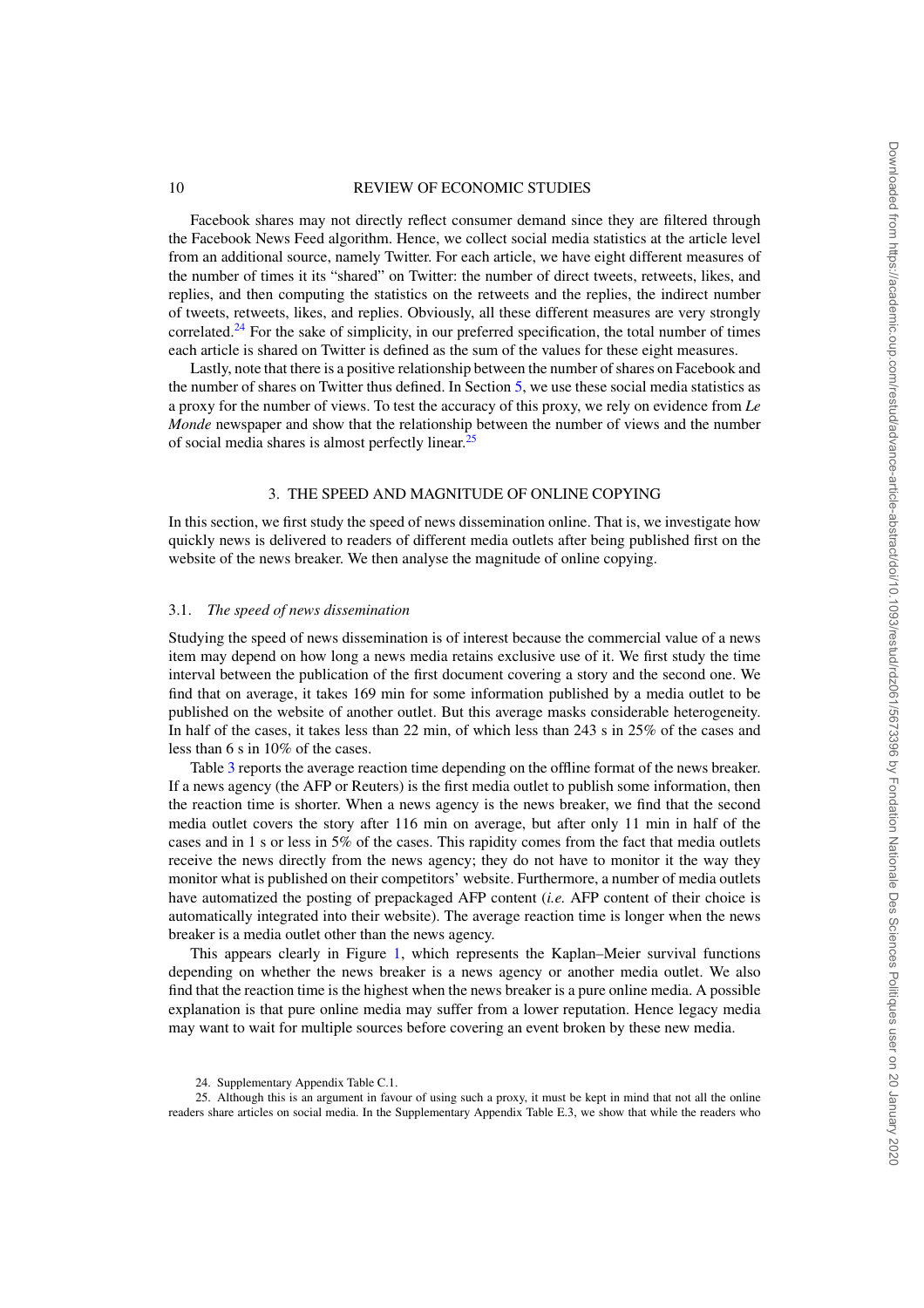|                            |      | TABLE 3<br>Reaction time |        |          |       |        |
|----------------------------|------|--------------------------|--------|----------|-------|--------|
|                            | Mean | SD                       | Median | Min      | Max   | Obs    |
| Reaction time (in minutes) | 169  | 358                      | 22     | 0        | 2.809 | 25,215 |
| If news breaker is         |      |                          |        |          |       |        |
| Print media                | 247  | 400                      | 73     | $\theta$ | 2,809 | 7,201  |
| Television                 | 231  | 391                      | 57     | 0        | 2.098 | 1,135  |
| Radio                      | 248  | 398                      | 76     | 0        | 2.191 | 964    |
| Pure online media          | 394  | 473                      | 190    | 0        | 2,164 | 510    |
| News agency                | 116  | 314                      | 11     | 0        | 2.624 | 15,405 |

*Notes:* \*  $p < 0.10$ , \*\*  $p < 0.05$ , \*\*\*  $p < 0.01$ . The tables give summary statistics for the reaction time (in minutes).



#### Kaplan-Meier survival estimates

.<br>Average reaction time depending on whether the news breaker is a news agency: the Kaplan–Meier survival estimates *Notes:* The figure plots the Kaplan–Meier survivor functions when the news breaker is a news agency (the AFP or Reuters) and when the breaker is a media outlet other than a news agency. The confidence level for the pointwise confidence bands is 95%.

#### 3.2. *The importance of copying online*

We now turn to an estimation of the originality of online articles. This is a key question because the high reactivity of the media may actually be the result of plagiarism, and the recourse to plagiarism may negatively affect newsgathering incentives.

**3.2.1.** Originality rate. We first use our plagiarism detection algorithm to determine for each document the portions of text that are identical to content previously published by all the documents released earlier in the event, and isolate the original content in the document. By definition, the originality of the first article in the event is 100%.

share news articles on social media are selected, this selection seems to come mostly from age. See also Cagé *et al.* (2017, pp. 16–17).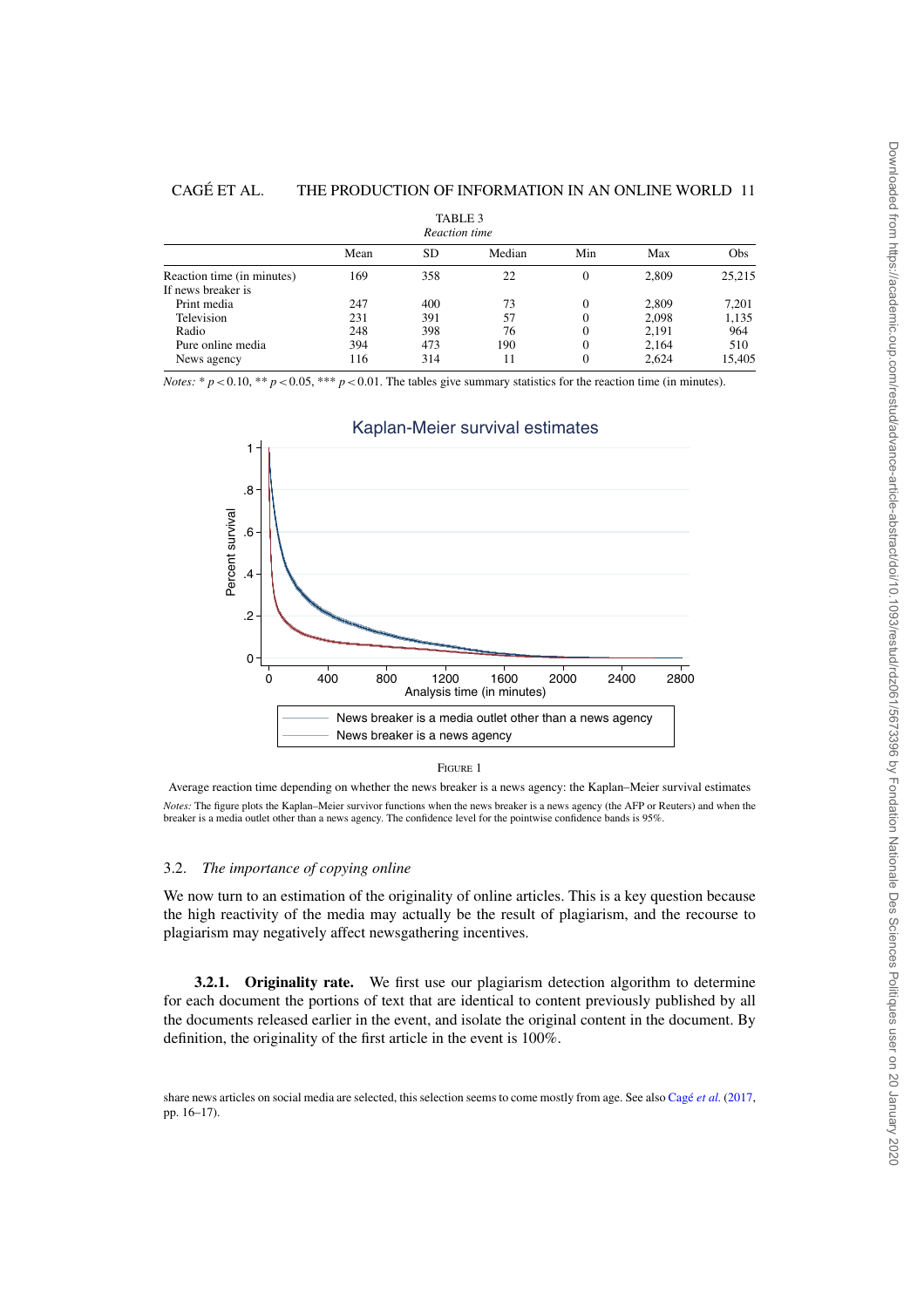

*Notes:* The figure plots the distribution of the originality rate (with bins equal to 1%).

On average, the originality rate of the documents classified in events is equal to  $36.5\%$ .<sup>26</sup> In Figure 2, we plot the distribution of the originality rate. The distribution is bimodal with one peak for the articles with less than 1% of original content (nearly 17% of the documents) and another peak for the 100% original articles (nearly 22% of the documents). The median is 14%. In other words, with the exception of the documents which are entirely original, the articles published within events consist mainly of verbatim copying: 54.6% of the articles classified in events have less than 20% originality.

Figure 3 shows the average originality rate of the articles for each ventile of the reactivity distribution. On average, the longer it takes for a media outlet to cover an event, the higher the originality rate of the article: moving from the first to the last ventile of the reactivity distribution increases the average originality rate from around  $26\%$  to around  $40\%$ .<sup>27</sup>

**3.2.2. Where does the copied content come from?.** We trace back each "identical portion" of text to its first occurrence in the event. Hence, for each document, we determine: (i)

<sup>26.</sup> Given that documents are of different lengths, we also compute the ratio of original content in the dataset out of the total content. We find that the share of original content is equal to  $32.6\%$ . In other words, nearly 70% of online information production is copy-and-paste. This finding is consistent with the results obtained by Boczkowski (2010) who highlights the rise of homogeneization in the production of news stories online by two Argentinean newspapers.

<sup>27.</sup> This finding is robust to dropping the articles published by the news agencies, and to computing the reactivity distribution at the media-outlet level (Supplementary Appendix Figures F.6 and F.7).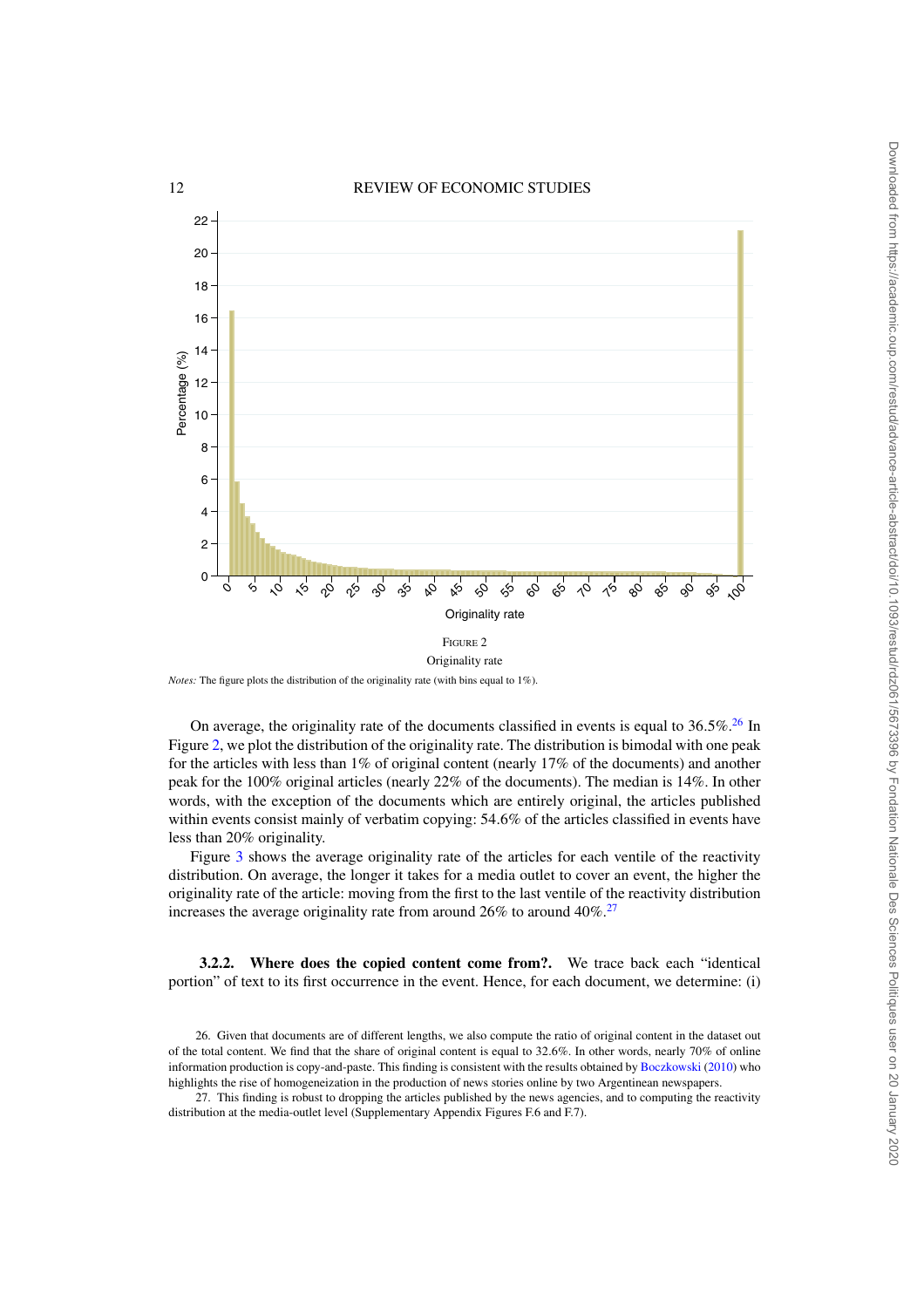

Correlation between originality and reaction time: average originality rate depending on the reactivity rank *Notes:* The figure plots the average originality rate of the articles depending on the reactivity rank (error bars in red represent the 95% confidence interval).

FIGURE 3

the original content, (ii) the number of documents copied (including documents published by the media outlet itself), and (iii) for each document copied, the number of characters copied. Table 4 presents the results for all the documents classified in events, with the exception of the press dispatches published by the AFP and Reuters.

Verbatim copying can be either "internal," when a media outlet copies and pastes content from documents it has itself previously published<sup>28</sup>, or "external," when a media outlet reproduces content from articles published by its competitors. The mean originality rate appears to be equal to 35.1%, *i.e.*, 64.9% of the content is copied to other articles, including 3.9% from internal copying and 61.0% from external copying. External copy can come either from content published by the news agencies or from content published by media outlets other than the news agencies. Column (4) of Table 4 presents the results for all external copy, and Column (5) for external copy excluding copying from the news agencies.

Regarding the extensive margin of copying, we find that, when copying from the agencies is included, 77.5% of the articles in events contain at least some external copying. If we exclude content copied from the news agencies<sup>29</sup>, we show that notwithstanding  $61.8\%$  of the articles present at least some copy. In other words, most articles in the news events contain some external copying and may potentially negatively affect the newsgathering incentives of the copied media.

<sup>28.</sup> For example, when it is updating previous versions of the same article.

<sup>29.</sup> All the AFP's clients are indeed allowed to reproduce the AFP content in its entirety, and the business model of the news agency is based on the reproduction of its content by other media outlets (similarly for Reuters).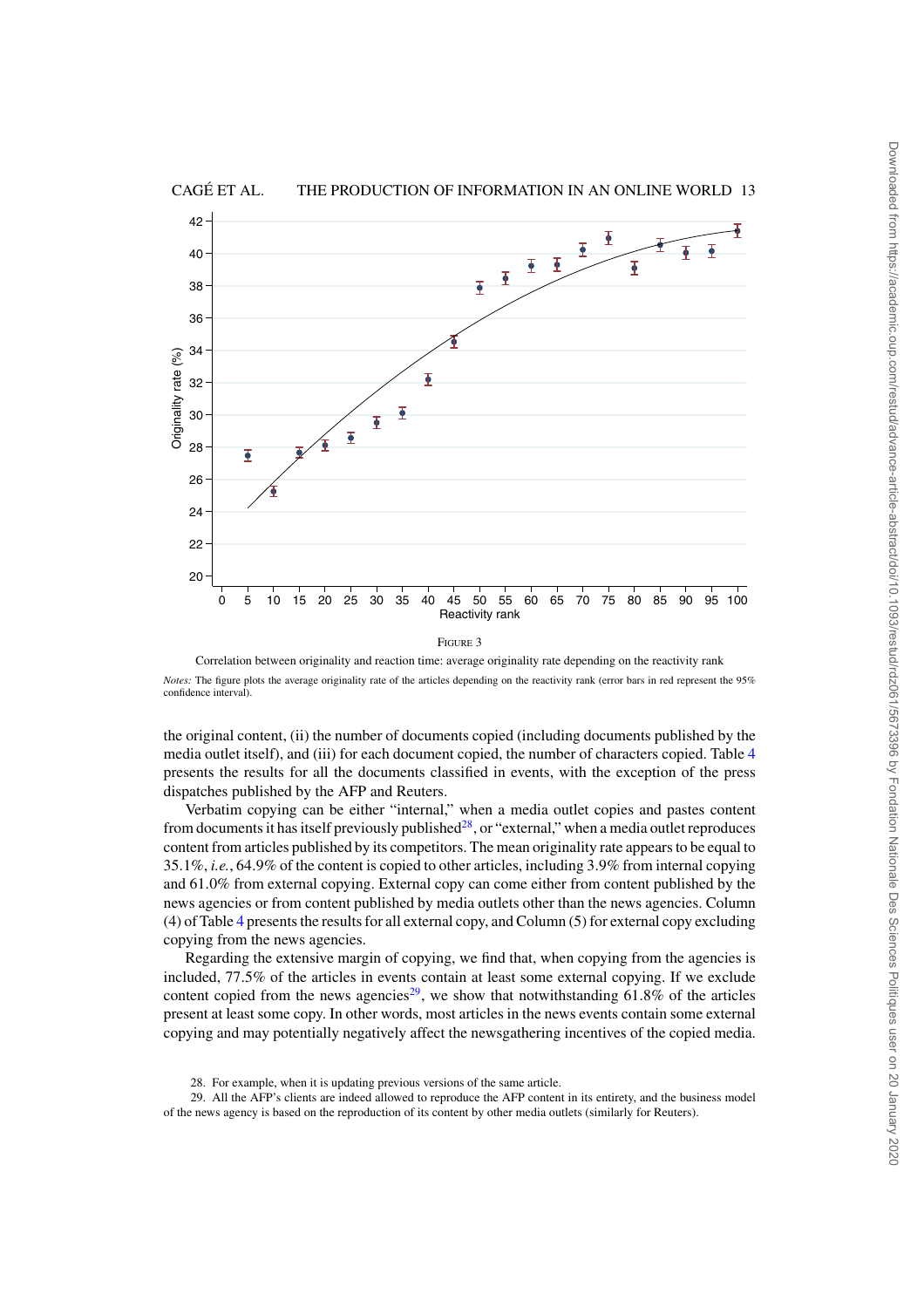On the intensive margin, we find that the average external copy rate is equal to  $61.0\%$  when copy from news agencies is included, and to 15.9% when we exclude content copied from the news agencies. Conditional on copying, the average external copy rate is equal to 78.7% when copy from news agencies is included, and to 25.7% when we exclude content copied from the news agencies. This is a very large number: this means that over a quarter of the content is directly taken from articles published in media that are not supposed to be copied (and that are not rewarded for it). Moreover, it is likely that the part that is copied is the most valuable one, although we cannot measure this properly.

On average, the share of a document that is copied is equal to 9.4%. But the copied part of an article is again very likely to be the most interesting one. Hence, the extensive margin of copying may be more informative than the average copy rate when it comes to estimating the audience-stealing effect of plagiarism. A copying article containing the most valuable part of the copied article may indeed be a substitute for the original article.

Finally, we find that each document is copied by 3.9 documents, 3.3 if we focus only on external copying. The articles copied most extensively are in all likelihood the most interesting ones. The main limitation of the empirical analysis performed here is that we can only measure the extent of online copying, not compute an exact estimate of its severity that would require the estimation of the relative importance of the content that is copied and of the content that is not. But from the figures presented in Table 4, online copying appears as a substantial threat to the economic viability of the news media, and may reduce media's newsgathering incentives. Furthermore, even though our estimation is imperfect, it is important to highlight that to the extent of our knowledge we are the very first to quantify in a systematic way the extent of online copying in news.

#### 3.3. *Copying behaviour and reputation*

Overall, on average, media outlets tend to rely a great deal on plagiarism. But do all the news media display the same copying behaviour?

We compute the average copy rate separately for local newspapers, national newspapers, television stations, radio channels, and pure online media. It appears that local newspapers tend to produce less original content online than other types of media outlets.<sup>30</sup> A possible explanation is that, while local newspapers may compete on local news to attract readers, they may rely on copying when it comes to national news. Coherently with this assumption, we find that local newspapers tend to strongly rely on content produced by the news agencies.

We also find that pure online media tend to be on average more original than other media outlets. This may be due to the fact that these pure online media "seek to offer distinctive voices" (Nicholls *et al.*, 2016). Note however that pure online media only account for 3% of the documents in our dataset $31$ , and that we should not overstate these differences in editorial priorities. French pure online media indeed "closely approximate an online newspaper" (Nicholls *et al.*, 2016).

Besides, we have compared the media outlets depending on their "reputation" as defined by using their reliance on copy and the use of their content by others. Interestingly, the media outlets with the strongest reputation (*Le Monde*, *Les Echos*, France Television, *Ouest France*, etc.) are also those with the largest audience (average numbers of unique visitors per day) and the highest numbers of shares on social media. We find similar effects if we proxy the reputation of the media outlets by the number of "citations" they receive (*i.e.* the number of times their competitors refer

<sup>30.</sup> See Supplementary Appendix Figure F.8.

<sup>31.</sup> Moreover, only 25% of the pure online media documents are classified in events.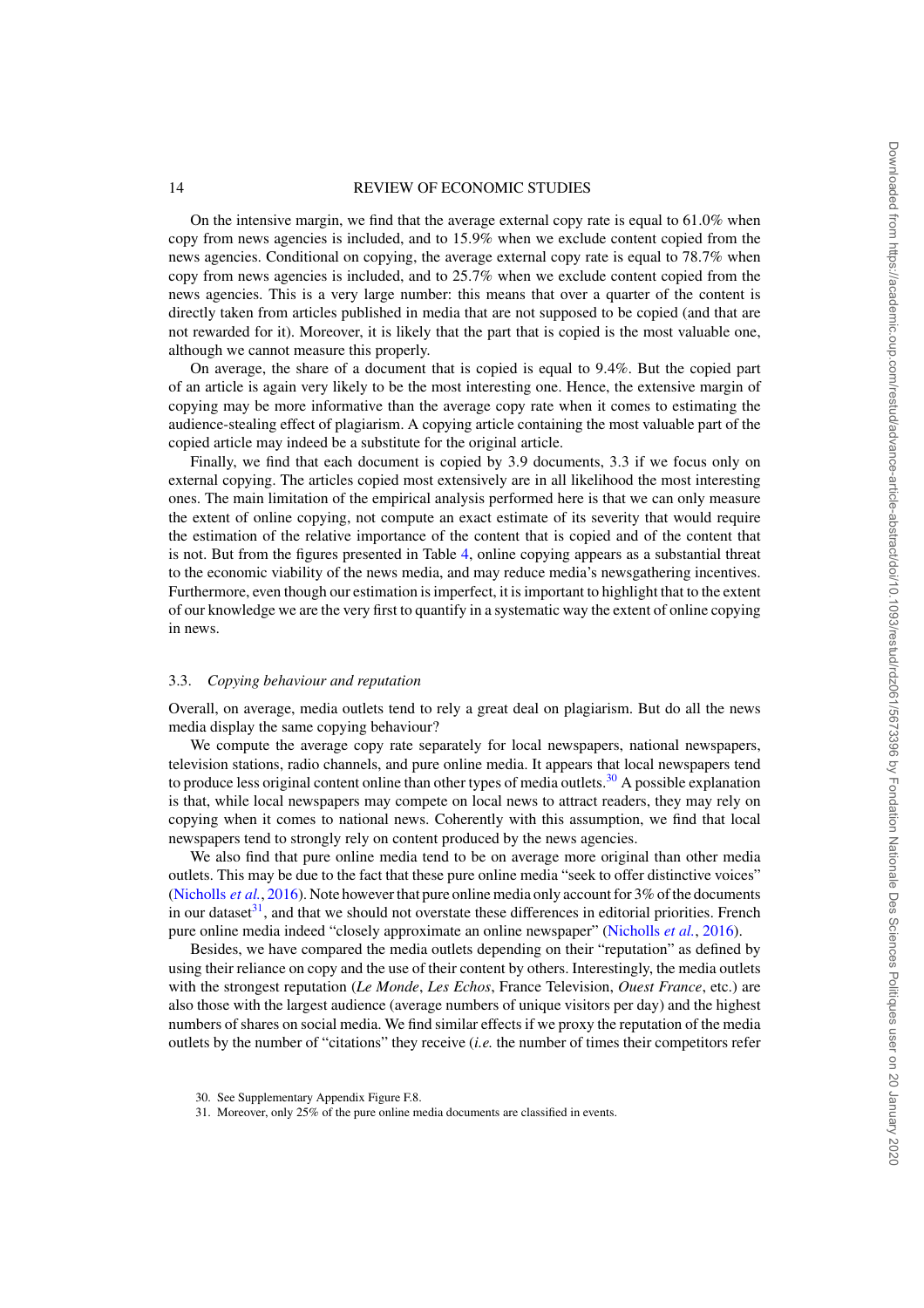|                                                                            |                |                | <b>TABLE 4</b><br>Summary statistics: copy |                |                          |
|----------------------------------------------------------------------------|----------------|----------------|--------------------------------------------|----------------|--------------------------|
|                                                                            |                | All copy       |                                            | External copy  | Excl. copy from agencies |
|                                                                            | (1)<br>Mean/SD | (2)<br>Mean/SD | (3)<br>Mean/SD                             | (4)<br>Mean/SD | (5)<br>Mean/SD           |
| Originality rate                                                           | 35.1<br>(39.0) |                |                                            |                |                          |
| Originality rate wghtd by<br>nb of views (Facebook)                        |                | 58.0<br>(38.2) |                                            |                |                          |
| Extensive margin<br>Share of articles in events<br>with at least some copy |                |                | 80.0                                       | 77.5           | 61.8                     |
| Copying media                                                              |                |                |                                            |                |                          |
| Nb docs copied                                                             |                |                | 4.1                                        | 3.9            | 2.3                      |
|                                                                            |                |                | (5.0)                                      | (4.7)          | (3.3)                    |
| External copy rate                                                         |                |                |                                            | 61.0           | 15.9                     |
|                                                                            |                |                |                                            | (39.3)         | (25.0)                   |
| External copy rate<br>conditional on copying                               |                |                |                                            | 78.7<br>(24.5) | 25.7<br>(27.6)           |
| Copied media                                                               |                |                |                                            |                |                          |
| Nb copying docs                                                            |                |                | 3.9                                        | 3.3            |                          |
|                                                                            |                |                | (9.1)                                      | (8.2)          |                          |
| % of the doc that is copied                                                |                |                |                                            | 3.9            |                          |
|                                                                            |                |                |                                            | (12.5)         |                          |
| % of the doc that is copied                                                |                |                |                                            | 9.4            |                          |
| conditional on being copied                                                |                |                |                                            | (17.9)         |                          |
| If copied media bk news                                                    |                |                |                                            | 24.1           |                          |
| % of the doc that is copied                                                |                |                |                                            | (33.9)         |                          |
| % of the doc that is copied                                                |                |                |                                            | 53.5           |                          |
| conditional on being copied                                                |                |                |                                            | (31.3)         |                          |

*Notes:* The table gives summary statistics. Year is 2013. Variables are values for documents. We consider all the documents classified in events, with the exception of the documents published by the AFP and Reuters. In columns (1) to (3), both internal and external verbatim copying are taken into account. In column (4), we focus on external copy only. In column (5), we focus on external copy and exclude the content copied from the news agencies (the AFP and Reuters). "bk news" stands for breaking news. The different variables are described in detail in the text.

to them as the source of the information).<sup>32</sup> Obviously, these effects measured at the media level do not imply that reputation has a causal effect on audience, but they are nevertheless suggestive. In particular, they are consistent with the possibility of long-run reputation effects. We will later explore these issues by looking at the impact of originality on short-run audience at the article level.

#### 4. COPYING AND NEWSGATHERING INCENTIVES: EXPLORING THE MECHANISMS

In the previous section, we have quantified the speed of news propagation online and the magnitude of copying. These results lead us to the following paradox: given all this copying, why is there any original news production at all? From a theoretical perspective, the impact of copying on newsgathering incentives depends on a number of different parameters, including readers' mobility across media outlets, the quality of the copy with respect to the original, and consumers' valuation of originality.

In this section, we start by using survey data in order to document the patterns of online readership. We show that most consumers tend to consume news on multiple outlets online,

32. See Supplementary Appendix Figures F.9–F.11, and Cagé *et al.* (2017, pp. 22–26) for a detailed discussion.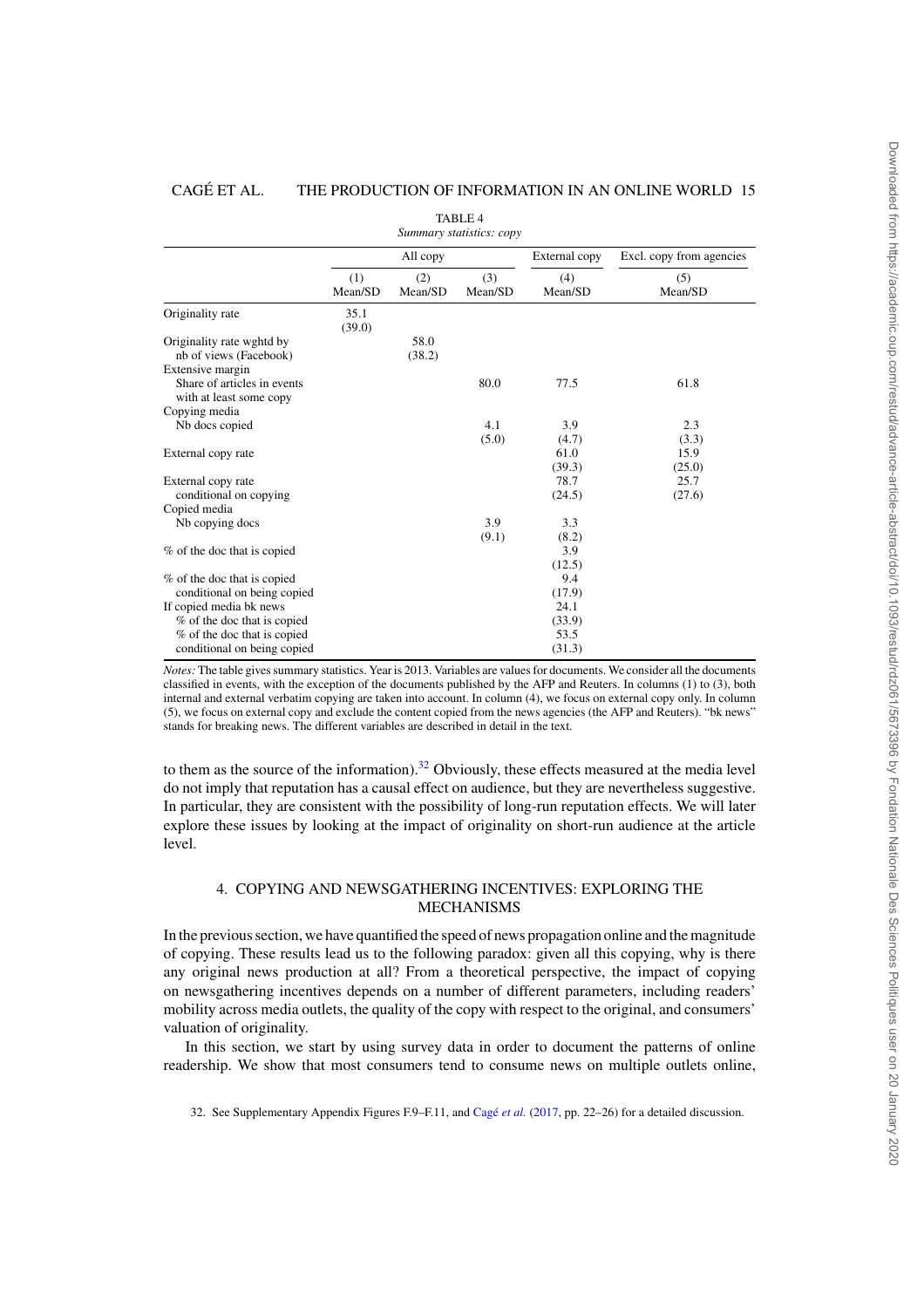thereby suggesting that switching behaviour can be substantial. We then present a very stylized theoretical framework to understand the different forces at play in a setting where mobility across media plays an important role. It becomes clear that a key parameter is the extent to which copied articles are of lower quality than the original (which will depend on copyright law and other factors). With high mobility across media outlets, high copy quality can drastically reduce the incentives for original news production.

In the next section, we will then attempt to estimate some of the model parameters. Using article-level variations and media-level daily audience combined with article-level social media statistics, we find that readers are more likely to consume news on the website of the original producers. As we will see, this can be rationalized by the fact that the quality of the copy appears to be relatively low. This also reflects consumers' strong taste for originality, particularly for the media outlets operating in highly competitive environments. In turn, this consumption behaviour helps both to mitigate the newsgathering incentive problem raised by copying and to solve our paradox.

#### 4.1. *Readers' mobility across the media*

We first document the extent of consumer switching across media outlets. In the event that readers were sparsely mobile across outlets, being original or being copied should have little impact on a media outlet's audience. Another possibility is that readers are mobile and shop for the best news across media outlets. This potentially raises the incentives for original news production, but also makes copying more problematic.

Recent studies of audience news consumption behaviour have indicated that news users increasingly rely on multiple news media (see *e.g.* Pew Research Center, 2016; Reuters Institute, 2017). Given that "people have more power to navigate the news content they want to use, when, where and how" (Swart *et al.*, 2017), they seem to shop for the best news across outlets online. As a consequence, they follow the news on multiple media platforms (Picone *et al.*, 2015; Yuan, 2011).

In order to document the patterns of online readership and the extent of readers' mobility in France, we use survey data from the *2013 Digital News Report* (Reuters Institute, 2013).<sup>33</sup> The sample includes 1,016 individuals for France for the year 2013. Among the survey questions, respondents are asked whether they followed different media outlets online. $34$  Out of the nine television channels included in our sample, five are covered by this question regarding online news consumption; thirteen national newspapers (out of twenty-four); and five pure online media (out of ten). Furthermore, radio stations in our sample are grouped into two categories: private radio and public radio. Finally, from the "other" category, we compute a measure of the online consumption of local newspapers.

We see that nearly two-thirds of the surveyed individuals consume at least one media outlet online. Among those who consume at least one news media, the average number of outlets consumed is equal to 2.35; in other words, users spread their news consumption over multiple platforms online. We also use this survey data to build a matrix of proximity across media outlets. That is, we compute the probability that a respondent accessing one website also accesses the other. Three main media ensembles appear: one including center-left and left media outlets (*Le Monde*, *Libération*, Mediapart, etc.); one including center-right and right media outlets (*Le Figaro*, *Le Point*, *L'Express*, etc.); and one including free newspapers (*20 Minutes*, *Direct Matin*), TF1, the

34. "Which, if any, of the following have you used to access news in the last week via online platforms (web, mobile, tablet, e-reader)?".

<sup>33.</sup> Similar data have been used by Kennedy and Prat (2019).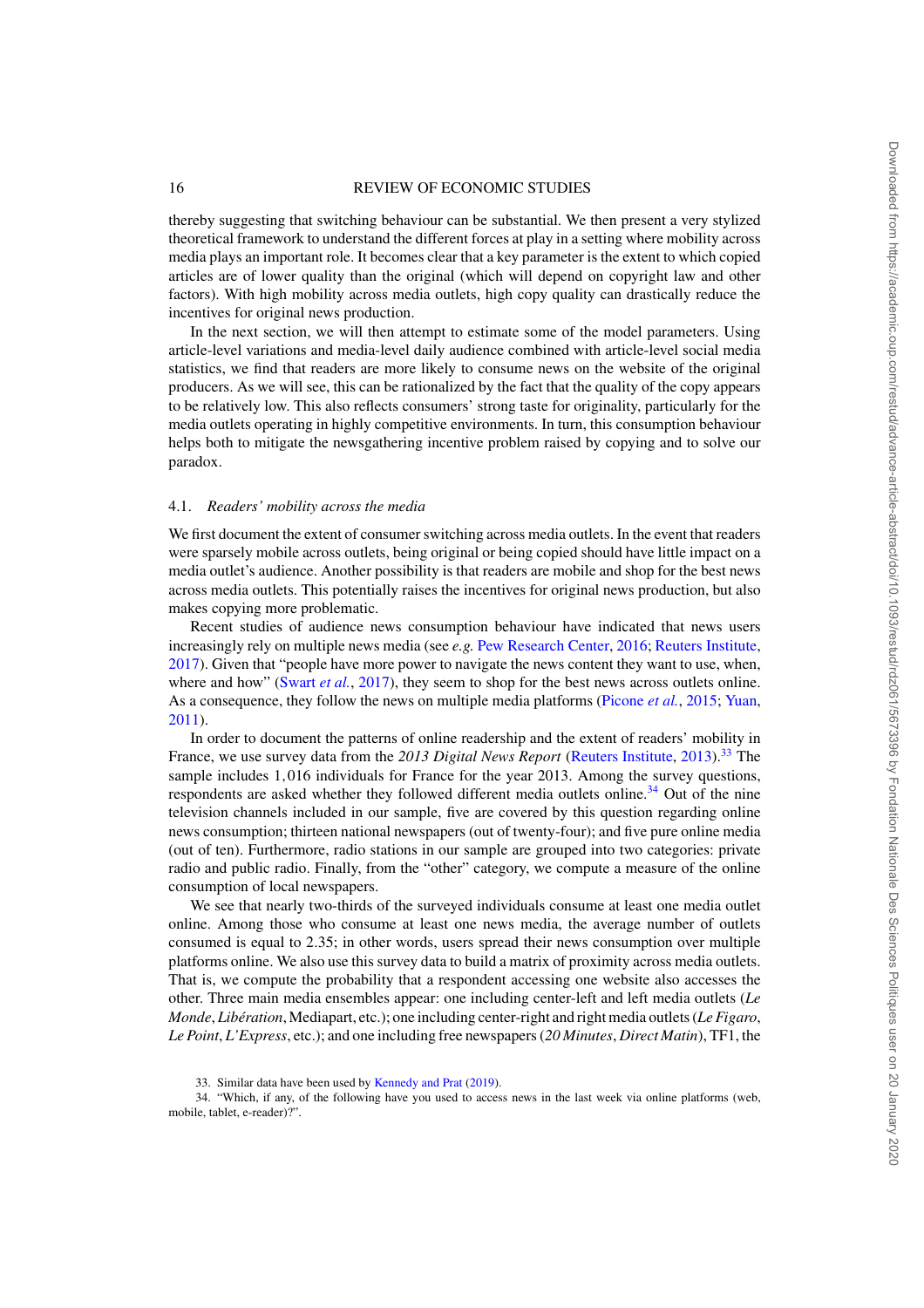private radios, etc. Respondents reading *Le Monde* also tend to consume news from *Libération*, and the same applies to the other two groups.<sup>35</sup>

In other words, we find that the patterns of online readership reflect both mobility and loyalty. That is, most readers consume multiple media outlets (and are therefore likely to switch to outlets with higher quality content), but at the same time they have specific ideological or preferencebased loyalty for particular groups of media.

#### 4.2. *Quality of copying, valuation of originality: a simple model*

Taking as given these patterns of online readership, it is useful to outline a simple theoretical framework in order to clarify the main mechanisms through which copying may negatively affect newsgathering incentives and assist in interpreting the empirical results. We summarize below some of the main forces and parameters at play, and refer the reader to the Supplementary Appendix for a formal description of the model. $36$ 

The three key parameters of this simple framework are the consumers' loyalty to a particular media, the consumers' taste for originality, and the quality of the copy with respect to the original. Consumers are heterogeneous with respect to their taste for originality, and face a trade-off between their loyalty to their preferred media and their taste for originality, depending on the quality of the copy. As long as the ratio of the average taste for originality over loyalty is high enough compared to the relative quality of the copy, at least some readers will switch across the media. Furthermore, we show that when media outlets are more "isolated" (in the sense that they are in competition with fewer outlets), there are lower returns to originality, a prediction that we will test in the next section, where we use media-level daily audience and article-level social media statistics to quantify the returns to originality.

We proxy the fact that the copy is of lower quality than the original by a parameter  $\lambda \in ]0,1[$ . Despite the lower quality of the copy, a fraction of the consumers read the copy rather than the original due to their "loyalty" to the media publishing the copy, a parameter we call  $\bar{u}$  and which corresponds to the utility consumers derive from reading their preferred media (*e.g.* because it is better fitted to their political stance or they prefer the tone of voice used). In our simple theoretical framework with only two competing media outlets, A and B, and a continuum of consumers *i* of mass one, a consumer *i* loyal to media A will read the copy rather than the original published on the website of media B iff  $\bar{u} + \lambda v_i > v_i$ , where  $v_i$  is consumer *i*'s taste for originality. If we assume that *v* is uniformly distributed with unit density over the interval  $[0,2\bar{v}]$ , where  $\bar{v}$  is the average taste for originality, then the fraction of switchers is given by  $1 - \frac{1}{2(1-\lambda)}\frac{\bar{u}}{v}$ , which can be interpreted as the "returns to originality" for media B. The higher the quality of the copy with respect to the original, the lower these returns.

Why are the copied articles of lower quality? In the piracy literature, the original digital product is often considered of higher quality than the copy, in particular because it is bundled with other non-digital components, *e.g.,* a printed manual for software or a CD case for music CDs (see Bae and Choi, 2006; Peitz and Waelbroeck, 2006a). In the case of the news media, following a similar line of reasoning, we can say that the original is of higher quality than the copy because it is bundled with additional information that is absent from the copy. First, copying media outlets tend not to reproduce the articles they copy in their entirety. We saw that on average, when an article is copied, "only" 9.4% of its content is reproduced.

Second, online, articles tend to be published along with photographs, videos or other kinds of illustrations, *e.g.*, data visualizations, visual stories, and graphics. In this article, we only

<sup>35.</sup> See Supplementary Appendix Figures F.12 and F.13, and the discussion in Cagé *et al.* (2017, pp. 27–29).

<sup>36.</sup> Supplementary Section A.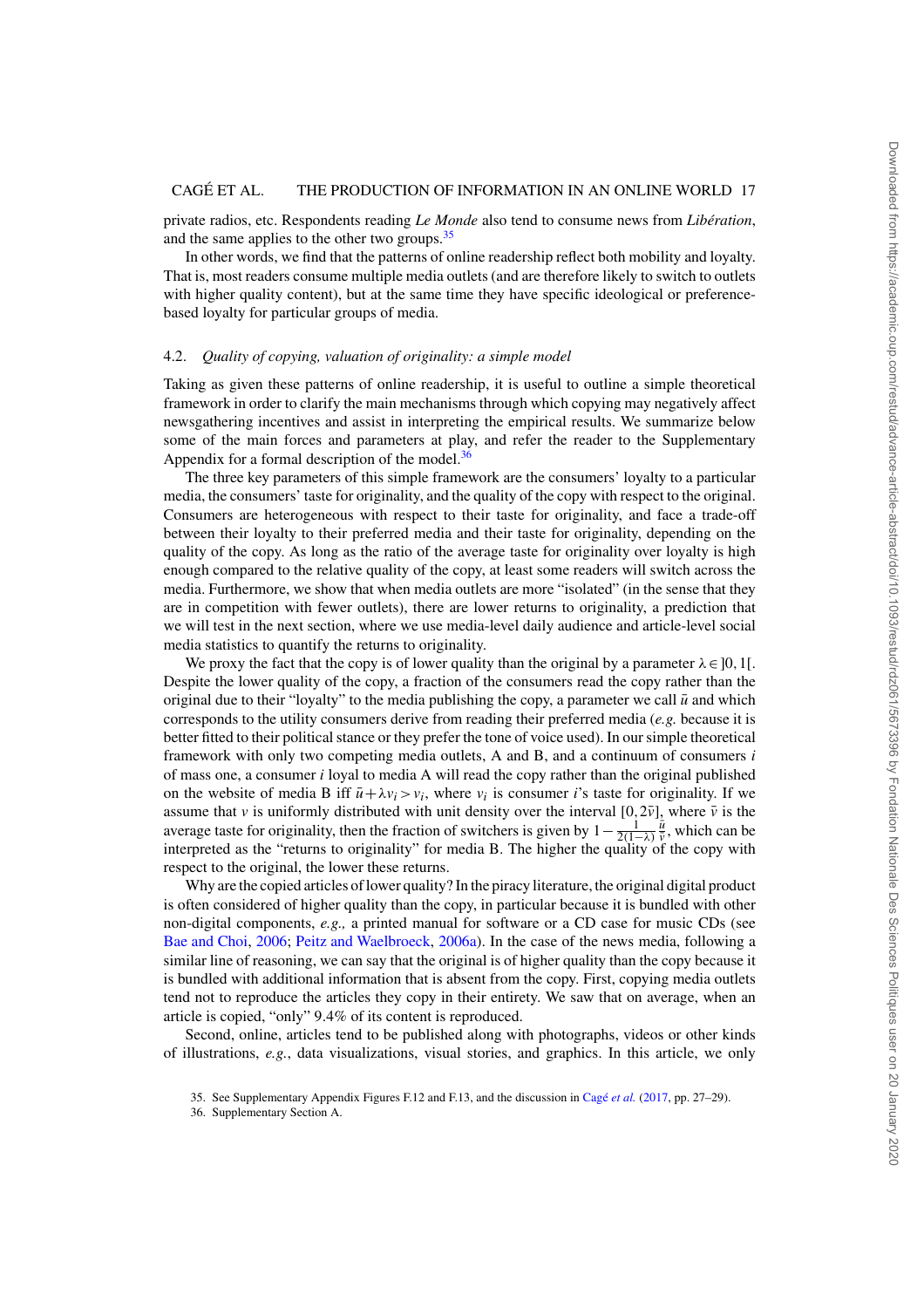consider text. However, having "manually" analysed the websites of a number of media outlets and discussed the question with a number of publishers, our educated guess is that while plagiarism is a common practice regarding text, it is very uncommon to reproduce the illustrating images alongside, in particular when it comes to visualizations. While text plagiarism falls in a grey area in terms of copyright enforcement (due to the right-to-quote exemption, the issue of the substantiality of copying and of the originality of the copied work, etc.), photos and data visualizations are more clearly copyrighted, and it is much easier to identify the infringement. In other words, the original may be of higher quality than the copy because the original is bundled with photographs, visual stories, etc. that are absent from the copy.<sup>37</sup>

Moreover, an article is not published in isolation on the website of a media outlet. Most often, the reader can find links to "Related coverage" on the outlet's website, *i.e.*, articles dealing with the same broad topic and of potential interest to the reader. Sometimes, media outlets also offer a list of additional content "Recommended for you." This related content may be more relevant when provided by the news breaker that has invested in newsgathering and whose journalists may have a better sense of what the event is about, than when provided by the copying outlets.

Finally, the copied articles may be of lower quality than the original ones if copy is a manifestation of lousy journalism. While we do not measure the "quality" of the articles in this paper, we may nevertheless assume that on average news articles that contain copy-and-paste material may be poorly written compared to original news articles. In other words, the degree of copying and other quality characteristics of the news articles, in particular in terms of writing, may be positively correlated.

The arguments detailed above help to rationalize the positive relationship we describe below between originality and news consumption as proxied by the number of shares on social media. Consumers may favour original content over copy because the original content is of higher quality. Moreover, original news producers may also benefit from an increase in their audience through a sampling effect. In the context of the music industry, this effect corresponds to the fact that "downloaders use the downloaded files for sampling in order to make more informed purchasing decisions" (Peitz and Waelbroeck, 2006b). In the case of the news media industry, this could take the form of readers discovering a new media outlet by reading its original content reproduced on the website of its competitors. Finally, note that despite consumers' valuation of originality, some readers may consume the copy as long as the ratio of the average taste for originality over the consumers' loyalty to media brands is high enough (in our very simple theoretical framework,  $\frac{\bar{v}}{\bar{u}} > \frac{1}{2(1-\lambda)}$ ). Ultimately, quantifying the returns to originality is an empirical issue.

#### 5. ONLINE AUDIENCE AND THE RETURNS TO ORIGINALITY

In this section, we attempt to address the following key question: given the magnitude of online copying, what are the incentives to produce original content? Using article-level variations and media-level daily audience combined with article-level social media statistics, we show that an increase in originality leads to an increase in audience, thereby mitigating the newsgathering incentive problem raised by copying.

<sup>37.</sup> Although copyright enforcement appears to be relatively low regarding text plagiarism, incomplete copying might also be due (at least in part) to legal restrictions on how much one is allowed to copy-and-paste from other media. That is, in most legal systems only short quotations are usually allowed. In the event that some media outlets tried to systematically copy-and-paste 100% of the original text content produced by other outlets (rather than merely 10% or 20%), it is likely that there would be greater pressures to carry out effective enforcement.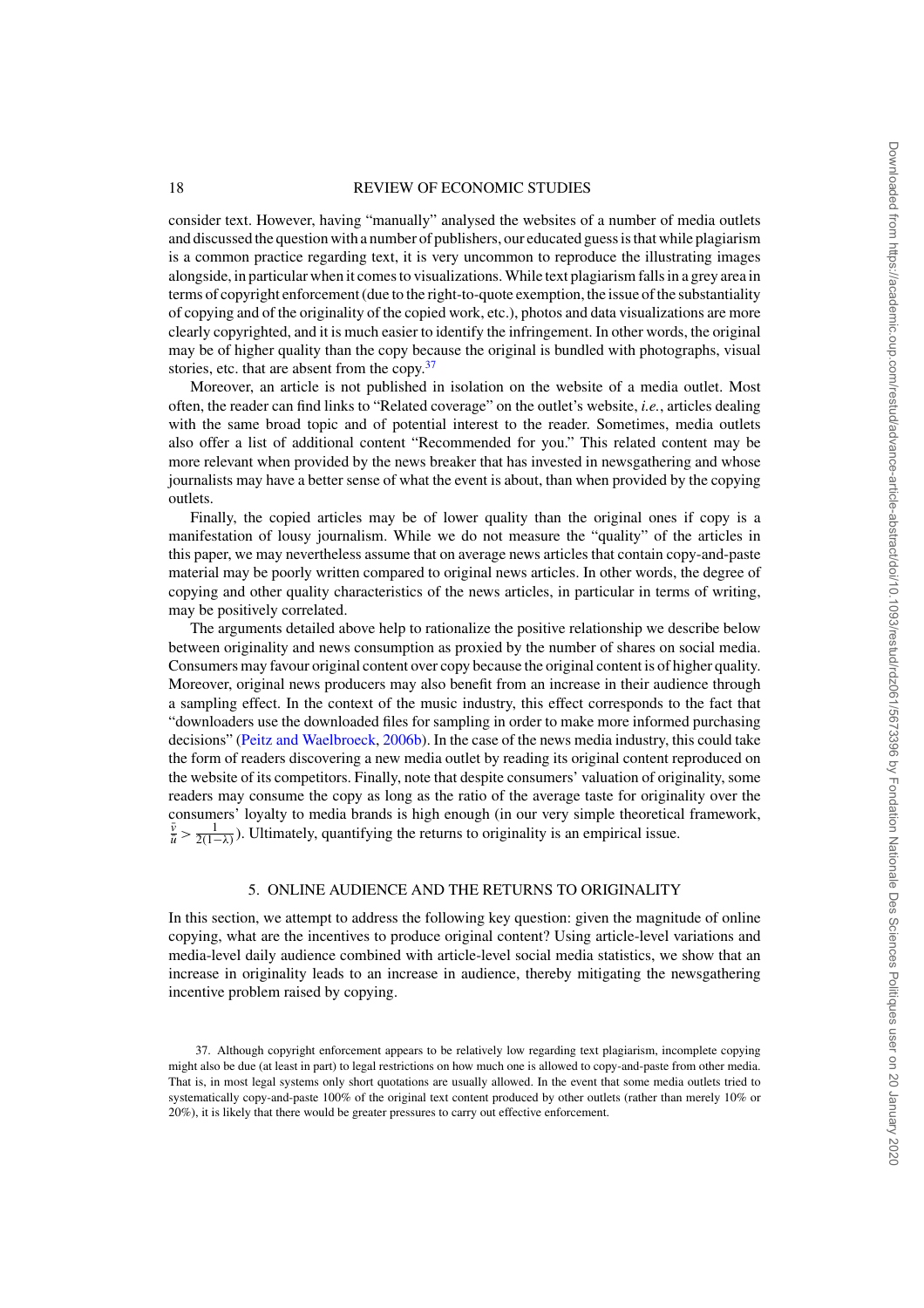Unfortunately, our main dataset does not include article-level information on the number of visitors, but only aggregated information on web traffic at the daily level for the media outlets (all articles combined). We attempt to overcome this limitation by using alternative article-level information that we collect from Facebook and Twitter. Furthermore, we use an additional dataset from *Le Monde* to relate article-level Facebook shares and article-level numbers of views.

This section is organized as follows. Using the *Le Monde* dataset, we first document the relationship between the number of times an article is viewed and the number of times it is shared on social media (5.1). We then provide estimates of the returns to originality using our different proxies for article-level audience (5.2). Finally, we compute an audience-weighted measure of the importance of original content (5.3), and provide some orders of magnitude as to the returns to originality  $(5.4)$ .

#### 5.1. *Social media statistics and number of views*

**5.1.1. Evidence from** *Le Monde* **data.** What is the relationship between the number of times an article is viewed and the number of times it is shared on Facebook? Answering this question is of particular importance for us given that our approach uses this relationship to compute statistics on the number of views per article.<sup>38</sup> To understand the mapping between article views and number of Facebook shares, we obtain access to data on the number of views for each article published by *Le Monde* between April and August 2017, as well as the URL of the articles. We use the URL to compute the number of shares on Facebook. On average, during this time period, each *Le Monde* article is viewed by 19,656 unique visitors and shared 1,015 times on Facebook.<sup>39</sup>

Figure 4 plots the relationship between the number of views and the number of shares on Facebook at the article level for the 17,314 articles published by *Le Monde* between April and August 2017 (sub-Figure 4a). Specifically, we characterize the joint distribution of the number of Facebook shares and the number of unique visitors at the daily level, and use a rank–rank specification with 20 quantile categories. We find that the relationship between the number of views and the number of shares is almost perfectly linear. A 10-percentile-point increase in the number of Facebook shares is associated with a 7.3-percentile-point increase in the number of views on average. Hence, for each article *a* published by the media *n* on a given date *d*, we can use its Facebook rank ( $P_{FBadh}$ ) to compute its rank in the number of visitors distribution ( $P_{Vadh}$ ). This relationship can be summarized with only two parameters: a slope and an intercept.

Given that in our main dataset we only have aggregated information on the total audience at the daily level for each media outlet, the second step consists in investigating the average number of visitors in each rank of the number of visitors distribution. For each article *a* published by media *n* on date *d*, we normalize its number of visitors (*Vadn*) by the average number of visitors received by the articles published by the media outlet on this given date  $(\overline{V_{dn}})$ . We call this ratio  $R_{adn}$  ( $R_{adn} = \frac{V_{adn}}{V_{dn}}$ ). We then compute the average value of this ratio ( $\overline{R_{adn}}$ ) for each rank of the distribution. Figure 4b shows the results. We approximate the relationship between the rank in the number of visitors distribution  $(P_{Vadn})$  and the average number of visitors (as a multiple of the mean number of daily visitors) by a polynomial of degree six (so as to obtain the best possible

<sup>38.</sup> A number of articles in the literature simply assume that exposure is proportional to Facebook shares (see *e.g.* Allcott and Gentzkow, 2017). However, this assumption is questionable and we therefore made the choice here to document this relationship empirically.

<sup>39.</sup> In the Supplementary Appendix, we provide detailed summary statistics for these two variables (Supplementary Appendix Table E.4) and plot their spread and skewness functions (Supplementary Appendix Figure F.14).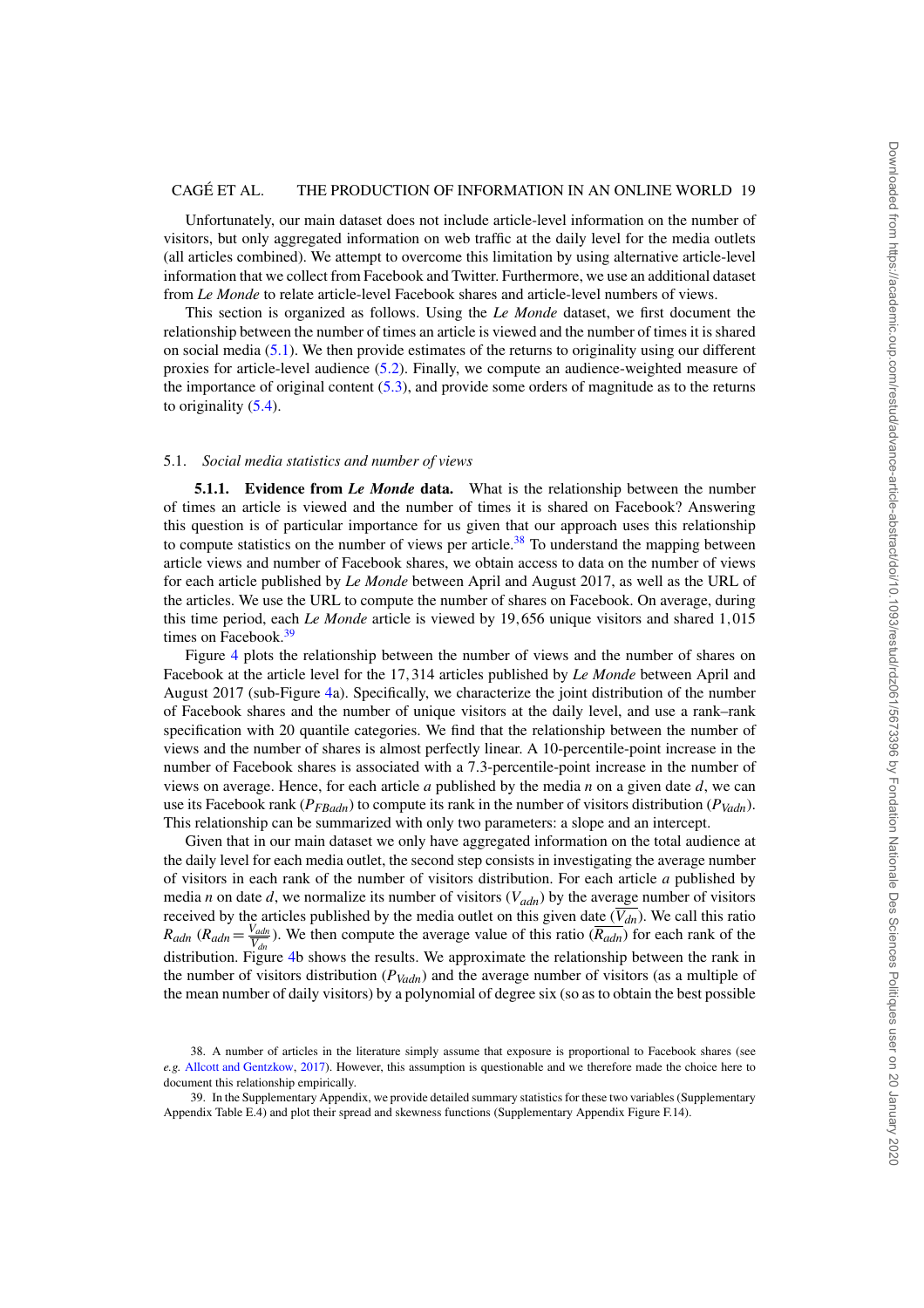fit). We also use alternative non-linear specifications and show that this has a limited impact on our main results (see below).

**5.1.2. Article-level estimation of the audience.** In what follows, we use the relationship uncovered thanks to the *Le Monde* data as our preferred specification to estimate article-level audience. It will also be useful to compare our findings with simple "naive" and "linear" estimates of article-level audience.

*Naive (media-level) approach.* From the content data, we know on a daily basis the total number of articles published by each media outlet. If, on a given day, all the articles published on the website of an outlet were "equally successful," then to obtain the number of views per article we would just have to divide the total number of page views by the number of articles published (naive approach).

*Social media approach, assuming linear relationship.* In the linear social media approach, we use the information on the number of Facebook shares (respectively on the number of Tweets) to obtain a less naive measure of the audience of each article. More precisely, we compute for each media/day the total number of shares and then attribute a number of views to each article as a function of its relative number of shares.

*Social media approach, using estimates from Le Monde (rank-rank approach).* In our favoured approach, we use the estimated parameters from *Le Monde*'s article-level data to approximate the number of views of each article.<sup>40</sup> For the sake of robustness, we use two different methodologies: a rank–rank approach and a blinder approach simply regressing the share of the total number of daily views represented by each article on its share of the total number of Facebook shares.

The rank–rank approach relies on the findings described above (Section 5.1.1). First, for each article, we compute its rank in the Facebook shares distribution ( $P_{FBadn}$ ) and then use the estimated coefficients from *Le Monde* (slope equal to 0.73 and intercept equal to 14.20) to impute its rank in the number of visitors distribution (*P Vadn*). Then, from the total number of views received by the media outlet *n* on date *d*, we estimate the number of views of each article by using the parameters obtained when estimating the following relationship using *Le Monde* data:  $\overline{R_{adn}} = \alpha + \beta_1 P_{Vadn} + \beta_2 P_{Vadn}^2 + \beta_3 P_{Vadn}^3 + \beta_4 P_{Vadn}^4 + \beta_5 P_{Vadn}^5 + \beta_6 P_{Vadn}^6 + \epsilon_{adn}$ . Doing so, we obtain an estimated value of the number of views received by each article.

*Social media approach, using estimates from Le Monde (non-linear shares–shares approach).* As an alternative non-linear strategy, still using *Le Monde* data, we perform the following estimation:

40. This approach relies on two assumptions. First, we assume that the relationship between the number of Facebook shares and the number of views we uncover for 2017 also holds in 2013. We think this assumption is relevant given the stability of the media market we discuss in Section 6.3. Second, we assume that this relationship is constant across all the media outlets in our sample. While we cannot test this assumption, in the Supplementary Appendix Section 1.4 we provide additional evidence of the shape of the relationship using a dataset we obtain from Parsely. This dataset covers the year 2017 and contains information on the number of clicks and on the number of shares on social media originating from the U.S. for 1,363,308 articles published in English. These data rely on articles published by a large number of different media outlets and, in line with the evidence we obtain using *Le Monde* data, we find that the relationship between the number of clicks and the number of shares is almost perfectly linear.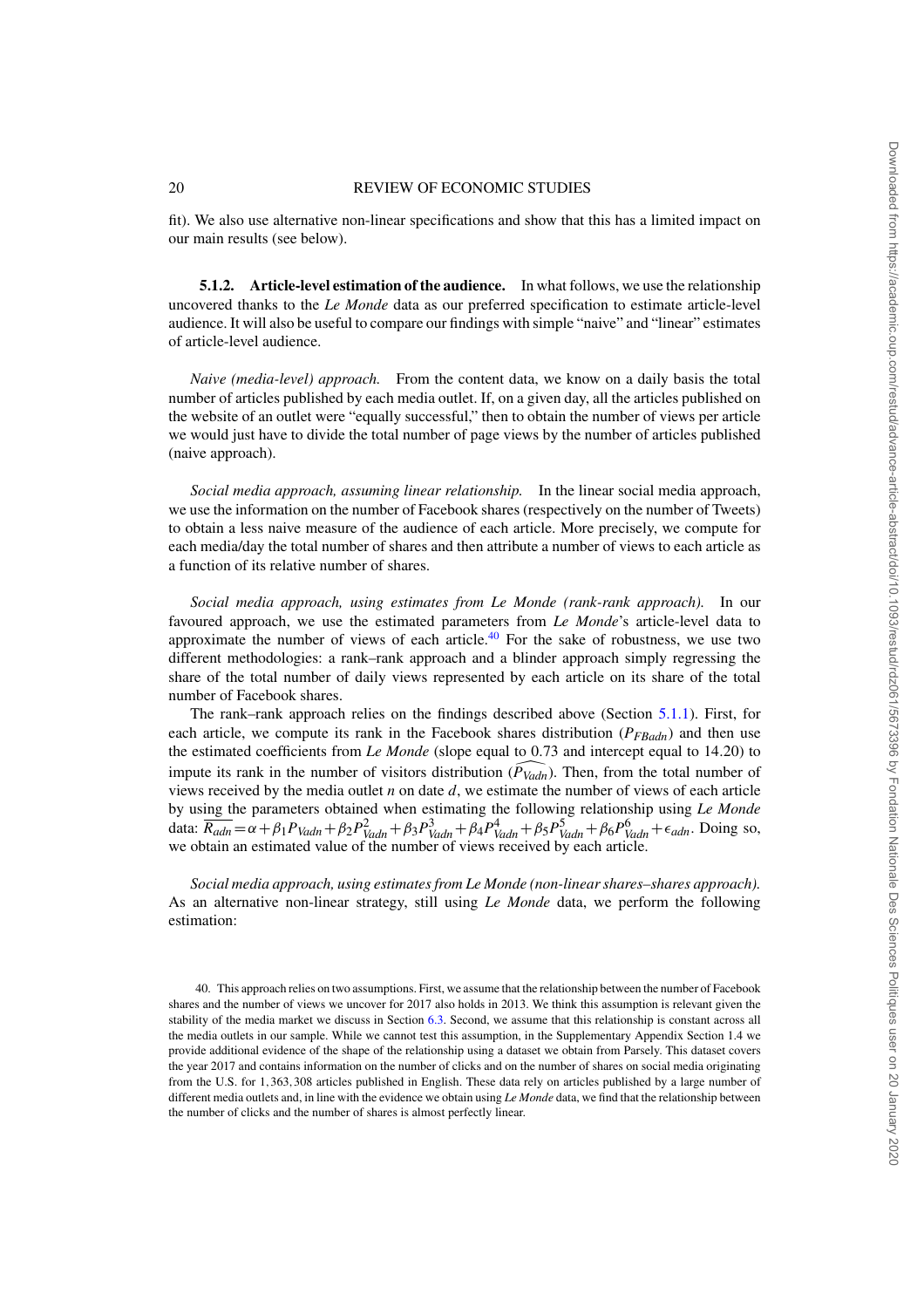



Association between number of Unique visitors' and Facebook shares' Percentile Ranks



Association between number of Unique visitors' Percentile Rank and Number of Unique visitors (as a multiple of the average number of daily visitors)

Relationship between the number of Unique visitors and the number Facebook shares, using article-level information from the national daily newspaper *Le Monde*, April–August 2017

*Notes:* The figure investigates the relationship between the number of unique visitors and the number of Facebook shares, using article-level information from the national daily newspaper Le Monde. The data includes all the articles published by Le Monde between April and<br>August 2017 (17,314 articles). In the upper Figure 4a, we plot the relationship between the the average value of the visitors percentile rank (error bars represent the 95% confidence interval). The slope of this relationship is equal to 0.73. In the bottom Figure 4b, we plot the relationship between the rank in the number of visitors distribution and the average number of visitors as a multiple of the mean number of daily visitors (error bars represent the 95% confidence interval). The line is the predicted value of the average number of visitors when this relationship is approximated by a polynomial of degree six.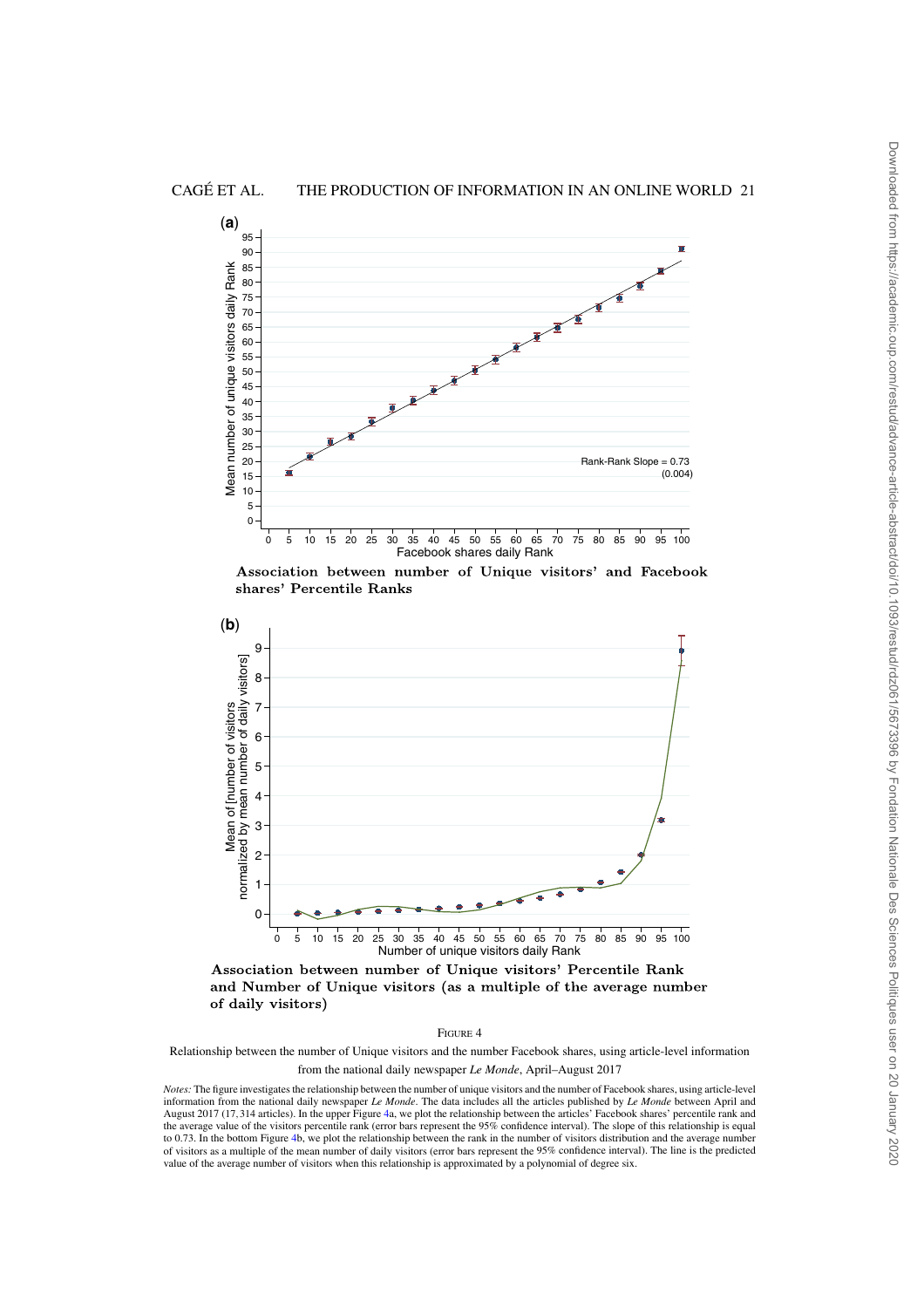Share Visits<sub>adn</sub> =  $\delta + \gamma_1$ Share Facebook<sub>adn</sub> +  $\gamma_2$ Share Facebook $\alpha_{adn}^3 + \gamma_3$ Share Facebook $\alpha_{adn}^3$ + γ<sub>4</sub>Share Facebook<sup>4</sup><sub>adn</sub> + γ<sub>5</sub>Share Facebook<sup>5</sup><sub>adn</sub> + γ<sub>6</sub>Share Facebook<sup>6</sup><sub>adn</sub> +  $\epsilon$ <sub>adn</sub>,

where Share Visits*adn* is the share of the total views received by media *n* on date *d* represented by article *a*, and Share Facebook*adn* is similarly the share of the total number of Facebook shares received by media *n* on date *d* represented by article *a*. We use the estimated parameters to compute in our main dataset the number of views received by each article from the number of times it has been shared on Facebook.

#### 5.2. *Originality and news use across social media platforms: article-level estimation*

To estimate the returns to originality using article-level estimations, we consider three dependent variables: the number of times an article is shared on Facebook, the number of times it is shared on Twitter, and its predicted number of readers, and estimate how they vary with its originality and reactivity. We then investigate whether the returns to originality vary depending on the characteristics of the media outlets, which allows us to rationalize the positive relationship between originality and news consumption we obtain.

**5.2.1. Number of Facebook shares.** We use article-level data to investigate how the number of times an article is shared on Facebook varies with its originality and reactivity. Given that the distribution of the number of Facebook shares is right-skewed, we perform a log-linear estimation. Equation (5.1) describes our preferred identification equation (the observations are at the article level):

Facebook shares<sub>aedn</sub> = 
$$
\alpha + \mathbf{Z}_{\text{aedn}}' \beta + \lambda_e + \gamma_n + \delta_d + \epsilon_{aedn}
$$
, (5.1)

where *a* index the article, *n* the media, *e* the event, and *d* the publication date of the article (an event can last more than one day), and we use the log of the dependent variable.<sup>41</sup>

 $\mathbf{Z}_{\text{aedn}}'$  is a vector that includes the characteristics of the article *a* published by media *n* on date *d* and included in the event *e*.  $\lambda_e$ ,  $\gamma_n$ , and  $\delta_d$  denote fixed effects for event, media outlet and date, respectively. In other words, we use within media outlet-event-date variation for the estimation. Standard errors are clustered by event.

The vector of explanatory variables includes (i) the publication rank of the article (the rank of the breaking news article is equal to 1, then equal to 2 for the article published next in the event, then to  $3,...$ ); (ii) the reaction time (which is equal to 0 for the breaking news article and is then a measure of the time interval between the publication time of the considered article and that of the breaking news article); (iii) the originality rate of the article (in percentage: the variable varies from  $0\%$  to  $100\%$ ); (iv) the length of the article (total number of characters in thousands); (vi) the original content (also by number of thousand characters); and (vii) the non-original content. Alternatively, we use an indicator variable equal to one for the breaking news article, and to zero otherwise, and then only control for the length of the article. Regarding the rank and reactivity measures, we anticipate a negative sign for the estimated coefficients: by construction, the higher the reaction time, the longer it takes the media to cover the event (similarly for the publication rank). In contrast, we anticipate a positive sign for our measures of originality (the originality rate and the original content), as well as for the breaking news indicator variable.

41. More precisely, because the number of Facebook shares can take a value of zero, we use the log of  $(1 +$ Facebook shares).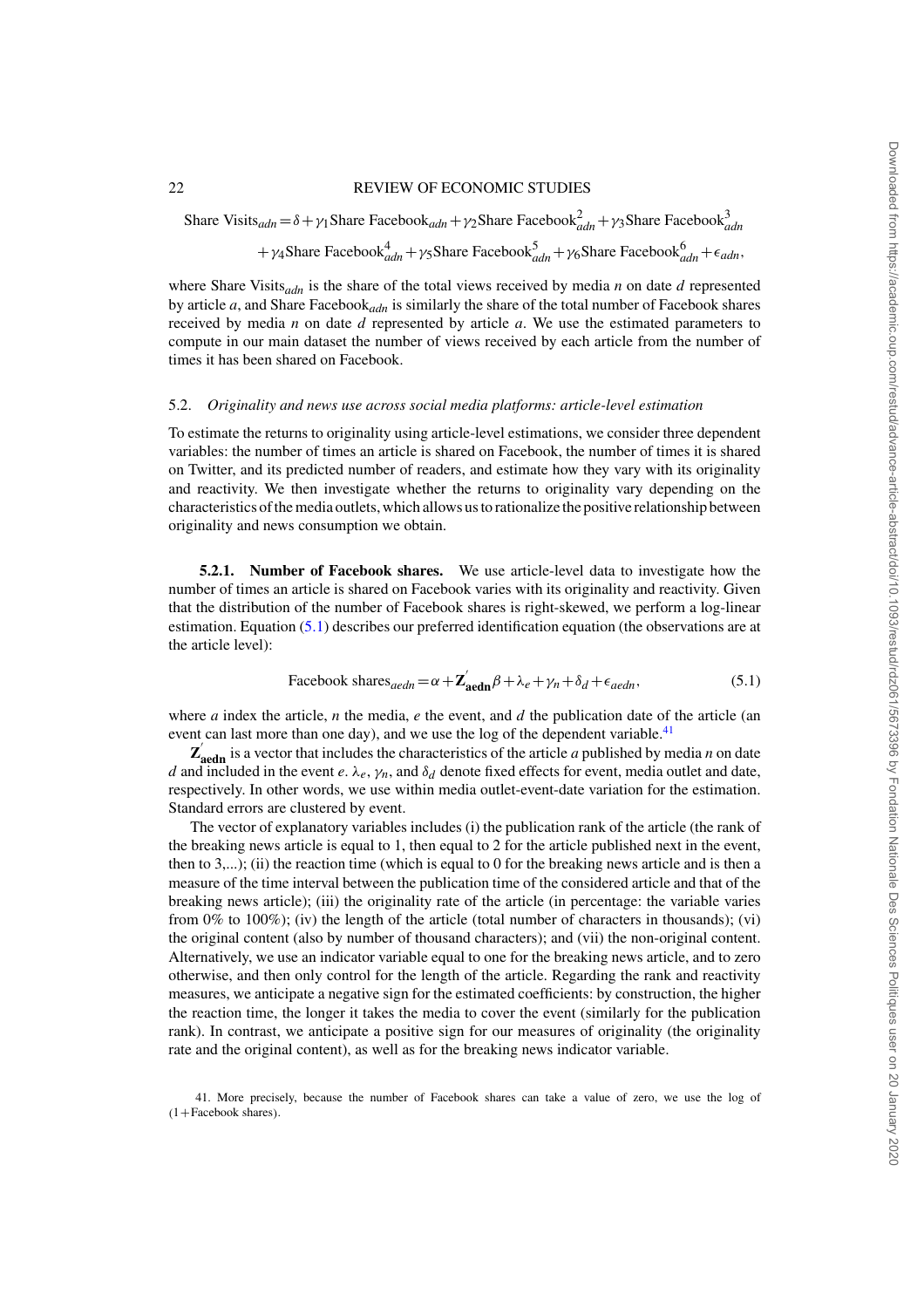|                                                                                                                                                                                                                                                                                                                                                                                                                                                                                                                                                                                                                                               |                          | Article-level analysis: Number of Facebook shares, of Tweets and of predicted readers (log-linear estimation)                                                                                                                                                                  |                         | <b>TABLE 5</b>           |                          |                         |                          |                             |                         |
|-----------------------------------------------------------------------------------------------------------------------------------------------------------------------------------------------------------------------------------------------------------------------------------------------------------------------------------------------------------------------------------------------------------------------------------------------------------------------------------------------------------------------------------------------------------------------------------------------------------------------------------------------|--------------------------|--------------------------------------------------------------------------------------------------------------------------------------------------------------------------------------------------------------------------------------------------------------------------------|-------------------------|--------------------------|--------------------------|-------------------------|--------------------------|-----------------------------|-------------------------|
|                                                                                                                                                                                                                                                                                                                                                                                                                                                                                                                                                                                                                                               |                          | Facebook shares                                                                                                                                                                                                                                                                |                         |                          | Number of tweets         |                         |                          | Number of predicted readers |                         |
|                                                                                                                                                                                                                                                                                                                                                                                                                                                                                                                                                                                                                                               | $\ominus$                | $\widehat{c}$                                                                                                                                                                                                                                                                  | $\odot$                 | $\widehat{f}$            | $\widehat{c}$            | $\widehat{\circ}$       | $\widehat{C}$            | $\circledast$               | ම                       |
| Publication rank                                                                                                                                                                                                                                                                                                                                                                                                                                                                                                                                                                                                                              | $-0.0005***$<br>(0.0001) | $-0.0005***$<br>(0.0001)                                                                                                                                                                                                                                                       |                         | $-0.0002***$<br>(0.0000) | $-0.0002***$<br>(0.0000) |                         | $-0.0005***$<br>(0.0001) | $-0.0005***$<br>(0.0001)    |                         |
| Reaction time (in hours)                                                                                                                                                                                                                                                                                                                                                                                                                                                                                                                                                                                                                      | $-0.0023***$<br>(0.0006) | $-0.0023***$<br>(0.0006)                                                                                                                                                                                                                                                       |                         | $-0.0021***$<br>(0.0003) | $-0.0021***$<br>(0.0003) |                         | $-0.0045***$<br>(0.0007) | $-0.0045***$<br>(0.0007)    |                         |
| Originality rate (%)                                                                                                                                                                                                                                                                                                                                                                                                                                                                                                                                                                                                                          | $0.0068***$<br>(0.0001)  |                                                                                                                                                                                                                                                                                |                         | $0.0032***$<br>(0.0001)  |                          |                         | $0.0074***$<br>(0.0001)  |                             |                         |
| Length (thsd ch)                                                                                                                                                                                                                                                                                                                                                                                                                                                                                                                                                                                                                              | $0.0855***$<br>0.0025    |                                                                                                                                                                                                                                                                                | $0.0808***$<br>(0.0025) | $0.0593***$<br>(0.0014)  |                          | $0.0573***$<br>(0.0014) | $0.0796***$<br>(0.0030)  |                             | $0.0768***$<br>(0.0030) |
| Original content (thsd ch)                                                                                                                                                                                                                                                                                                                                                                                                                                                                                                                                                                                                                    |                          | $0.1989***$<br>(0.0033)                                                                                                                                                                                                                                                        |                         |                          | $0.1083***$<br>(0.0018)  |                         |                          | $0.2083***$<br>(0.0038)     |                         |
| Non-original content (thsd ch)                                                                                                                                                                                                                                                                                                                                                                                                                                                                                                                                                                                                                |                          | $-0.0296***$<br>(0.0025)                                                                                                                                                                                                                                                       |                         |                          | $0.0087***$<br>(0.0014)  |                         |                          | $-0.0439***$<br>(0.0032)    |                         |
| News breaker                                                                                                                                                                                                                                                                                                                                                                                                                                                                                                                                                                                                                                  |                          |                                                                                                                                                                                                                                                                                | $0.7694***$             |                          |                          | $0.4569***$             |                          |                             | $0.8129***$             |
| Media outlets FE                                                                                                                                                                                                                                                                                                                                                                                                                                                                                                                                                                                                                              | Yes                      | Yes                                                                                                                                                                                                                                                                            | (0.0202)<br>${\bf Yes}$ | Yes                      | Yes                      | (0.0134)<br>Yes         | Yes                      | Yes                         | (0.0232)<br>Yes         |
| Date FE                                                                                                                                                                                                                                                                                                                                                                                                                                                                                                                                                                                                                                       | Yes                      | Yes                                                                                                                                                                                                                                                                            | Yes                     | Yes                      | Yes                      | Yes                     | Yes                      | Yes                         | Yes                     |
| Event FE                                                                                                                                                                                                                                                                                                                                                                                                                                                                                                                                                                                                                                      | Yes                      | Yes                                                                                                                                                                                                                                                                            | Yes                     | Yes                      | Yes                      | Yes                     | Yes                      | Yes                         | Yes                     |
|                                                                                                                                                                                                                                                                                                                                                                                                                                                                                                                                                                                                                                               | 0.50                     | 0.50                                                                                                                                                                                                                                                                           | 0.49                    | 0.60                     | 0.60                     | 0.60                    | 0.50                     | 0.50                        | 0.49                    |
| Adjusted $R^2$                                                                                                                                                                                                                                                                                                                                                                                                                                                                                                                                                                                                                                | 0.48                     | 0.48                                                                                                                                                                                                                                                                           | 0.47                    | 0.58                     | 0.58                     | 0.58                    | 0.47                     | 0.47                        | 0.46                    |
| Observations                                                                                                                                                                                                                                                                                                                                                                                                                                                                                                                                                                                                                                  | 664,650                  | 664,650                                                                                                                                                                                                                                                                        | 664,650                 | 656,129                  | 656,129                  | 656,129                 | 509,378                  | 509,378                     | 509,378<br>25,109       |
| Clusters (event)                                                                                                                                                                                                                                                                                                                                                                                                                                                                                                                                                                                                                              | 25,200                   | 25,200                                                                                                                                                                                                                                                                         | 25,200                  | 25,200                   | 25,200                   | 25,200                  | 25,109                   | 25,109                      |                         |
| Notes: * $p < 0.10$ , *** $p < 0.05$ , *** $p < 0.01$ . The dependent variable is the log of the number of times an article is shared on Facebook in Columns (1) to (3), the log of the<br>number of times an article is tweeted, retweeted or liked in Columns (4) to (6), and the log of the number of views per article in Columns (7) to (9). The number of views<br>per article is computed by combining media-level information on the daily number of page views with article-level information on the number of times an article is shared<br>on Facebook (as detailed in Section 5.3).<br>article. All the estimations include media |                          | outlets, date, and event fixed effects. Variables are described in more details in the text. "(thsd ch)" stands for "thousand characters."<br>Standard errors in parentheses are clustered by event. Models are estimated using OLS estimations. The unit of observation is an |                         |                          |                          |                         |                          |                             |                         |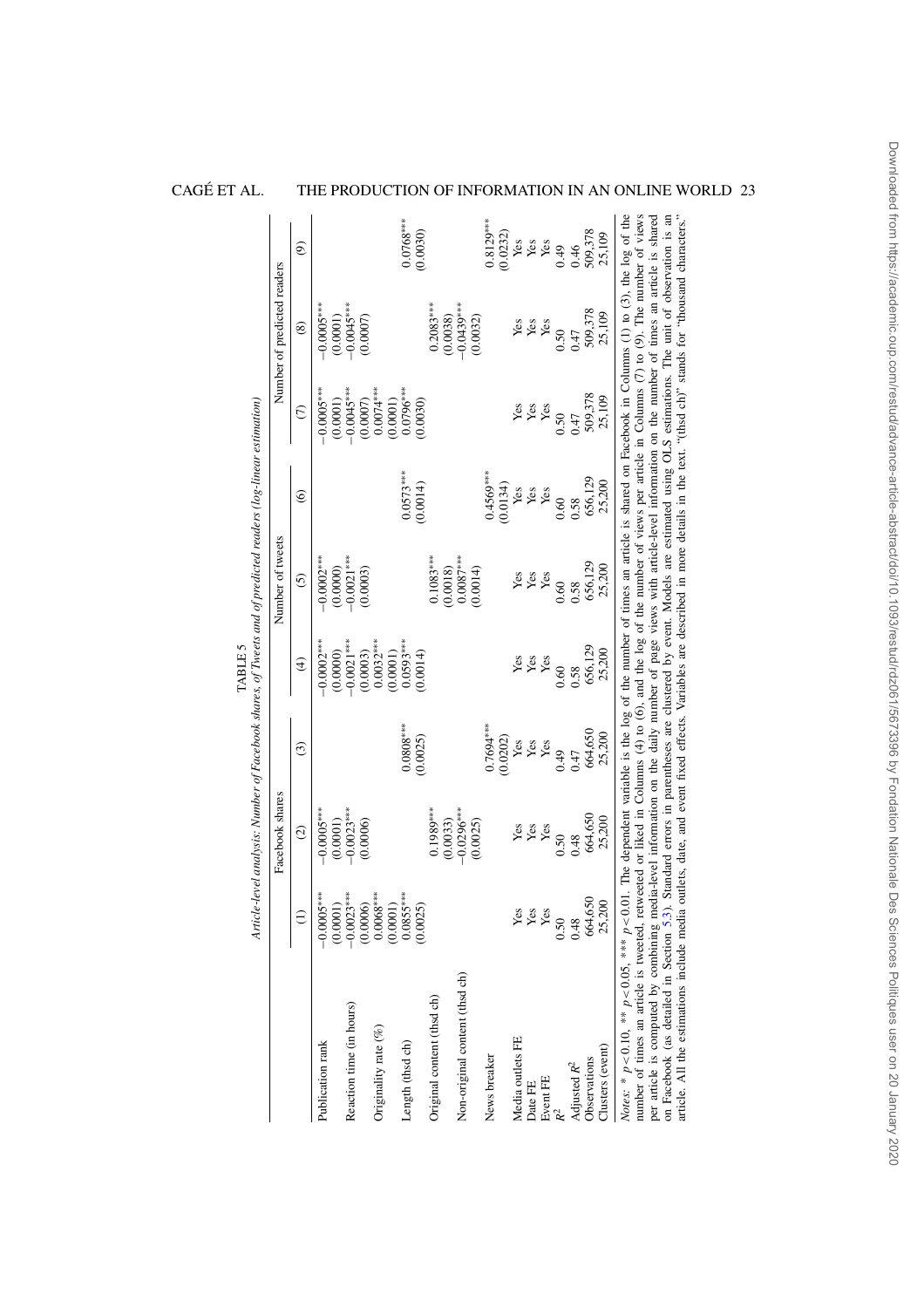Columns  $(1)$ – $(3)$  of Table 5 present the results. Regarding originality, we find that an increase of 1,000 in the number of original characters leads to a 22% increase in the number of Facebook shares. If we consider the originality rate instead, we show that a 50-percentage-point increase in the originality rate of an article (*e.g.* moving from an article with no original content to an article with 50% originality) leads to a 40.5% increase in the number of Facebook shares. If we now turn to reactivity, we find that both the publication rank and the reaction time matter. The effect is economically small, however: taking 41 h (which is about the average length of an event) to cover an event rather than writing about it from the beginning decreases the number of Facebook shares by around 9%. Yet, we observe high returns from being the news breaker: according to our estimates, being the breaking news article more than doubles the number of Facebook shares received by an article. Given that our specification uses within media outlet-event-date variation, we interpret these estimates as causal.

*Robustness.* In order to take into account non-linear effects, we define 20 categorical variables depending on the originality rate of the articles (less than 5%; between 5% and 10%;...; between  $95\%$  and  $100\%$ ). We then estimate equation (5.1) using as independent variables these categorical variables rather than the continuous originality rate measure. Figure 5 plots the estimates of the coefficients from the specification (articles with an originality rate lower than 5% are the omitted category). The results show that the number of times an article is shared on Facebook increases continuously with the originality rate of the article. Articles whose originality rate is between 25% and 40% receive twice as many shares on Facebook than articles for which it is below 5%.

Equation (5.1) uses the publication rank of the article as a measure of reactivity. However, different news events exhibit a different number of articles; hence a publication rank of 10 means something different for a news event with 10 or 100 articles. To deal with this issue, we run a robustness check where rather than using the absolute rank of the articles in the event, we use their percentile rank (with 20 quantile categories). We find that the effect is statistically significant at the  $1\%$  level, and the coefficients on the different measures of originality are unchanged.<sup>42</sup>

Finally, as an alternative strategy to deal with the skewness of the Facebook shares variable distribution, we use a winsorized version of the variable at the 99th percentile. We then perform a linear estimation. The results are consistent with the ones we obtain when performing the  $log$ -linear estimation.<sup>43</sup>

**5.2.2. Number of Twitter shares.** As a measure of the returns of original news production, the number of times an article is shared on Facebook suffers from a number of caveats, in particular the fact that this number is partially filtered through the Facebook News Feed algorithm. While we cannot directly correct for this filtering, we show that our findings are robust to the use of the number of shares on Twitter. Columns (4)–(6) of Table 5 present the results of the estimation of equation  $(5.1)$  where the number of shares on Twitter is the dependent variable.

The results we obtain are consistent with the findings using the number of Facebook shares. On the one hand, social media audience increases with the number of original characters: an increase of 1,000 in the number of original characters leads to a 11.4% increase in the number of Tweets. If we instead consider the originality rate, a 50-percentage-point increase in the originality rate of an article leads to a 17.3% increase in the number of Tweets. Moreover, as before, both the

- 42. Supplementary Appendix Table E.5.
- 43. Supplementary Appendix Table E.6.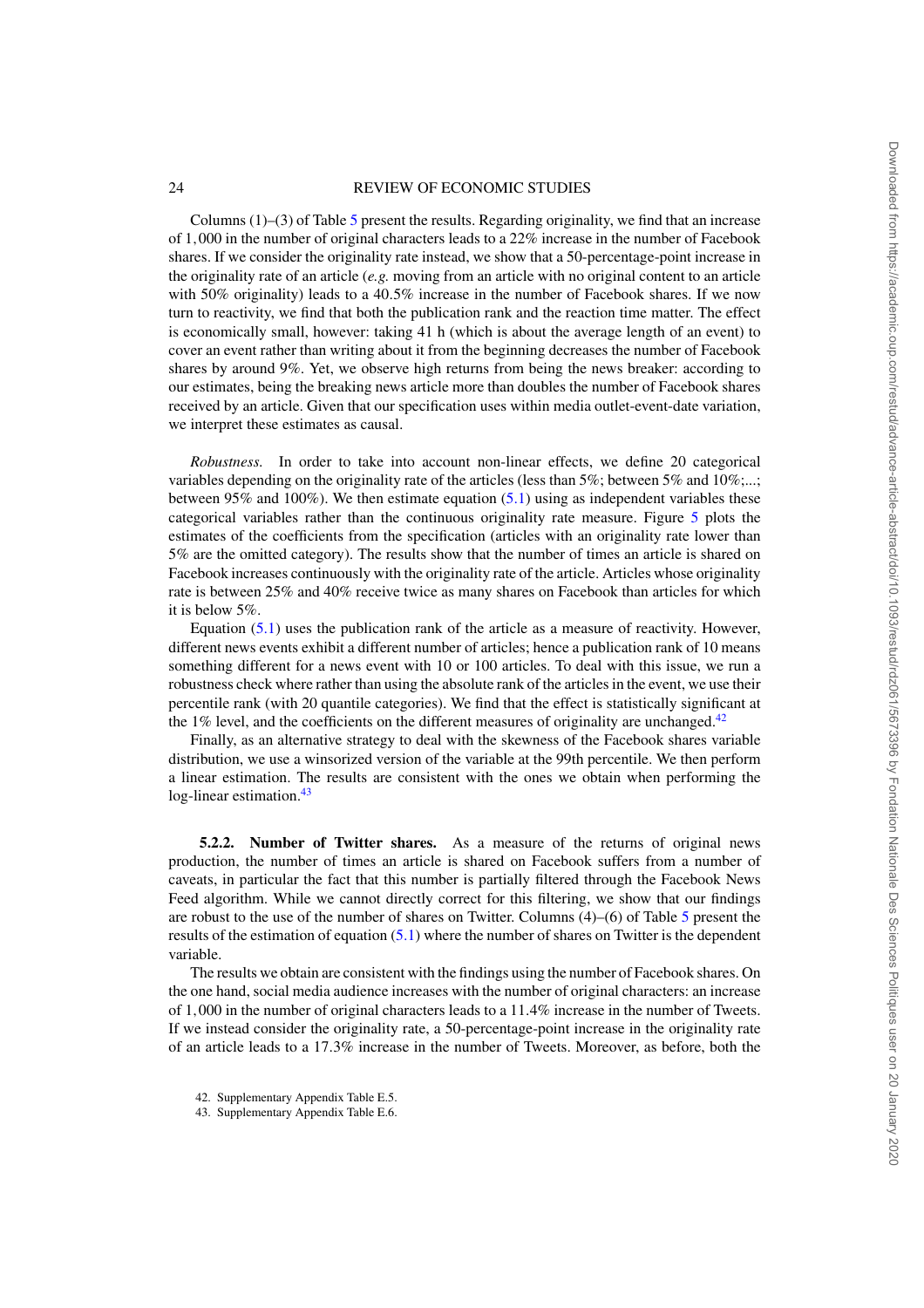

CAGÉ ET AL. THE PRODUCTION OF INFORMATION IN AN ONLINE WORLD 25

*Notes:* Figure shows coefficients from a regression of log of the number of times an article is shared on Facebook on twenty categorical variables depending on the originality rate of the articles (articles with an originality rate lower than 5% are the omitted category). Models include media, day, and event fixed effects. Error bars are ±1.96 standard errors. Standard errors are clustered by event. The unit of observation is an article.

publication time and the publication rank matter regarding reactivity. Taking 41 h to cover an event rather than writing about it from the beginning decreases the number of Tweets by 8.2%.

We have constructed the number of times an article is shared on Twitter variable as the sum of different measures (number of direct tweets, reweets, likes, etc.) By aggregating these correlated measures, we may overemphasize the extent to which a story is likable on Twitter. In the Supplementary Appendix, we show that the magnitude and statistical significance of the coefficients is unchanged if we instead consider the number of (direct) tweets independently as a dependent variable. For example, we find that a 50-percentage-point increase in the originality rate of an article increases the number of times it is tweeted by 13.3%.<sup>44</sup>

No more than the number of shares on Facebook, the number of Tweets is a perfect measure of the audience of an article. However, the consistent findings we obtain by using both measures seem to reveal the fact that consumers favour original content and reactivity. In Section 5.3 below, we combine social media and audience statistics to build an audience-weighted measure of the importance of original content.

**5.2.3. Predicted number of readers.** Finally, in Columns (7)–(9) of Table 5, we present the results of the estimations when we use the number of times an article is viewed (using

<sup>44.</sup> Supplementary Appendix Table E.7.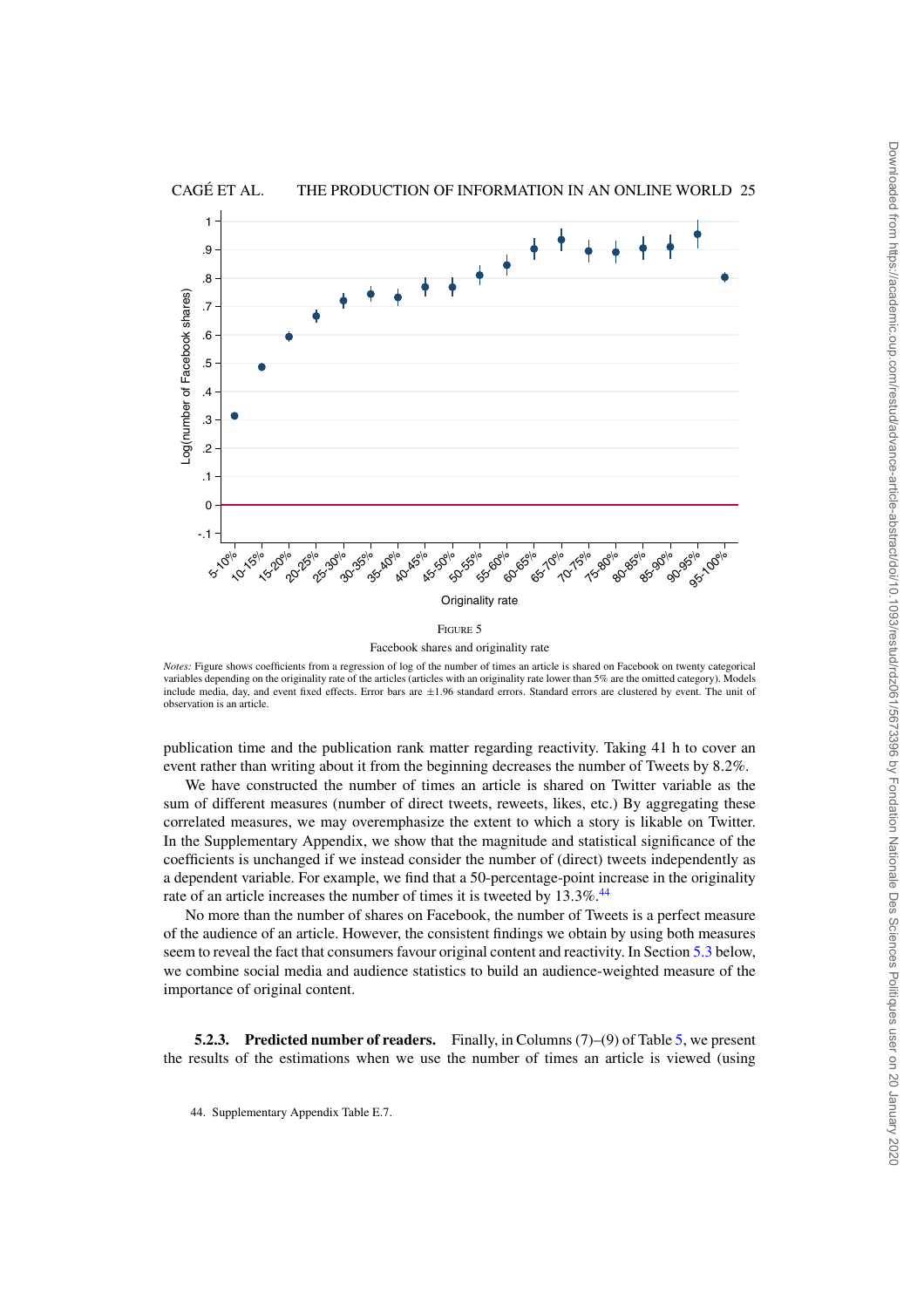the Facebook approach detailed above) rather than the number of shares on social media as a dependent variable. Although this measure is imperfect—it is a predicted measure of the number of readers based on the estimates we obtain from *Le Monde* data rather than the actual number of readers—it may be considered the more telling variable to estimate the returns to originality in terms of audience.

The signs of the coefficients are consistent with those we obtain for the number of shares on Facebook and Twitter. In terms of magnitude, an increase of 1,000 in the number of original characters leads to a  $23.2\%$  increase in the number of times this article is viewed, and a 50percentage-point increase in the originality rate leads to a 44.8% increase in this number.

To summarize using various measures, we find strong evidence that readers are more likely to consume more original articles, which serves as a positive incentive for the media to produce original content. In light of our theoretical model, this finding is consistent with the poor quality of copying that we observe in the data, and with a relatively strong taste for originality (as compared to consumer loyalty).

**5.2.4. Heterogeneity of the effects.** We now investigate whether the returns to originality vary depending on the characteristics of the media outlets and of the events they cover. We consider different dimensions of heterogeneity: first, the competitiveness of the media environment; second, the extent to which the media outlets are copied by other outlets; and finally, the topic of the events (*e.g.* sport or economy) and their "general interest." Doing so allows us to improve our understanding of the mechanisms at play behind the positive returns to original news production and to better test some of the predictions of our theoretical framework.

*Competitiveness of the media environment.* We estimate equation (5.1) with an interacted "high competition" indicator variable equal to one for the media outlets that are in a "more competitive" media environment and to zero for those that are in a "less competitive" media environment. The competitiveness of the environment is measured with respect to the average number of other media outlets consumed by the readers who access a given media.<sup>45</sup> In the spirit of our simple theoretical framework, a highly competitive environment is an environment in which  $\bar{u}$ —the utility users derive from consuming a specific media—is low, while a less competitive environment is an environment where consumers' loyalty to certain media brands is high. Obviously, as we have highlighted, none of the media outlets is "in isolation" online, but it is nonetheless of interest to exploit the heterogeneity of their competitive environment.

Table 6 presents the results (in Columns (1) and (2) we report the number of Facebook shares, in Columns (3) and (4) the number of Tweets, and in Columns (5) and (6) the predicted number of views). Regardless of the outcome we use, we find that both the coefficient for the "Originality rate" and the coefficient for the interaction between the originality rate and the high-competition indicator variable ("Originality rate \* High competition") are positive and statistically significant at the 1% level. In other words, given that we observe consumer switching across media outlets for all the media in our sample, originality always matters; but originality has a stronger positive effect for the outlets which are in a more competitive environment (*i.e.* with fewer captive users), and so are more subject to switching—in this case, a 50-percentage-point increase in the originality rate

<sup>45.</sup> See the discussion in Section 4.2 above and the Supplementary Appendix Figure F.12. The "low-competition" media outlets are TF1, BFM TV, France Television, *20 minutes*, Mediapart, *Le Monde*, Europe1, RMC, RTL, LCI, *Le Figaro*, France24, France Culture, France Info, France Inter, Metro, and Rue89. The "high-competition" media outlets are *Les Echos*, *Direct Matin*, *Courrier International*, I-TELE, *Liberation*, Slate, *La Croix*, *Marianne*, *L'Express*, *Le Point*, *Le Nouvel Obs*, and Atlantico.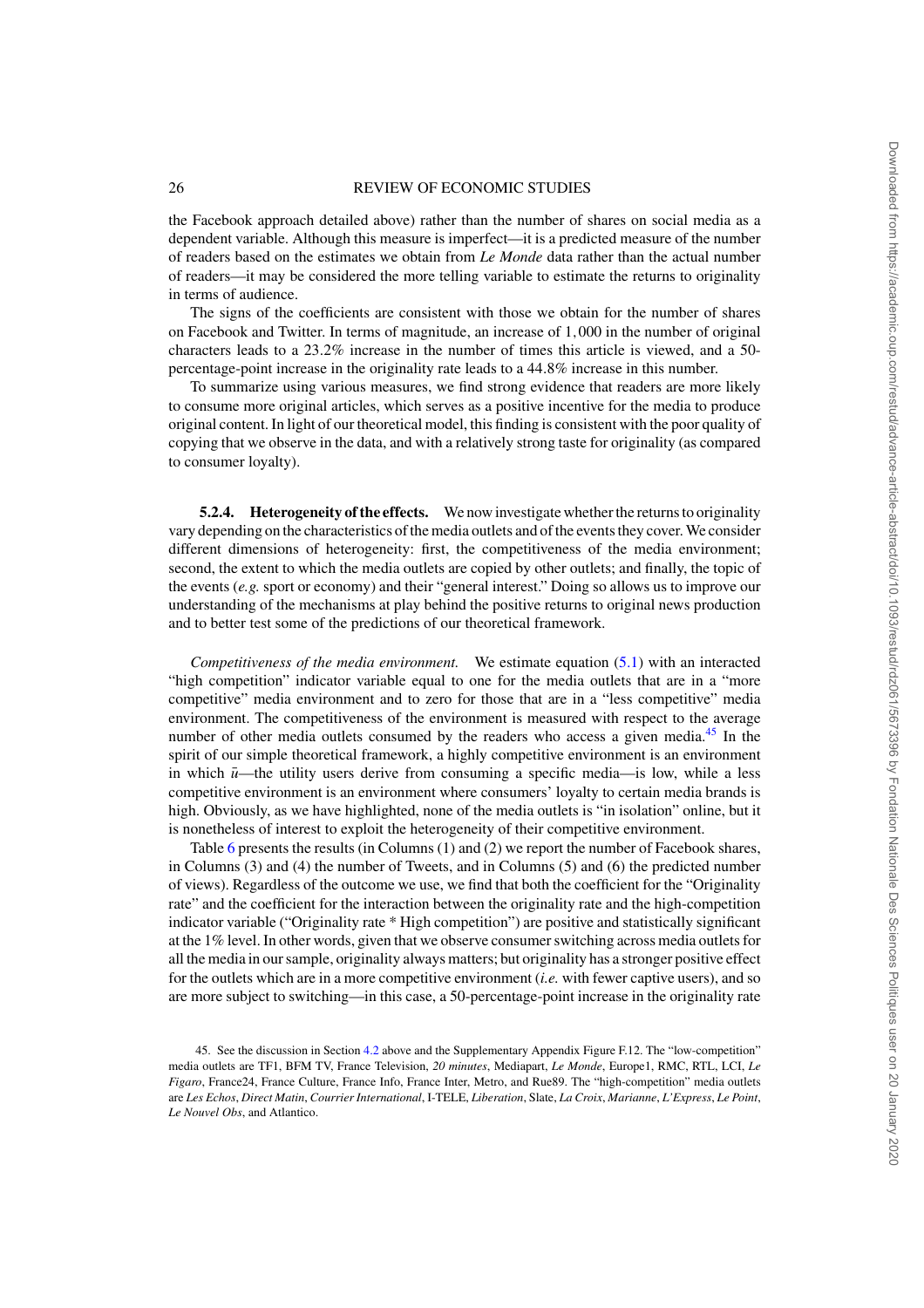TABLE 6

*Article-level analysis: number of Facebook shares, of Tweets, and of article views (log-linear estimation), heterogeneity of the effects depending on the competitiveness of the environment*

|                                        |              | Facebook shares |              | Tweets       | Number of views |              |
|----------------------------------------|--------------|-----------------|--------------|--------------|-----------------|--------------|
|                                        | (1)          | (2)             | (3)          | (4)          | (5)             | (6)          |
| Publication rank                       | $-0.0005***$ | $-0.0004***$    | $-0.0002***$ | $-0.0002***$ | $-0.0004***$    | $-0.0003***$ |
|                                        | (0.0001)     | (0.0001)        | (0.0000)     | (0.0001)     | (0.0001)        | (0.0001)     |
| Publication rank *<br>High competition |              | $-0.0001***$    |              | $0.0001***$  |                 | $-0.0001*$   |
|                                        |              | (0.0000)        |              | (0.0000)     |                 | (0.0001)     |
| <b>Reaction</b> time                   | $-0.0135***$ | $-0.0140***$    | $-0.0025***$ | $-0.0025***$ | $-0.0223***$    | $-0.0228***$ |
|                                        | (0.0008)     | (0.0008)        | (0.0005)     | (0.0005)     | (0.0011)        | (0.0011)     |
| Reaction time *                        |              | 0.0002          |              | 0.0001       |                 | 0.0002       |
| High competition                       |              |                 |              |              |                 |              |
|                                        |              | (0.0002)        |              | (0.0001)     |                 | (0.0003)     |
| Originality rate                       | $0.0063***$  | $0.0052***$     | $0.0024***$  | $0.0022***$  | $0.0072***$     | $0.0064***$  |
|                                        | (0.0001)     | (0.0001)        | (0.0001)     | (0.0001)     | (0.0002)        | (0.0002)     |
| Originality rate *                     |              | $0.0032***$     |              | $0.0006***$  |                 | $0.0023***$  |
| High competition                       |              |                 |              |              |                 |              |
|                                        |              | (0.0002)        |              | (0.0001)     |                 | (0.0003)     |
| Length                                 | $0.1001***$  | $0.1041***$     | $0.0736***$  | $0.0751***$  | $0.0956***$     | $0.0827***$  |
|                                        | (0.0039)     | (0.0057)        | (0.0021)     | (0.0029)     | (0.0055)        | (0.0075)     |
| Length * High competition              |              | $-0.0079$       |              | $-0.0040$    |                 | $0.0307***$  |
|                                        |              | (0.0069)        |              | (0.0033)     |                 | (0.0095)     |
| Media outlets FE                       | Yes          | Yes             | Yes          | Yes          | Yes             | Yes          |
| Date FE                                | Yes          | Yes             | Yes          | Yes          | Yes             | Yes          |
| Event FE                               | Yes          | Yes             | Yes          | Yes          | Yes             | Yes          |
| $R^2$                                  | 0.39         | 0.39            | 0.54         | 0.54         | 0.26            | 0.26         |
| <b>Observations</b>                    | 318,196      | 318,196         | 310,512      | 310,512      | 213,718         | 213,718      |
| Clusters (event)                       | 24,691       | 24,691          | 24,691       | 24,691       | 23,846          | 23,846       |

*Notes:* \*  $p < 0.10$ , \*\*  $p < 0.05$ , \*\*\*  $p < 0.01$ . The dependent variable is the log of the number of times an article is shared on Facebook in Columns (1) and (2), the log of the number of times an article is shared on Twitter in Columns (3) and (4), and the log of the number of views per article in Columns (5) and (6). The number of views per article is computed by combining media-level information on the daily number of page views with article-level information on the number of times an article is shared on Facebook (as detailed in Section 5.3). Standard errors in parentheses are clustered by event. Models are estimated using OLS estimations. The unit of observation is an article. "High competition" is an indicator variable equal to one for the media outlets that are in a "more competitive" media environment and to zero for those that are in a "less competitive" media environment. The competitiveness of the environment is measured with respect to the average number of other media outlets consumed by the readers who access a given media (see the text for more details). All the estimations include media outlets, date, and event fixed effects. Variables are described in more details in the text. "(thsd ch)" stands for "thousand characters."

of an article leads to a 52.2% increase in the number of Facebook shares—than for the outlets that are in a less competitive environment (29.7% increase).

However, it should be noted that while we believe these results are of interest and serve to highlight the mechanisms at play, they should be interpreted with caution given the limits of the survey data we use to distinguish between "high-competition" and "low-competition" outlets.

*Extent to which the media are copied.* The second dimension of heterogeneity we consider is the extent to which the media outlets are copied by their competitors. To do so, we rely on the results of Section 3.3 where we have computed, for each of the media outlets in our sample, the average share of their content that was copied in 2013. Using the median, we split our sample into two groups and estimate equation (5.1) with an interaction term between the different explanatory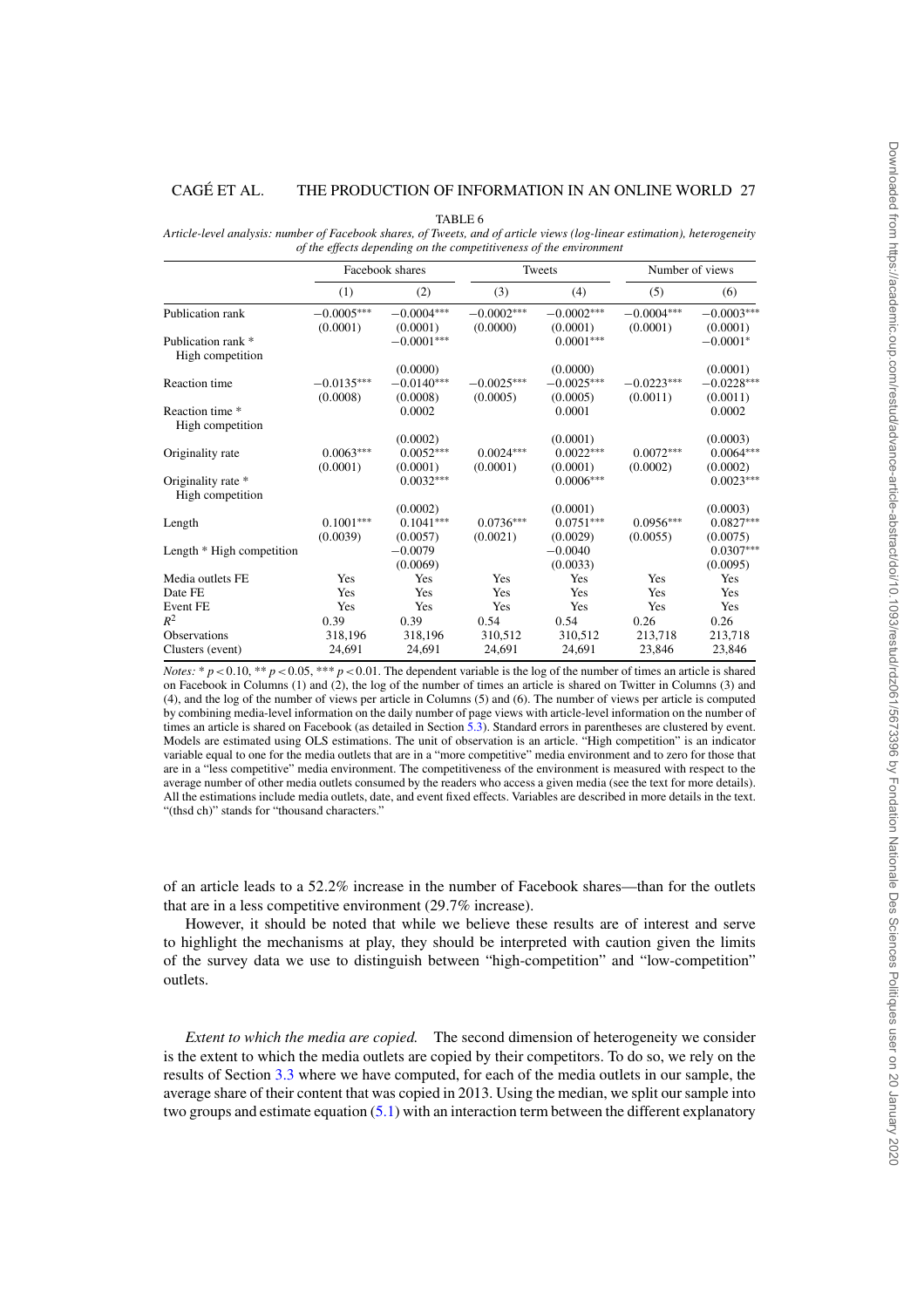TABLE 7

*Article-level analysis: number of Facebook shares, of Tweets, and of article views (log-linear estimation), heterogeneity of the effects depending on whether the media outlet is copied*

|                        |              | Facebook shares |              | Tweets       | Number of views |              |
|------------------------|--------------|-----------------|--------------|--------------|-----------------|--------------|
|                        | (1)          | (2)             | (3)          | (4)          | (5)             | (6)          |
| Publication rank       | $-0.0005***$ | $-0.0005***$    | $-0.0002***$ | $-0.0002***$ | $-0.0005***$    | $-0.0005***$ |
|                        | (0.0001)     | (0.0001)        | (0.0000)     | (0.0000)     | (0.0001)        | (0.0001)     |
| Publication rank *     |              | $-0.0000$       |              | 0.0000       |                 | $-0.0001*$   |
| Highly copied          |              | (0.0000)        |              | (0.0000)     |                 | (0.0001)     |
| Reaction time          | $-0.0023***$ | $-0.0019***$    | $-0.0021***$ | $-0.0018***$ | $-0.0045***$    | $-0.0044***$ |
|                        | (0.0006)     | (0.0006)        | (0.0003)     | (0.0003)     | (0.0007)        | (0.0007)     |
| Reaction time *        |              | $-0.0003*$      |              | $-0.0003***$ |                 | 0.0001       |
| Highly copied          |              | (0.0002)        |              | (0.0001)     |                 | (0.0002)     |
| Originality rate       | $0.0068***$  | $0.0083***$     | $0.0032***$  | $0.0052***$  | $0.0074***$     | $0.0087***$  |
|                        | (0.0001)     | (0.0001)        | (0.0001)     | (0.0001)     | (0.0001)        | (0.0002)     |
| Originality rate *     |              | $-0.0022***$    |              | $-0.0030***$ |                 | $-0.0019***$ |
| Highly copied          |              | (0.0002)        |              | (0.0001)     |                 | (0.0002)     |
| Length                 | $0.0855***$  | $0.0644***$     | $0.0593***$  | $0.0505***$  | $0.0796***$     | $0.0680***$  |
|                        | (0.0025)     | (0.0030)        | (0.0014)     | (0.0017)     | (0.0030)        | (0.0041)     |
| Length * Highly copied |              | $0.0404***$     |              | $0.0174***$  |                 | $0.0212***$  |
|                        |              | (0.0038)        |              | (0.0022)     |                 | (0.0049)     |
| Media outlets FE       | Yes          | Yes             | Yes          | Yes          | Yes             | Yes          |
| Date FE                | Yes          | Yes             | Yes          | Yes          | Yes             | <b>Yes</b>   |
| Event FE               | Yes          | Yes             | Yes          | Yes          | Yes             | Yes          |
| $R^2$                  | 0.40         | 0.41            | 0.54         | 0.55         | 0.42            | 0.42         |
| <b>Observations</b>    | 664,650      | 663,825         | 656,129      | 655,304      | 509,378         | 508,665      |
| Clusters (event)       | 25,200       | 25,200          | 25,200       | 25,200       | 25,109          | 25,109       |

textitNotes: \*  $p < 0.10$ , \*\*  $p < 0.05$ , \*\*\*  $p < 0.01$ . The dependent variable is the log of the number of times an article is shared on Facebook in Columns (1) and (2), the log of the number of times an article is shared on Twitter in Columns (3) and (4), and the log of the number of views per article in Columns (5) and (6). The number of views per article is computed by combining media-level information on the daily number of page views with article-level information on the number of times an article is shared on Facebook (as detailed in Section 5.3). Standard errors in parentheses are clustered by event. Models are estimated using OLS estimations. The unit of observation is an article. "Highly copied" is an indicator variable equal to 1 for the media outlets that have been highly copied in 2013, *i.e.*, whose share of the content that has been copied is higher than the median, and to 0 otherwise (see the text for more details). All the estimations include media outlets, date, and event fixed effects. Variables are described in more details in the text. "(thsd ch)" stands for "thousand characters."

variables and a "highly copied" indicator variable equal to one for the media outlets whose share of the content that has been copied is above the median  $(25.5\%)$ , and to zero otherwise.<sup>46</sup>

Table 7 presents the results. Whether we consider the number of Facebook shares, the number of Tweets or the predicted number of views at the article level, we find that, while the originality rate always has a positive and statistically significant effect on the audience received by the articles, this effect is lower for highly copied media outlets. In other words, these results seem to indicate that the returns to originality are lower for the media outlets that suffer more from copying (a 50-percentage-point increase in the copy rate leads to a 40.5% increase in the number

<sup>46.</sup> The "highly copied" media outlets are (ranked by alphabetical order): *L'Alsace*, Arrêt sur images, Arte, BFM TV, *Le Bien Public*, *Capital*, *Centre Presse Aveyron*, *Challenges*, *La Charente Libre*, *Corse Matin*, *Le Courrier de L'Ouest*, *Le Dauphiné Libéré*, *La Dépêche du Midi*, *Les Dernières Nouvelles d'Alsace*, *Les Echos*, France Info, France Inter, France Télévision, France24, The Huffington Post, *Le JDD*, *Le Journal de Saone et Loire*, *L'Est Républicain*, LCI, *Le Midi Libre*, *Le Monde*, *La Montagne*, *Le Nouvel Obs*, *Ouest France*, *Le Parisien*, *Le Point*, *Presse Océan*, *Le Progrès*, RMC, RTL, *Le Républicain Lorrain*, *La République des Pyrénées*, *La République du Centre*, Rue89, TF1, *Le Télégramme*, and *Vosges Matin*.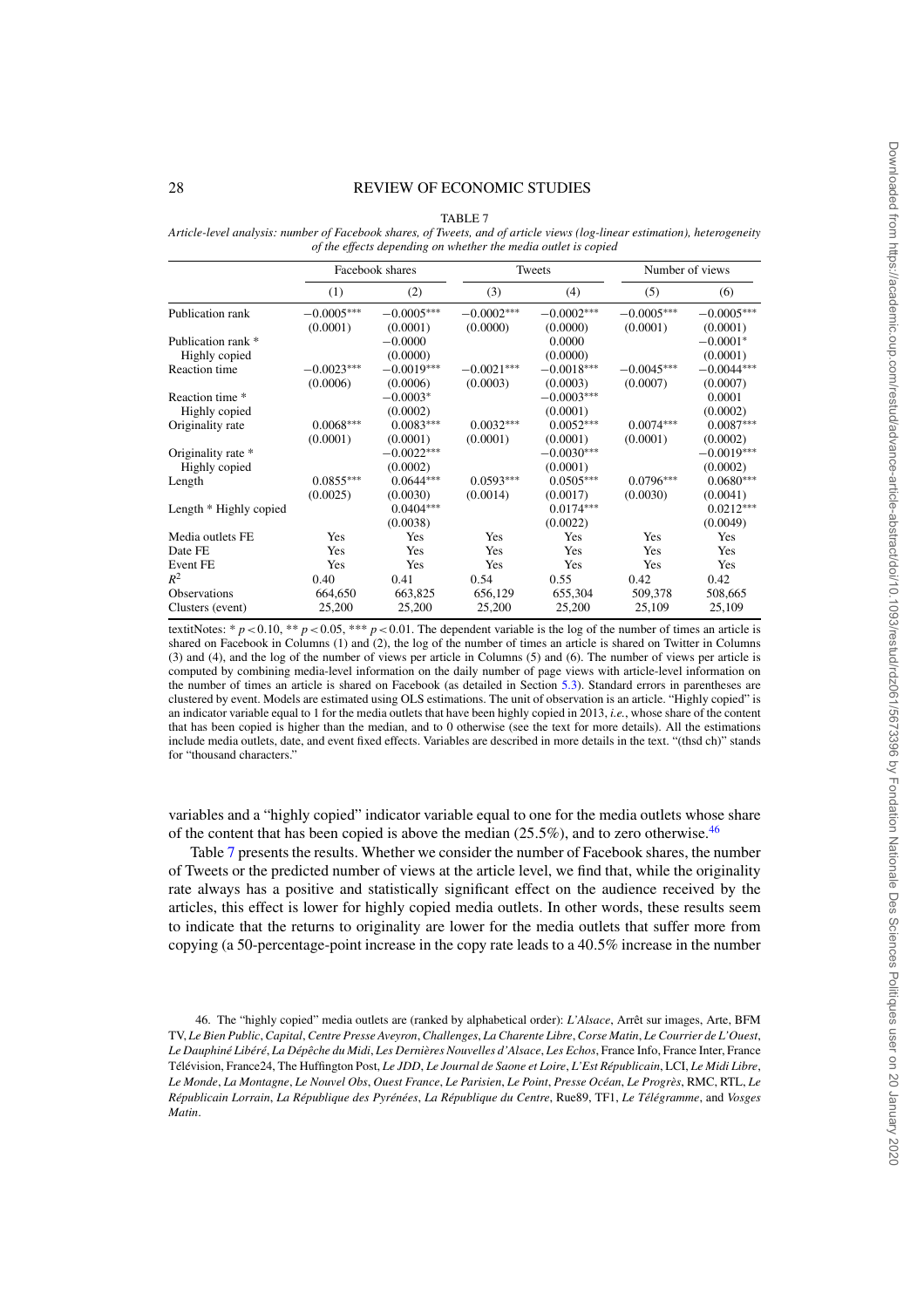of views) than for the media outlets that suffer less from copying (49% increase in the number of views). This finding is also consistent with our simple theoretical framework. $47$ 

Furthermore, in the Supplementary Appendix, we estimate equation (5.1) adding to the vector  $\mathbf{Z}_{\text{aedn}}'$  an additional characteristic of the article *a* published by media *n* on date *d* and included in the event  $e$ , namely the share of its content that has been copied by other media outlets.<sup>48</sup> Evidently, this characteristic is hard to interpret given that not only the articles published first in an event—and the most original ones—tend to be the most copied, but also because the most copied articles may be the ones that are of higher "quality." The only proxy we have here for the "quality" of an article is its originality (originality rate or original content), and we probably miss out on other important dimensions. However, it is interesting to note that the share of the article that is copied is negatively correlated with our different measures of the article's audience once we control for the other characteristics of the article (although the effect is not statistically significant for the number of predicted readers).

*Topic of the event.* Finally, do the characteristics of the events, and in particular their topic, affect the originality premium? In Table  $8$ , we estimate equation  $(5.1)$  separately for the different events depending on their topic (politics, economy, sport, etc.). We find that the returns to originality—as measured by the effect of an increase in the originality rate on the number of times an article is shared on Facebook—are higher for "Crime, law and justice" events (a 50 percentage-point increase in the originality rate of an article leads to a 49.2% increase in the number of Facebook shares) as well as for "Politics" events (45.5% increase), and lower for events about "Economy, business and finance" (31.6%) and for "Sport" events (27.1%). Moreover, the difference in the magnitude of the effects is statistically significant. In other words, topics that generate less attention on social media, such as sport and economy<sup>49</sup>, also seem to have lower returns to originality. In light of our very simple theoretical framework, this heterogeneity in the returns to originality can be interpreted in terms of the "easiness to find scoops" for a given investment in newsgathering. One can indeed assume that finding a "Sport event" scoop (*e.g.* reporting the results of a soccer game) may be "easier" than finding a "Politics event" scoop (*e.g.* reporting a political scandal). Assuming that readers are more willing to switch to the website of the original news producer when they acknowledge the "rareness" of the scoop found, we show that the returns to originality in terms of audience are lower for relatively more easy-to-find events.

We obtain similar results if we investigate heterogeneity in the returns to originality depending on the "general interest" of the events, as proxied by the total number of shares received by all the articles in an event. We generate a "High general interest" indicator variable equal to 1 for the events whose total number of shares received is higher than the median (201), and to 0 otherwise. We find that while originality always matters, the returns to originality are higher for the events with greater general interest, and that the difference is statistically significant. Furthermore, this effect holds even within topics, *i.e.*, if we perform the estimation separately for the different events depending on their topic. $50$ 

47. In the Supplementary Appendix Table E.8, we perform the same analysis separately for low-competition and high-competition media outlets (as defined above). We obtain in both cases lower returns to originality for highly copied media outlets. Given that we do not observe the low- vs. high-competition status for all the media outlets in our sample, these results should be interpreted with care, however.

49. "Sport" and "Economy, business and finance" events indeed tend to generate fewer shares on Facebook than "Crime, law and justice" events (Supplementary Appendix Figure F.5).

50. See Supplementary Appendix Tables E.10 and E.11.

<sup>48.</sup> Supplementary Appendix Table E.9.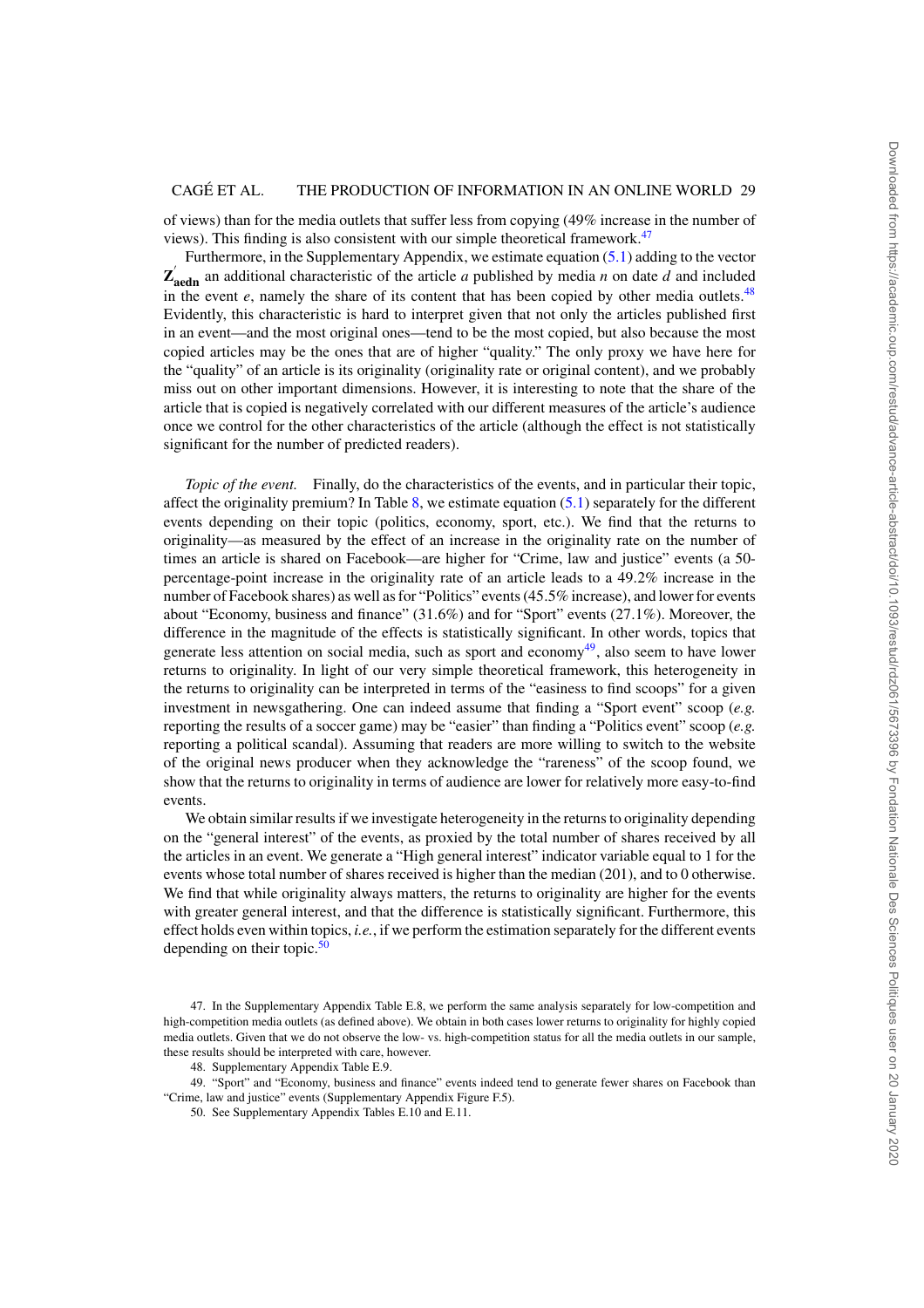|                         | $\overline{A}$          | Crime         | Politics               | Economy      | Arts         | Sport        | Disaster     | Other       |
|-------------------------|-------------------------|---------------|------------------------|--------------|--------------|--------------|--------------|-------------|
|                         |                         | $\widehat{c}$ | $\widehat{\mathbb{G}}$ | ₹            | ତି           | ତ୍ର          |              | ⊛           |
| Publication rank        | $-0.0005***$            | $0.0008***$   | $-0.0003$              | $-0.0006***$ | $0.0025***$  | $-0.0010***$ | $-0.0027***$ | $-0.0010**$ |
|                         | (0.0001)                | (0.0001)      | (0.0001)               | (0.0002)     | (0.0003)     | (0.0003)     | (0.0004)     | (0.0002)    |
| Reaction time           | $-0.0023***$            | $-0.0064***$  | $-0.0030***$           | $-0.0072***$ | $-0.0073***$ | $0.0088***$  | $-0.0077***$ | $-0.0015$   |
|                         | $(0.0006)$<br>0.0068*** | (0.0013)      | (0.0010)               | (0.0012)     | (0.0017)     | (0.0012)     | (0.0023)     | (0.0013)    |
| Originality rate $(\%)$ |                         | $0.0080***$   | $0.0075***$            | $0.0055***$  | $0.0067***$  | $0.0048***$  | $0.0066***$  | $0.0068***$ |
|                         | (0.0001)                | 0.0002        | (0.0002)               | (0.0002)     | (0.0003)     | (0.0002)     | (0.0004)     | (0.0002)    |
| Length                  | $0.0855***$             | $0.0982***$   | $0.0757***$            | $0.0978***$  | $2.1012***$  | $0.0316***$  | $0.1331***$  | $0.0928***$ |
|                         | (0.0025)                | 0.0065        | (0.0058)               | (0.0048)     | (0.0063)     | (0.0054)     | (0.0081)     | (0.0052)    |
| Media outlets FE        | Yes                     | Yes           | Yes                    | Yes          | Yes          | Yes          | Yes          |             |
| Date FE                 | Yes                     | Yes           | $\mathbf{Yes}$         |              | Yes          | Yes          | Yes          | <b>Ass</b>  |
| Event FE                | Yes                     | Yes           | Yes                    | Yes<br>Yes   | Yes          | Yes          | Yes          |             |
|                         | 0.50                    | 0.48          | 0.53                   | 0.48         | 0.52         | 0.50         | 0.49         | 0.53        |
| Adjusted R <sup>2</sup> | 148                     | 0.47          | 0.52                   | 0.46         | 64.0         | 0.46         | 0.47         | 0.51        |
| Observations            | 664,650                 | 153,658       | 121,03                 | 121,054      | 63,795       | 56,381       | 35,038       | 13,693      |
| Clusters (event)        | 25,200                  | 5,132         | 3,422                  | 5,093        | 2,854        | 2,940        | 1,065        | 4,694       |

TABLE 8

TABLE<sub>8</sub>

#### 30 REVIEW OF ECONOMIC STUDIES

"Economy, business and mance" events, Column (b) for the "Arts, culture and entertainment" events, Column (b) for the "bort" events, Column ( $t$ ) for the "Disaster and accident" events, and Column (8) for the events class in the Supplementary Appendix Section C.5. Standard errors in parentheses are clustered by event. Models are estimated using OLS estimations. The unit of observation is an article. All the estimations include media outlets "Economy, business and finance" events, Column (5) for the "Arts, culture and entertainment" events, Column (6) for the "Sport" events, Column (7) for the "Disaster and accident" events, and Column (8) for the events classified in all the other IPTC categories. The topics correspond to the IPTC media topics described in the article and defined in the Supplementary Appendix Section C.5. Standard errors in parentheses are clustered by event. Models are estimated using OLS estimations. The unit of observation is an article. All the estimations include media outlets, date, and event fixed effects. Variables are described in more details in the text. "(thsd ch)" stands for "thousand characters".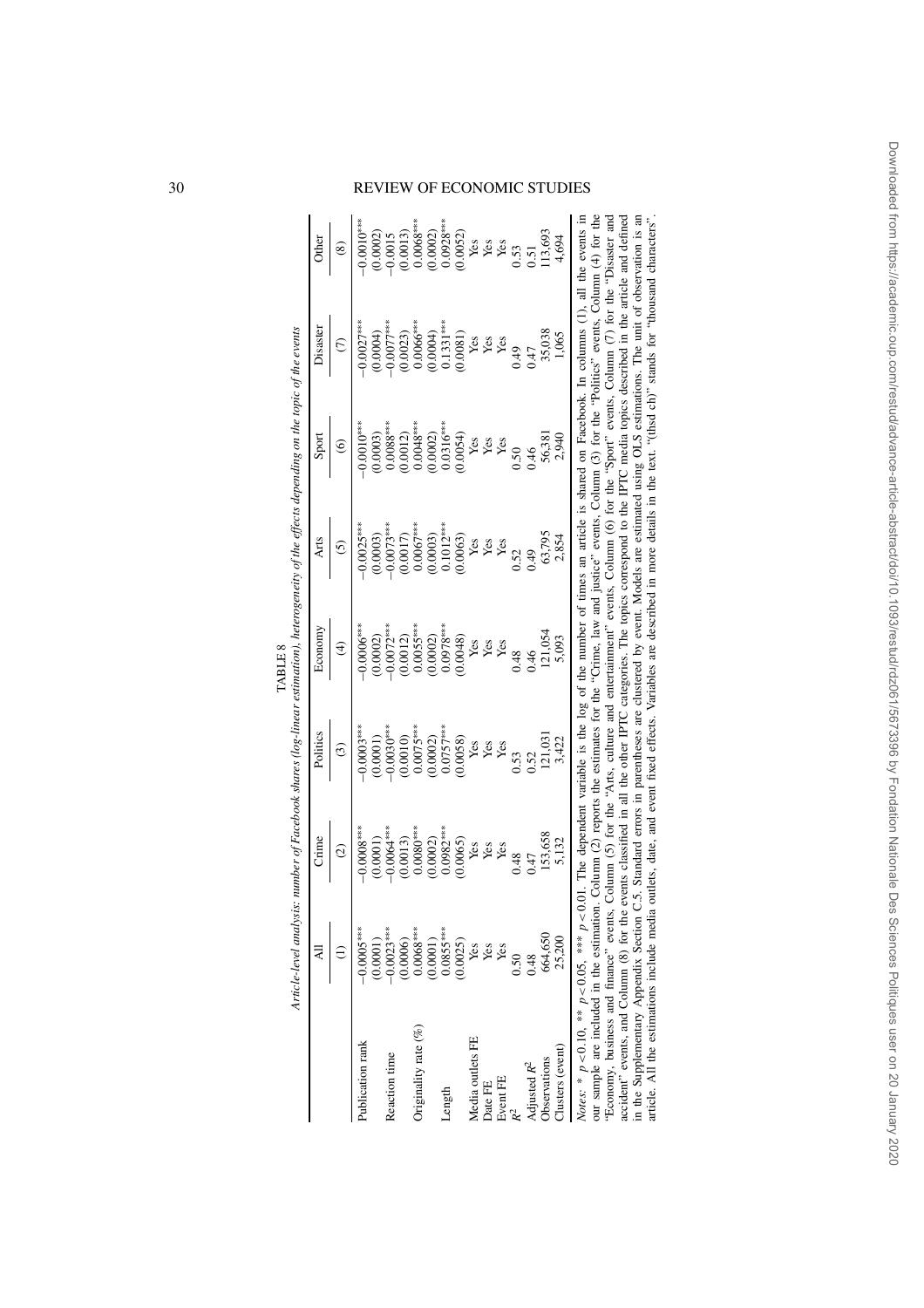**5.2.5. Short-run audience effects vs long-run reputation effects.** Ultimately, how can one rationalize the positive relationship between originality and news consumption as proxied by the number of shares on social media? Our preferred explanation is that consumers favour originality, and that the quality of the copy is lower than that of the original. The evidence we present in this section is consistent with the predictions of our simple theoretical framework on copying and returns to originality. It is also consistent with the fact that, as highlighted by Boczkowski and Mitchelstein (2013), consumption choices are "often made at the story level" (p. 9). Hence, consumers willing to learn about a news event may decide to read the most original piece because they value its originality, or simply because this is the first article published within an event and so the first they have a chance to see.

Note moreover that, while until now we have only considered consumers' switching behaviour at the short-run level (using article-level estimations and media-outlet-event date variations), it is also possible that longer-run reputation effects allow original producers to recoup an even larger share of the audience. In the Supplementary Appendix, we estimate the correlation between the average daily number of unique visitors (we compute this average over the year 2013) and the average content produced. We find that audience is positively correlated (with a statistically significant relationship) with the quantity of content classified in events, with the originality of the content produced, and with the number of breaking news stories.<sup>51</sup> There is no statistically significant correlation between the quantity of content not classified in events and the number of unique visitors, however. We also perform a similar estimation but using the daily-level variations in audience and controlling for media and date fixed effects (the unit of observation is a media outlet-date and standard errors are clustered at the media outlet level). We find that the only characteristic of the content produced on a daily basis by a media outlet that has a statistically significant impact on the daily variations in its audience is the originality rate. The magnitude of the effect is small; however, a 50-percentage-point increase in the originality rate of the content published by a media outlet on a given date is associated with a 2.5% increase in its number of daily visitors.<sup>52</sup> These results should be interpreted carefully though, given that these daily-level variations in the production of information and in the audience share of each media outlet allow us to estimate only correlations, not to identify causal effects.

#### 5.3. *An audience-weighted measure of the importance of original content*

Finally, we compute the audience-weighted share of original content in the dataset defined as:

$$
\sum_{a}
$$
 original content<sub>a</sub> \* number of views<sub>a</sub>

$$
\int_{a}^{a} \frac{a}{\sqrt{a}} \text{original content}_{a} \ast \text{number of views}_{a} + \sum_{a} \text{non-original content}_{a} \ast \text{number of views}_{a}
$$

where *a* index the articles. We do so by using our different measures of the number of views.

Figure 6 presents the results. First, for the sake of comparison, we compute the share of original content in the dataset. This share is equal to  $32.5\%$ .<sup>53</sup> Regardless of the methodology we use to compute article-level number of views, we find that the audience-weighted share of original content is higher than the actual share of original content in the dataset.

<sup>51.</sup> Supplementary Appendix Table E.12.

<sup>52.</sup> Supplementary Appendix Table E.13.

<sup>53.</sup> We only consider here the articles for which we have audience data, and in particular we drop the AFP and Reuters. If we were to consider all the articles, then the share of original content in the dataset is equal to 32.6%. The difference with the average originality rate of the articles comes from the fact that articles are of different length.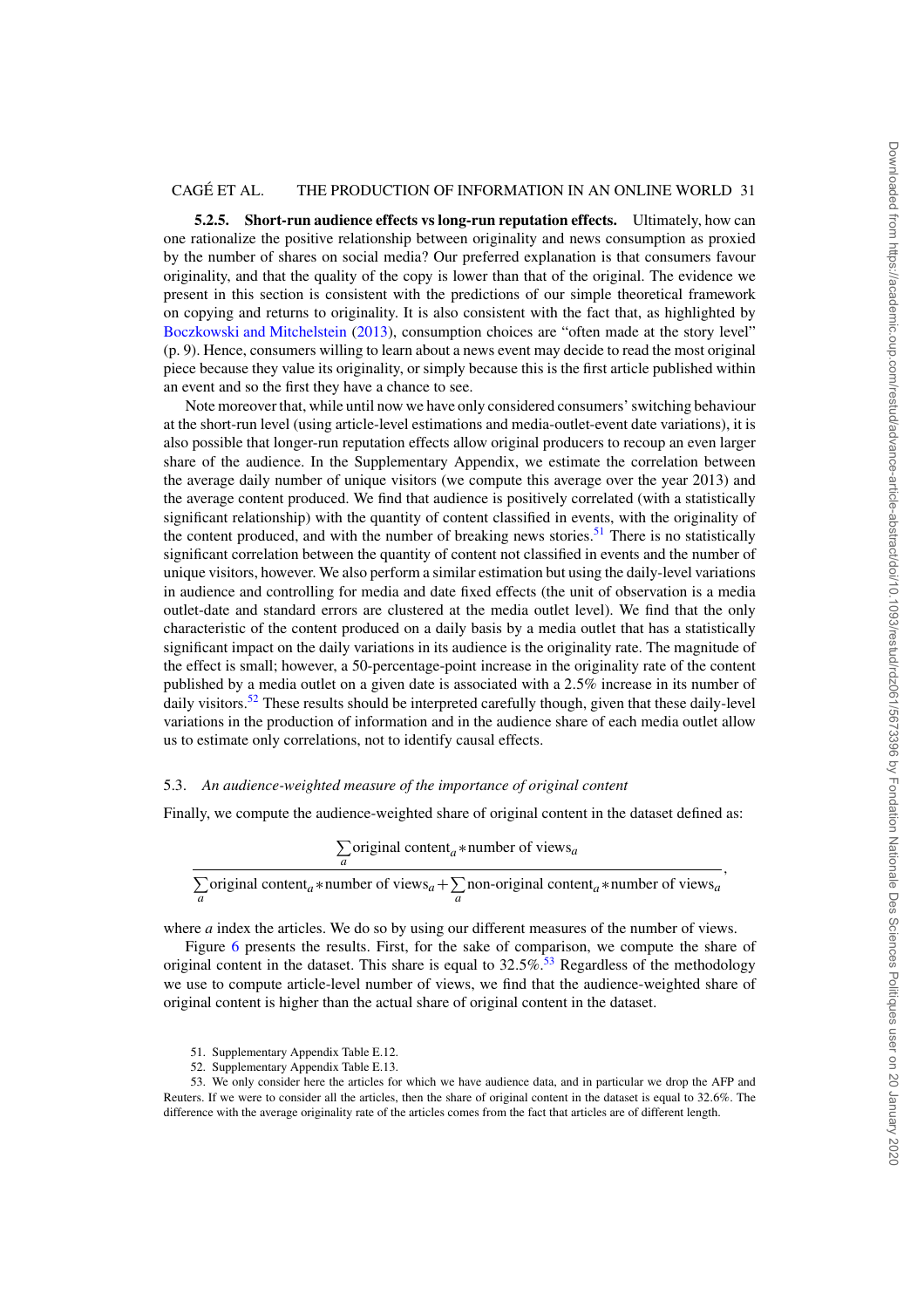

*Notes:* The figure reports the audience-weighted share of original content we obtain using our different approaches to compute article-level number of views. The first bar ("In the dataset") simply reports the share of original content in the dataset (with no weight). The second bar ("Naive (media-level) approach") reports the share of original content we obtain when we attribute the same number of views to all the articles published by a media outlet on a given date. The third bar ("Weighted by annual audience") reports the share of original content we obtain when we weight the content of each article by the average annual audience of the media outlet in which it was published. To compute the fourth bar ("Weighted by Facebook"), we attribute number of views to articles assuming a linear relationship between the number of Facebook shares and the number of article views. The fifth bar ("Wght by Facebook (winsorized)") relies on the same methodology but with the winsorized version of the Facebook shares variable. The sixth ("Weighted by Twitter") and seventh ("Wght by Twitter (winsorized)") bars are computed similarly than the fourth and fifth bars, except that we use the number of shares on Twitter rather than on Facebook. To compute the number of views at the article level, the eighth bar ("Rank-Rank (Le Monde)") relies on the parameters obtained from the analysis of the joint distribution of the number of Facebook shares and the number of visitors using Le Monde's data<br>(April–August 2017). Finally, the ninth bar ("Non-linear (Le Monde)") also uses Le Mond when regressing the share of the total number of visits represented by each article on its share of the total number of Facebook shares (using a polynomial of degree six). The different methodologies used are described in details in the text.

The audience-weighted share of original content varies from 45.4% when we use the naive approach (attributing to all the articles published by a media outlet on a given date the same number of views) to 61.4% when we allocate the number of views as a function of the number of shares on Facebook. It is important to highlight that the magnitude of our effect only slightly varies depending on the different methodologies: *e.g.* the audience-weighted share of original content is equal to 55.9% when we attribute the number of views assuming a linear relationship with the number of Tweets, and to 55.7% when we rely on the parameters estimated from *Le Monde*'s data. In other words, the relative consumption of original content online is always higher than its relative production, and the magnitude of the effect is fairly similar for our different specifications.

#### 5.4. *The returns to originality*

The key question this article attempts to address is the following: given the limited legal protection of intellectual property rights in news production, what is the extent of copying online and what are the incentives to produce original content? We document the severity of copying, both on the extensive and on the intensive margins, and show that online readers are more likely to read articles from the website of the media outlets with more original content, thereby rewarding originality and mitigating the newsgathering incentive problem raised by copying (at least in part). Ideally,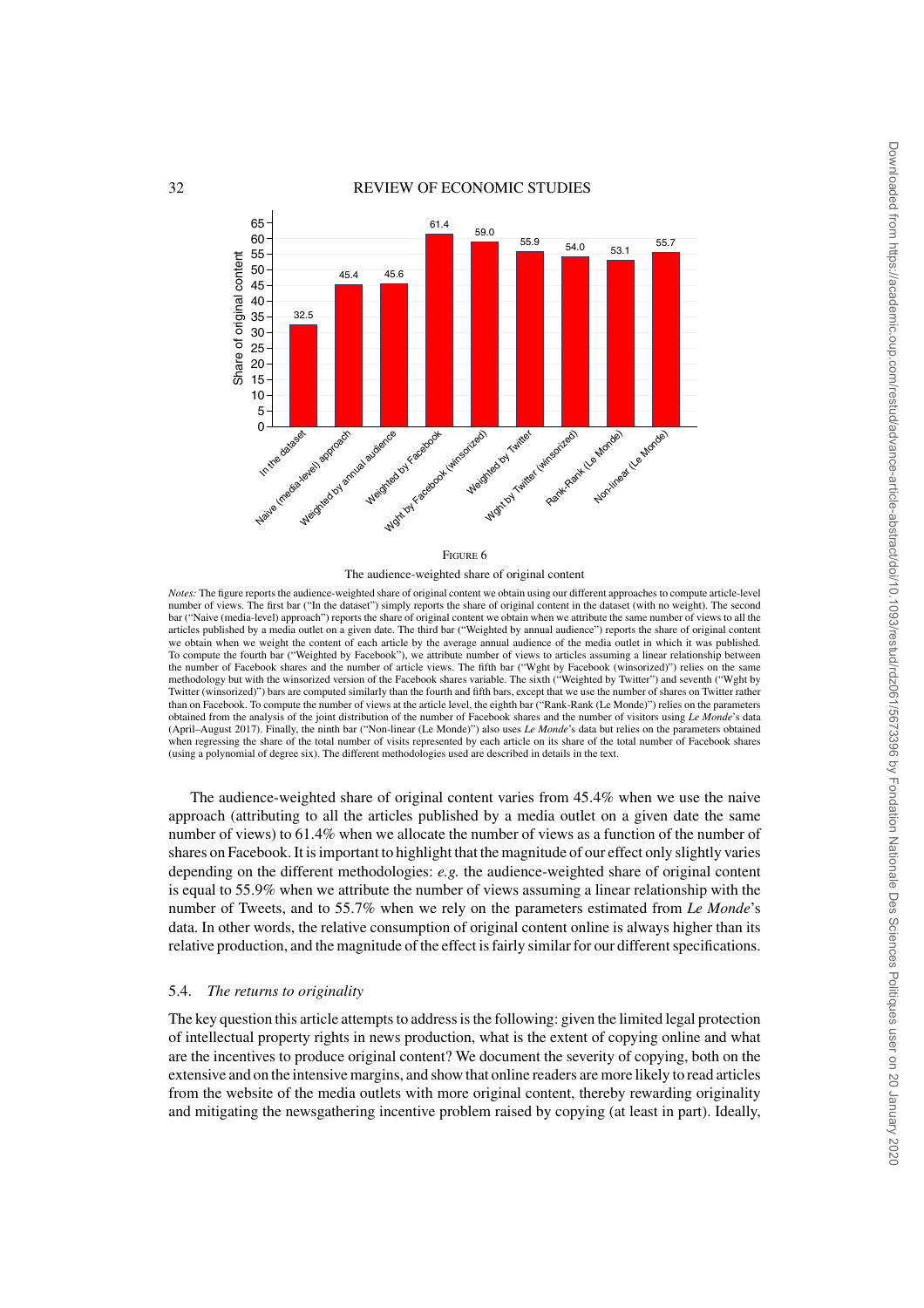we would like to estimate what fraction of the returns to original news content production is appropriated by the original news producers thanks to consumer behaviour. Although our data sources do not allow us to fully address this question, our results can be used to provide some orders of magnitude.

Our basic result is that only 32.5% of the online content is original. Every time an original piece of content is published on the Internet, it is actually published three times: once by the original producer, and twice by media outlets who simply copy-and-paste this original content. In the event that Internet audience was distributed randomly on the different websites and on the original and copied version of the articles, this result would imply that the original producer captures only one-third of the audience and of the economic returns to original news production (which as a first approximation can be assumed to be proportional to audience), and that the copiers capture up to two-thirds of the returns.<sup>54</sup>

However, as we have just shown, audience is not randomly distributed on the Internet. First, if we weight content by media-level daily audience shares (using the naive approach), we find that original content represents 45.4% of online news consumption. This may reflect the fact that media outlets with a larger fraction of original content tend to attract a higher audience, possibly because they have a stronger reputation and/or because on days when more original content is published there is also a higher audience. This may also be partly due to the way news aggregators work. For example, while the exact algorithm behind Google News is not public, it is well known that Google uses "freshness" and original content as a ranking signal.<sup>55</sup> To further investigate this issue, we weight the content of each article by the average annual audience of the media outlet in which it was published (assuming all the articles published on the website of an outlet in 2013 received the same number of views). When we do so, we find that the original content represents 45.6% of the online news consumption, *i.e.* almost the same share as when we use the naive approach (weighting the content by media-level daily audience shares). This shows that the daily-level audience hardly varies on average with daily-level average originality. This result—which is also consistent with the very small magnitude of the impact of original copy on audience we find when we only consider daily-level variations in audience and control for media and date fixed effects—suggests that media-level reputation effects play an important role.

Most importantly, if we weight content by media-level audience shares and article-level Facebook shares or number of Tweets, we find that the original content represents between 53.1% and 61.4% of online news consumption, depending on the approach chosen. That is, within a given media outlet, the articles that get more views (as approximated by the number of shares on social media) are those with more original content. In effect, thanks to the combination of media-level reputation effects and consumers' preference for originality at the article level, the audience share of original content jumps from  $32.5\%$  to between  $53.1\%$  and  $61.4\%$ .<sup>56</sup>

54. These figures rely on all the copied content in our dataset (see below for similar estimations without the content reproduced from the news agencies). The objective of this section is to document the relative importance of original news production and of original news consumption. As detailed in Section 3.2, copied content can come from a number of different sources and our estimation of the "magnitude" of copying is imperfect given that we cannot measure the relative editorial importance of the parts that are copied and of the parts that are not. But, with these limitations in mind, the computation of the audience-weighted share of original content improves our understanding of the incentives to produce original content.

56. We obtain a similar result in terms of magnitude if we compute the originality rate excluding internal copy, *i.e.* a media outlet copying content from an article it has itself previously published in the event (Supplementary Appendix Figure F.15).

<sup>55.</sup> See *e.g.* "Google News: the secret sauce," published by Frederic Filloux in *The Guardian* on Monday 25 February 2013, and "An inside look at Google's news-ranking algorithm," by Jaikumar Vijayan, *Computerworld*, 21 February 2013.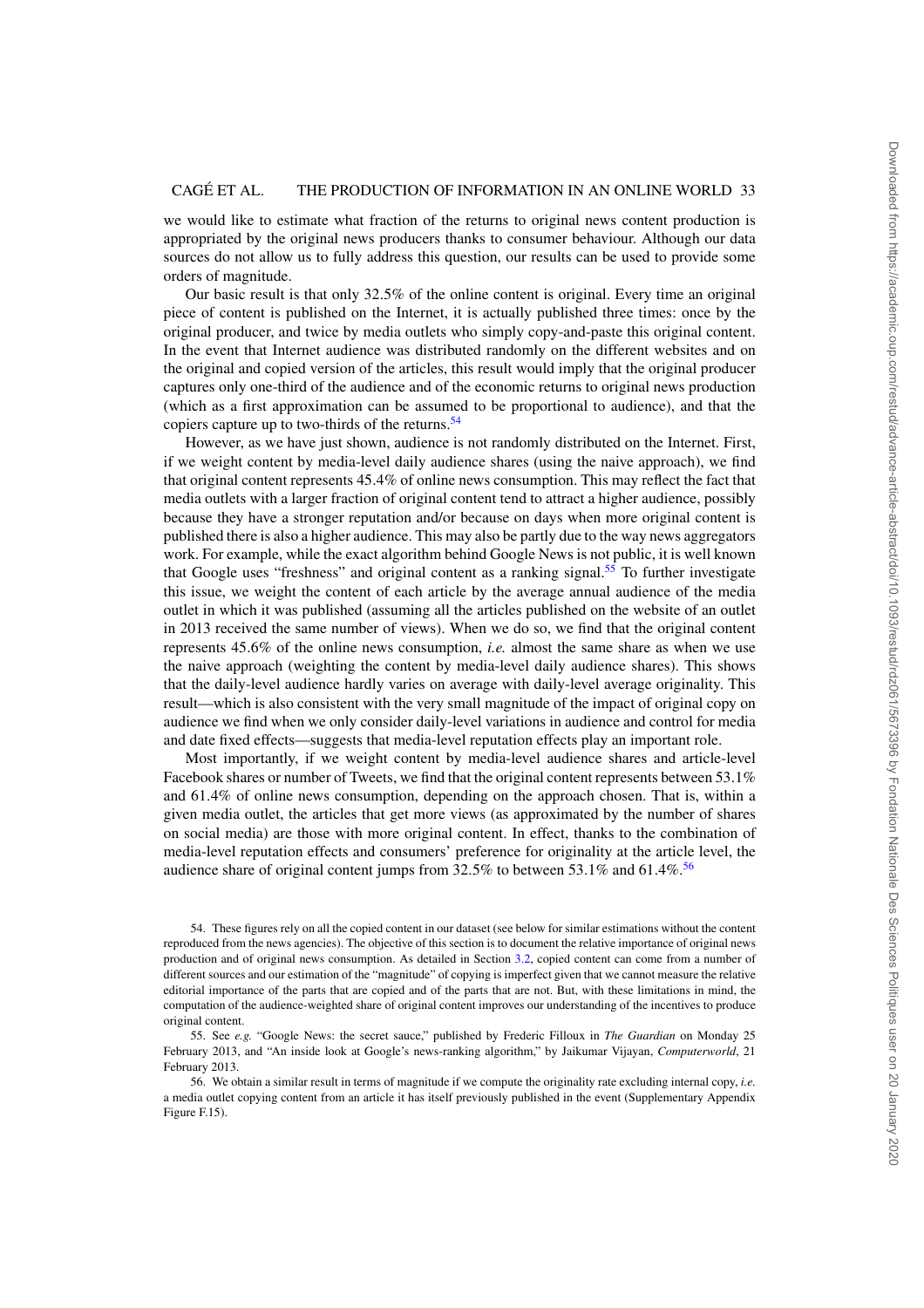As a robustness check on this estimation of the returns to originality, we perform the same analysis but after having dropped all the content copied from the news agencies. More precisely, we define the *total content* of an article as its content minus the content reproduced from the news agencies, and the *original content* of an article as its content minus the content reproduced from the news agencies and the content reproduced from other media outlets (excluding itself). Doing so, we find that on average documents are 1,311 characters long, and that 69.3% of the online content is original (higher originality is not surprising given that media outlets mainly rely on content copied from the news agencies). The audience-weighted share of original content is equal to 79.7% when we use the naive approach, and to between 81.9% and 84.4% when we allocate the number of views as a function of the number of shares on social media.<sup>57</sup> Hence, despite a lower reliance on copying, media-level reputation and consumers' preference for originality still lead to a consumption of original content that is higher than its relative production.

We should stress that our computations might underestimate the extent of copying. This might arise first because our plagiarism detection algorithm is not perfect—it captures only exact verbatim copying but not rewording—and also because the copied segments of a given article might be the most valuable and original segments (something we cannot fully measure). Moreover, we might also underestimate the magnitude of the reputation effects. That is, Internet viewers might well find ways to detect original articles (and discard copying-and-pasting) other than social media shares, *e.g.*, via their own appraisal, friends, privately accessible social networks or other devices. Our estimates of the extent to which producers are able to capture the returns to original news production should be viewed as provisional and imperfect, and should be improved in the future. Nevertheless, they at least show that reputation mechanisms and the demand side of the market for online news need to be taken into account when studying the impact of copying on the incentives for news production.

#### 6. ROBUSTNESS CHECKS AND DISCUSSION

In this section, we perform a number of robustness checks and discuss the external validity of our main findings.

#### 6.1. *Relaxing the "10 documents condition"*

Not surprisingly, the total number of media events identified by the algorithm strongly increases when we relax the ten documents condition. We obtain a total number of 113,959 news events. The events are on average much shorter and comprise a lower number of documents. Regarding the documents classified in the events, their originality rate is equal on average to 42.6%. The distribution of the originality rate is bimodal, with one peak for the articles with less than 1% original content and another peak for the 100% original articles. Nearly 50% of the articles classified have less than 20% originality. In other words, our finding regarding the importance of copying online is robust to this alternative definition.

If we turn to the ratio of original content over the total content, it is equal to nearly 39%. Following the same empirical strategy as before, we show that the audience-weighted share of original content (which varies between 57.1% and 66% depending on the specification) is much higher than the production of original content. Finally, we re-estimate equation (5.1) and show that the order of magnitude of the estimated coefficients is unchanged. For example, we find that an increase of 1,000 in the number of original characters leads to a 21.2% increase in the number of Facebook shares, a 10.6% increase in the number of Tweets, and a 22.4% increase

<sup>57.</sup> Supplementary Appendix Figure F.16.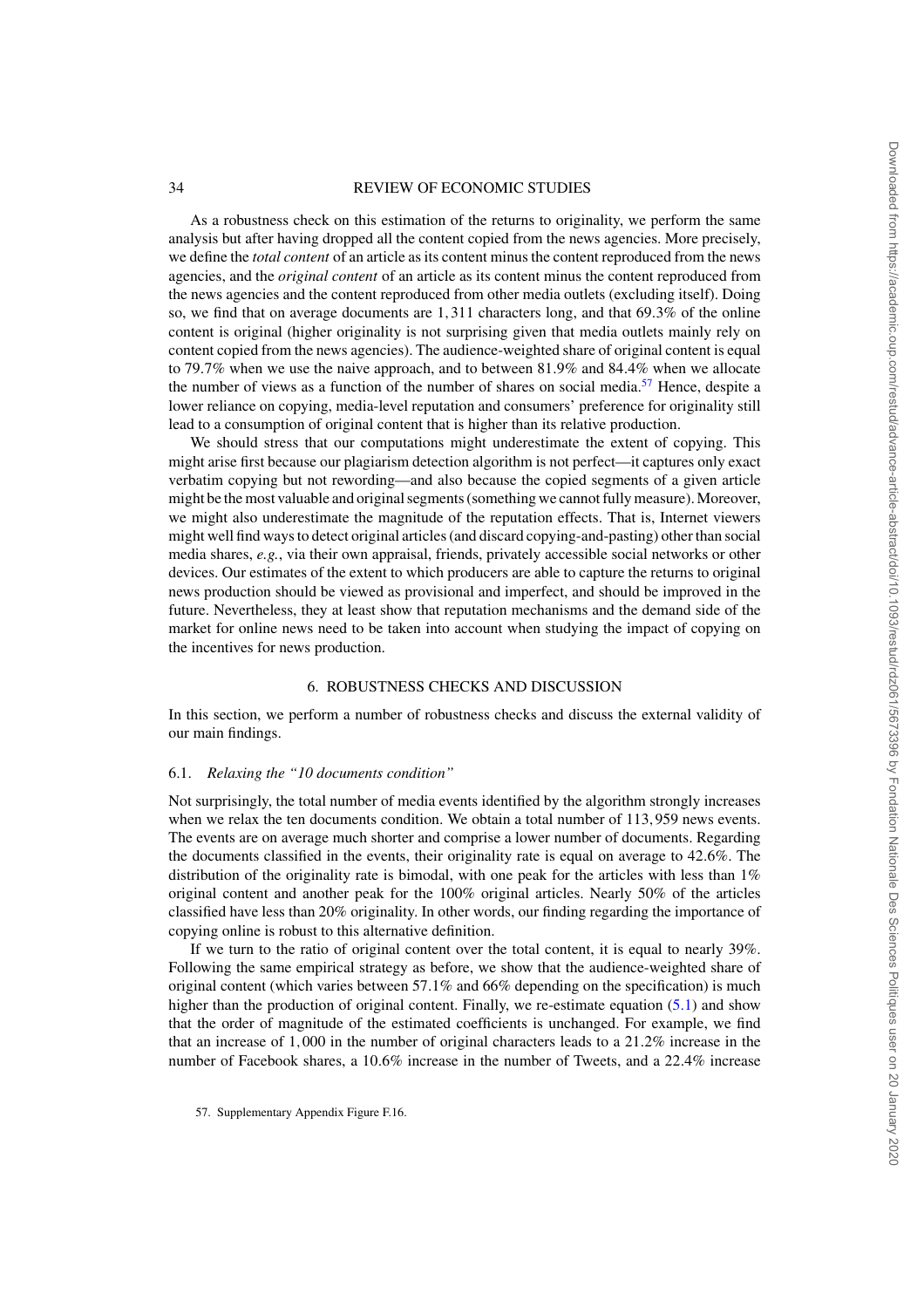in the predicted number of views. Hence, the main findings of this article do not depend on the threshold we impose regarding the number of articles to define an event.<sup>58</sup>

#### 6.2. *Alternative event detection algorithms*

The event detection algorithm—which we have developed to identify the media events—is a key element of this article. The algorithm is composed of two main parts: the clustering algorithm and the semantic features for the text representation. In the past few years, the Natural Language Processing (NLP) research field has made great progress in several tasks by using new text representation schemes that better model the language and thus the semantic.<sup>59</sup> These new text representations have been used to replace the standard TF-IDF scheme (which we use in the event detection algorithm described in Section 2.2) in several NLP tasks and have brought significant improvements in terms of the performances of the algorithm.

Mazoyer *et al.* (2019) explore the potential benefits of these new word embedding models for the Topic Detection and Tracking task. In particular, they test the accuracy of the approach we use in this article against Word2Vec and Doc2Vec-based methods, using the dataset of media events we have created manually from our 2013 French corpus. First, they find that Doc2vec has much lower performances than the TF-IDF scheme; we thus decide to abandon this approach. Second, they show that the best Word2Vec document representation is obtained by using the TF-IDF weighting of word vectors instead of a simple mean. Third, they show that even the TF-IDF-weighted Word2Vec method does not perform better than the simple TF-IDF representation. Consequently, in our core specification, we use the TF-IDF scheme. As an additional robustness check, we have checked that our main findings are robust to using the TF-IDF-weighted Word2Vec approach.<sup>60</sup>

#### 6.3. *External validity*

The results presented in this article are based on French data for the year 2013. Hence, one final question is whether we should expect the patterns we have uncovered in the case of 2013 France to be repeated in other contexts. First, should these patterns hold in other countries? And second, should they still hold today? There are good reasons to think this could be the case. First, while the French media market certainly presents specific features, it is by and large very similar to other Western media markets, whether we consider Internet penetration (87%, like Italy and Spain and only slightly below Belgium—88%—and Germany—90%), the use of social media for news (36%, compared to 31% for Germany and 39% for the U.K.), or the proportion of the population who paid for online news (11%, like in Spain, slightly above Germany or Canada—8%—but below Italy—12%) (Reuters Institute, 2018). In France, like in other Western media markets, many publishers offer online news for free and largely rely on advertising. Moreover France, like the U.S., has an international news agency, the AFP, which is the third leading agency in the world after Reuters and Associated Press. From this point of view, the French market is more similar to the U.S. market than the Spanish, Italian, or German markets. Therefore, overall, we believe the patterns we uncover regarding the propagation of online information, the importance of copying and the valuation of originality using French data would hold in other contexts.

<sup>58.</sup> See the Supplementary Appendix Section G for the associated tables and figures and Cagé *et al.* (2017, pp. 48–50) for a more detailed discussion.

<sup>59.</sup> For example, Word2Vec (Mikolov *et al.*, 2013), Doc2Vec (Le and Mikolov, 2014), and Glove (Pennington *et al.*, 2014).

<sup>60.</sup> See the Supplementary Appendix Section H for the associates tables and figures, and Cagé *et al.* (2017, pp. 51–52) for a detailed discussion.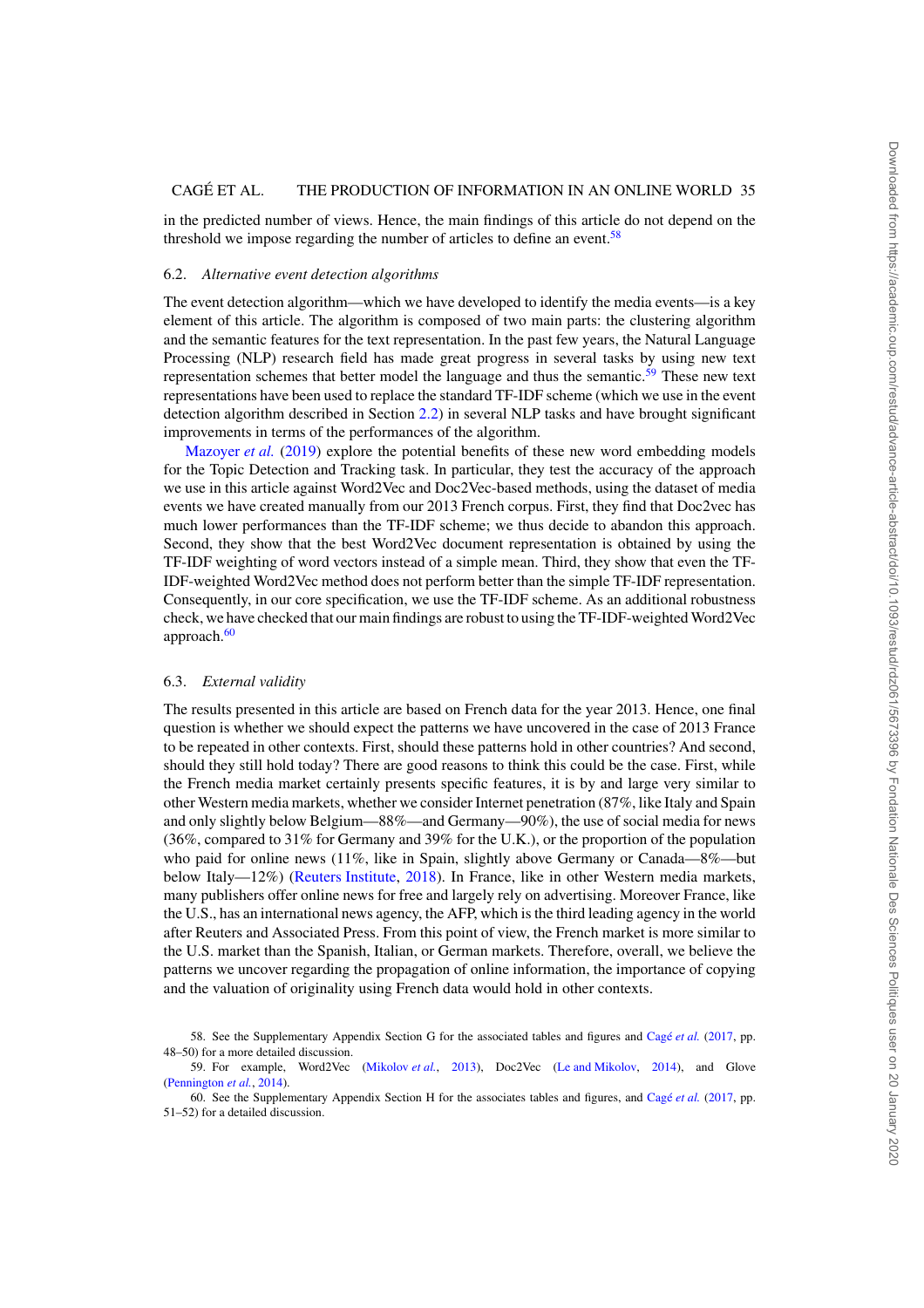Obviously, we are also well aware of the fact that the digital news market has evolved since 2013. In particular, pay models are becoming an important part of the business of digital news, while they were just in their infancy in 2013. In most markets, however, there are still many publishers who offer online news for free. As a consequence, digital advertising revenues are still the main source of revenue for the media online. In 2018, only 16% of consumers paid for online news content in the U.S. $^{61}$ , 12% in Italy, 11% in France, and 7% in the U.K. (Reuters Institute, 2018). Hence, even if new paywall systems have developed since 2013 and may further develop in the future, it is important to highlight that digital advertising remains a critical source of revenue. Furthermore, the growing importance of the paywall systems, while modifying media outlets' sources of revenues, should not significantly modify the impact of copying on newsgathering incentives.<sup>62</sup>

Note also that, while in this article we estimate the economic returns to originality in terms of audience, we know that the objective function of the media certainly includes other dimensions than audience size alone. On the one hand, public-service broadcasters have public service obligations. On the other hand, a number of media outlets may have political motives entering their production function. Media owners may derive utility from influencing the political tastes of their readers and find the verbatim copying of their content useful for spreading their editorial line across different outlets. However, even public-service broadcasters in France depend on advertising funding, and audiences also enter the objective function of politically driven media owners. Hence, we think that our approach, despite its focus on the monetary profits of the different media outlets, is relevant to investigate the returns to originality.<sup>63</sup>

Lastly, it should be noted that even though the news market has changed online in recent years, the overall structure of the French media market has not changed radically since 2013. First, according to Reuters, there was no change between 2013 and 2018 in the use of the Internet as a source of news (68%) (Reuters Institute, 2013, 2018). Second, the French media landscape has remained fairly stable, in particular if we consider the main media outlets in terms of audience.

Overall, we thus believe that the results presented in this article have implications for other Western countries and still hold nowadays.

#### 7. CONCLUSION

This article documents the extent of copying online and estimates the returns to originality in online news production. It builds a unique dataset combining the online production of information of the French news media during the year 2013 with micro audience data, and develops a number of algorithms which could be of future use to other researchers studying media content.

First, we investigate the speed of news dissemination and distinguish between original information production and copy-and-paste. We find that only 32.5% of online news content is original. Even if we focus only on external copying and exclude content copied from the news agencies, we show that, on the extensive margin, nearly two-thirds of the articles in events contain at least some copying. Furthermore, the copied parts are arguably the most valuable parts of the

<sup>61.</sup> This relatively high share in the U.S. in 2018 comes from the so-called "Trump Bump."

<sup>62.</sup> The main effect could have been through a decrease in readers' mobility across media outlets. But we actually observe an increase in consumers' switching. Using similar Reuters' data to the one we use in Section 4.2 but for the year 2018, we indeed find that the average number of media outlets consumed by consumers who consume at least one news media increased from 2.35 in 2013 to 2.83 in 2018. Furthermore, the introduction of paywalls may also raise the audience-driven incentives to invest in newsgathering, since it implies that the audience would be positively correlated both with the advertising and the subscription revenues.

<sup>63.</sup> See Cagé *et al.* (2017, pp. 31–35) for a detailed discussion.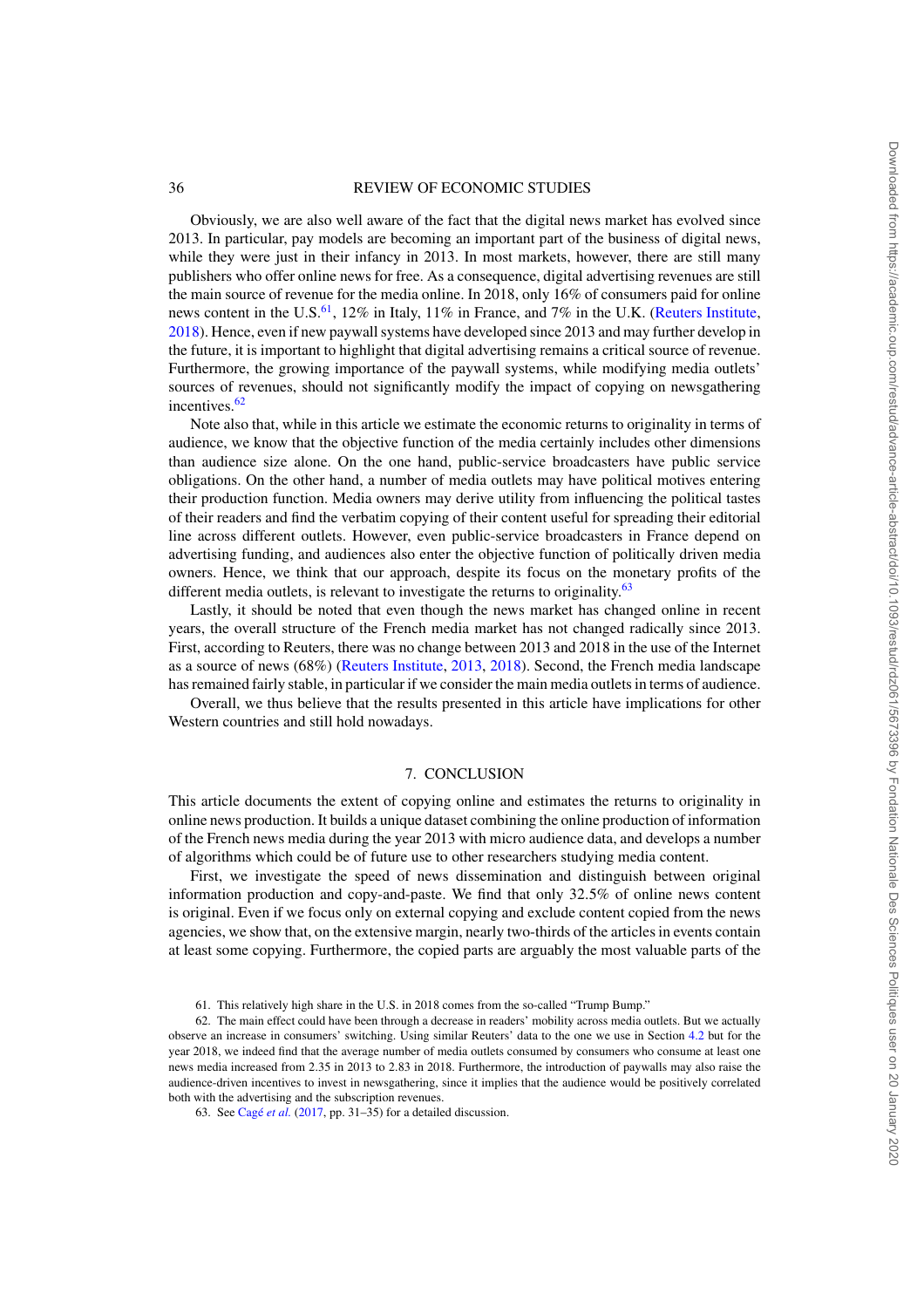copied articles, and may be a substitute for the original content. This scale of copying online might be related to the observed drop in media companies' employment of journalists in recent years, raising growing concerns about the industry's ability to produce high-quality information (see *e.g.* Angelucci and Cagé, 2019) 64. In the event that online audience was distributed randomly and revenues were proportional to audience, our results would imply that the original news producers only capture a small share of the economic returns to the original news content they provide.

Next, this article seeks to better understand why, in spite of massive online copying, there is still original news production in online media. Using article-level variations and media-level daily audience combined with article-level social media statistics, we find that readers are more likely to consume news on the website of the original producers, thereby mitigating the newsgathering incentive problem raised by copying. We show that long-term reputation mechanisms and the short-run behaviour of Internet viewers—in particular their preference for original content at the article level—make it possible to mitigate a significant part of the plagiarism problem. We indeed find that original content represents up to 61.4% of online news consumption, *i.e.*, much more than its share of online news production.

Of course, greater intellectual property protection could also play a role in reducing copyright violation and raising the incentives for original news production, and we certainly do not mean to downplay the extent of this problem. In 2010, the Federal Trade Commission (FTC) in the U.S. issued a discussion paper outlining the enactment of "Federal Hot News Legislation" as a proposal aimed at reinventing journalism and addressing newspapers' revenue problems. Whether or not a stricter enforcement of copyright laws regarding online news media is feasible or desirable is very much an open issue at this stage. It is possible that new policy tools need to be developed, including a more favourable legal and fiscal status for investigative journalism (Cagé, 2016). In any case, our results suggest that in order to effectively address these issues, it is important to study how viewers react to the newsgathering investment strategies of media outlets and how much they care about originality, quality, and reputation.

Finally, we think that our results—as well as the algorithms we developed for this study may help to improve our future understanding of "where people get their news," combining consumption and production data. Prat (2018) and Kennedy and Prat (2019) have documented news consumption across platforms; a complementary strategy to estimate media power would be to weight the influence of media companies by their supply of original news and how much other companies rely on that news. It would also be of interest to investigate how news production has evolved over time, and in particular to study the heterogeneous impact of the Internet on media investment in in-depth reporting. More research is still needed, but we hope this article will inform the debate on concentration in media power.

*Acknowledgments*. We are grateful to the Editor (Nicola Gennaioli) and to five anonymous referees for insightful comments that substantially improved the article. We gratefully acknowledge the many helpful comments and suggestions from Charles Angelucci, Yasmine Bekkouche, Filipe Campante, Lucien Castex, Etienne Fize, Matthew Gentzkow, Sergei Guriev, Emeric Henry, Ali Hortacsu, Elise Huillery, Laurent Joyeux, Benjamin Marx, Petra Moser, Elisa Mougin, Aurélie Ouss, Arnaud Philippe, Thomas Piketty, Andrea Prat, Valeria Rueda, Agnès Saulnier, and Katia Zhuravskaya. We are grateful to participants at the Barcelona GSE Summer Forum, the Big Data for Media Analysis Conference, the CEPR Public Economics Annual Symposium, the Economics of Media and Communication Conference, the IEA World Congress, the NBER Political Economy Meeting, the NET Institute Conference on Network Economics, and SIOE 2017, and to seminar participants at Banque de France, the Paris School of Economics, Sciences Po Paris, the Toulouse School of Economics, and the University Carlos III of Madrid. We thank Jérôme Fenoglio and Pierre Buffet for sharing *Le Monde*'s data on the number of views per article, Andrew Montalenti for giving us access to Parsely's data, and Richard Fletcher for providing us the survey data from the 2013 and 2018 Reuters' Digital News Reports. Edgard Dewitte, Anais

64. Note that the causality could go both ways: a smaller number of journalists can in turn contribute to more copying-and-pasting.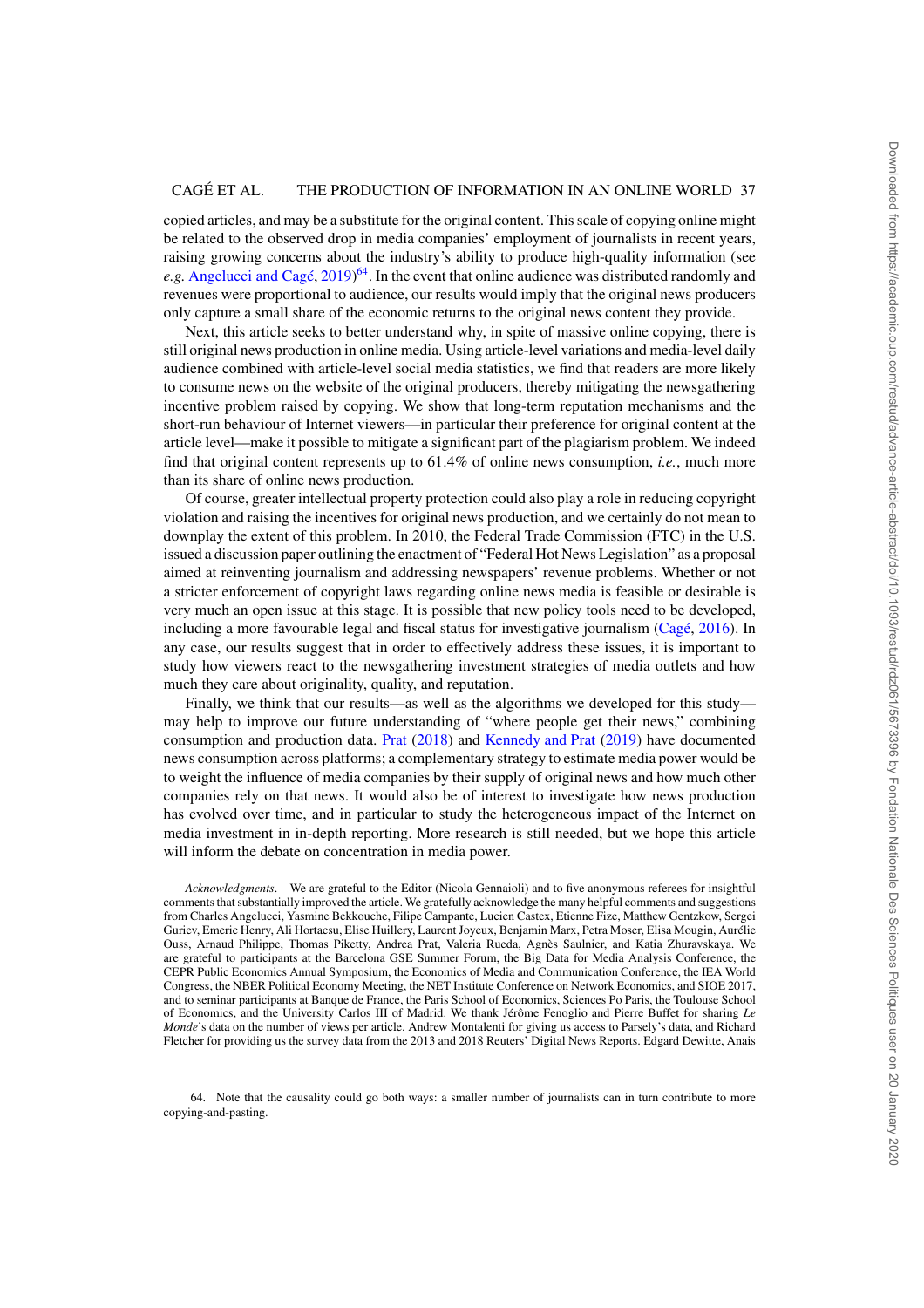Galdin, Béatrice Mazoyer, Lucile Rogissart and Jeanne Sorin provided outstanding research assistance. This research was generously supported by the NET Institute, the Paris School of Economics, the Banque de France, Sciences Po's Scientific advisory board (SAB), and the French National Research Agency (ANR-17-CE26-0004). Since November 2015, Julia Cagé has been a Board member of the Agence France Presse; this paper does not reflect the views of the AFP and responsibility for the results presented lies entirely with the authors.

#### **Supplementary Data**

[Supplementary data](https://academic.oup.com/restud/article-lookup/doi/10.1093/restud/rdz061#supplementary-data) are available at *Review of Economic Studies* online.

#### REFERENCES

ALLCOTT, H. and GENTZKOW, M. (2017), "Social Media and Fake News in the 2016 Election", *Journal of Economic Perspectives* **31**, 211–236.

ANDERSON, S. P. (2012), "Advertising on the Internet", in Peitz, M. and Waldfogel, J. (eds.) *The Oxford Handbook of the Digital Economy* (Oxford, UK: Oxford University Press).

- ANGELUCCI, C. and CAGÉ, J. (2019), "Newspapers in Times of Low Advertising Revenues", *American Economic Journal: Microeconomics* **11**, 319–364.
- ATHEY, S., CALVANO, E. and GANS, J. S. (2018), "The Impact of Consumer Multi-homing on Advertising Markets and Media Competition", *Management Science* **64**, 1574–1590.

BAE, S. H. and CHOI, J. P. (2006), "A Model of Piracy," *Information Economics and Policy* **18**, 303–320.

BIASI, B. and MOSER, P. "Effects of Copyrights on Science: Evidence from the WWII Book Replication Program" (Working Paper 2015).

BOCZKOWSKI, P. J. (2010), *News at Work: Imitation in an Age of Information Abundance* (Chicago, IL: University of Chicago Press).

BOCZKOWSKI, P. J. and MITCHELSTEIN, E. (2013), *The News Gap: When the Information Preferences of the Media and the Public Diverge* The News Gap (Cambridge, MA: MIT Press).

CAGÉ, J. (2016), *Saving the Media* (Cambridge, MA: The Belknap Press of Harvard University Press).

CAGÉ, J. (2020), "Media Competition, Information Provision and Political Participation: Evidence from French Local Newspapers and Elections, 1944-2014," *Journal of Public Economics*, forthcoming.

CAGÉ, J., N. HERVÉ, and VIAUD, M.-L. (2017), "The Production of Information in an Online World: Is Copy Right?" (Discussion Papers 12066, CEPR).

CHIOU, L. and TUCKER, C. (2017), "Content Aggregation by Platforms: The Case of the News Media," *Journal of Economics & Management Strategy* **26**, 782–805.

- EISENSEE, T. and STRÖMBERG, D. (2007), "News Droughts, News Floods, and U. S. Disaster Relief," *The Quarterly Journal of Economics* **122**, 693–728.
- FRANCESCHELLI, I. (2011) "When the Ink is Gone: The Transition from Print to Online Editions" (Technical Report, Northwestern University).

GAVAZZA, A., NARDOTTO, M. and VALLETTI, T. (2019), "Internet and Politics: Evidence from U.K. Local Elections and Local Government Policies", *The Review of Economic Studies* **86**, 2092–2135.

GENTZKOW, M. (2006), "Television and Voter Turnout," *Quarterly Journal of Economics* **121**, 931–972.

GENTZKOW, M. (2007), "Valuing New Goods in a Model with Complementarity: Online Newspapers", *American Economic Review 97*, 713–744.

GENTZKOW, M. and SHAPIRO, J. M. (2008) "Competition and Truth in the Market for News", *Journal of Economic Perspectives* **22**, 133–154.

GEORGE, L. M. (2008) "The Internet and the Market for Daily Newspapers", *The B.E. Journal of Economic Analysis & Policy* **8**, 1–33.

GEORGE, L. M. and WALDFOGEL, J. (2006), "The New York Times and the Market for Local Newspapers", *American Economic Review* **96**, 435–447.

GINSBURG, J. C. (2016), "Overview of Copyright Law", in Dreyfuss, R. and Pila, J. (eds) *Oxford Handbook of Intellectual Property* (Oxford: Oxford University Press).

GIORCELLI, M. and MOSER, P. (2015), "Copyright and Creativity: Evidence from Italian Operas" (Working Paper). KENNEDY, P. J. and PRAT, A. (2019), "Where Do People Get Their News?", *Economic Policy* **34**, 5–47.

LE, Q. and MIKOLOV, T. (2014), "Distributed Representations of Sentences and Documents", in *Proceedings of the 31st International Conference on International Conference on Machine Learning, ICML'14*, Vol. 32 (JMLR.org) 1188– 1196.

- LI, X., MACGARVIE, M. and MOSER, P. (2018), "Dead poets' property How Does Copyright Influence Price?", *The RAND Journal of Economics* **49**, 181–205.
- MACGARVIE, M. and MOSER, P. (2014), "Copyright and the Profitability of Authorship: Evidence from Payments to Writers in the Romantic Period," in *Economic Analysis of the Digital Economy* (NBER Chapters, National Bureau of Economic Research, Inc.) 357–379.
- MAZOYER, B., HERVÉ, N., EVRARD, M. *et al.* (2019), "Word Embeddings for Topic Detection and Tracking" (Technical Report, INA Working Paper).